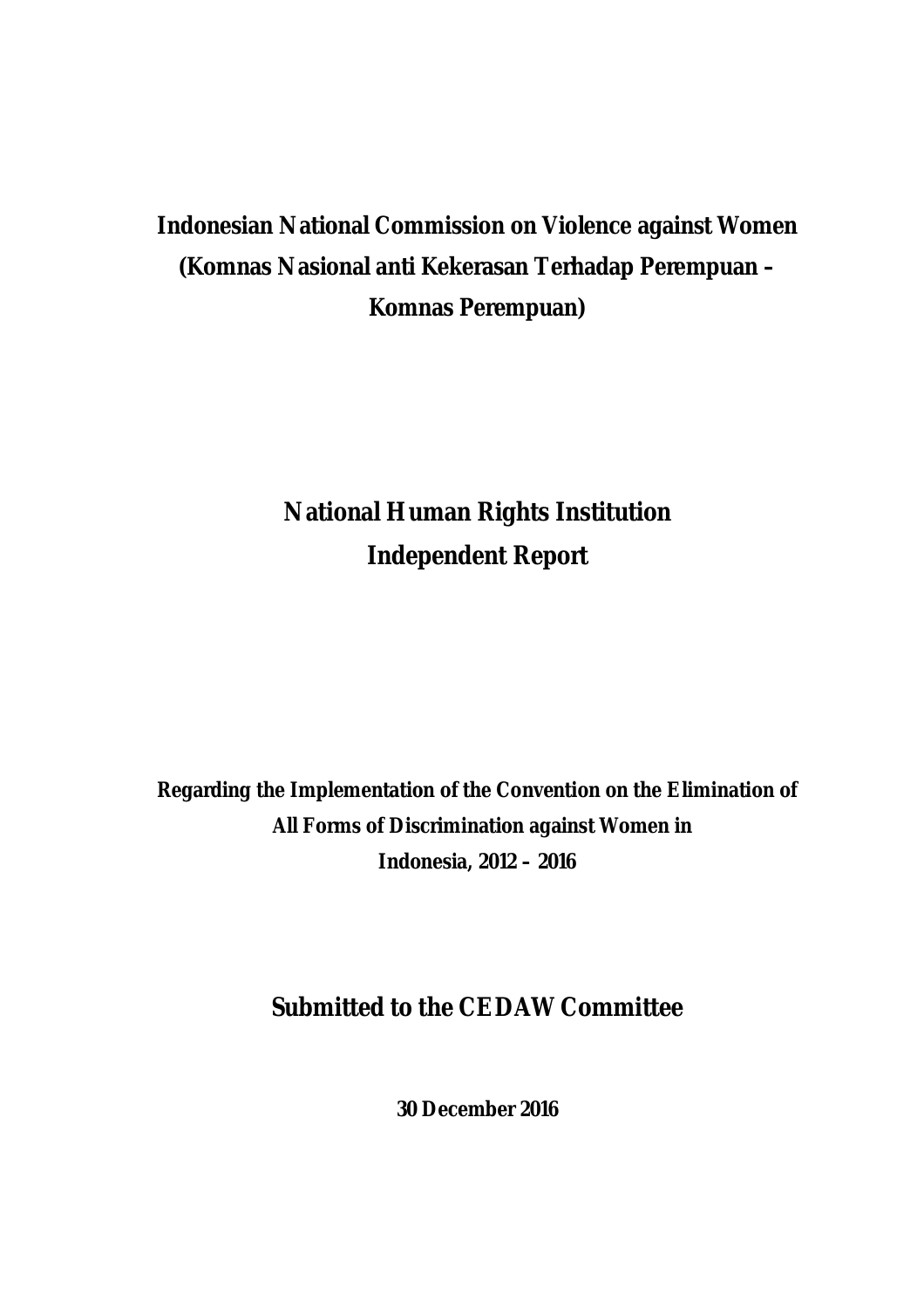### **Executive Summary**

Violence against women remains a serious problem up until now. The newest data from Komnas Perempuan notes that in 2015, there are 321.752 cases of violence against women recorded across Indonesia (Catahu 2016). A large proportion of these cases constituted domestic violence. Even though since 2004 the Elimination of Domestic Violence Act has been in effect, the implementation of this Act continues to be hindered by a number of issues, such as the problem of the lack of gender awareness within law enforcement agencies which results in the implementation of the Act remaining not yet optimal for the protection of female victims of domestic violence.

Women migrant workers and women domestic workers have unique vulnerability. The results of monitoring by Komnas Perempuan demonstrates the vulnerability of women migrant workers to becoming entrapped in drug smuggling and human trafficking syndicates. They are entrapped through coercion and marriages and forced to become drug courier. The result is they are vulnerable to be facing the death penalty after being captured by law enforcement. Mechanisms are needed for the protection and the recovery of women migrant workers who experience violence or other problems at any of the stages of migration. A specific law is also needed to guarantee the protection of domestic workers and the fulfillment of their rights as workers.

The increase of policies that are discriminative towards women and minority groups is an ongoing problem. This is evident by the increase in the amount of policies that operate under the name of religion and are discriminatory towards women. Komnas Perempuan's data shows that up to 2016 there are as many as 421 discriminatory policies that have been introduced across Indonesia. Komnas Perempuan continues to push the government to revoke these discriminatory policies, however until now only one of these policies has been revoked and a further 23 clarified. There has also been an increase of policies which are conducive for the fulfillment of women's human rights with data from 2016 demonstrating that there are 349 of such policies.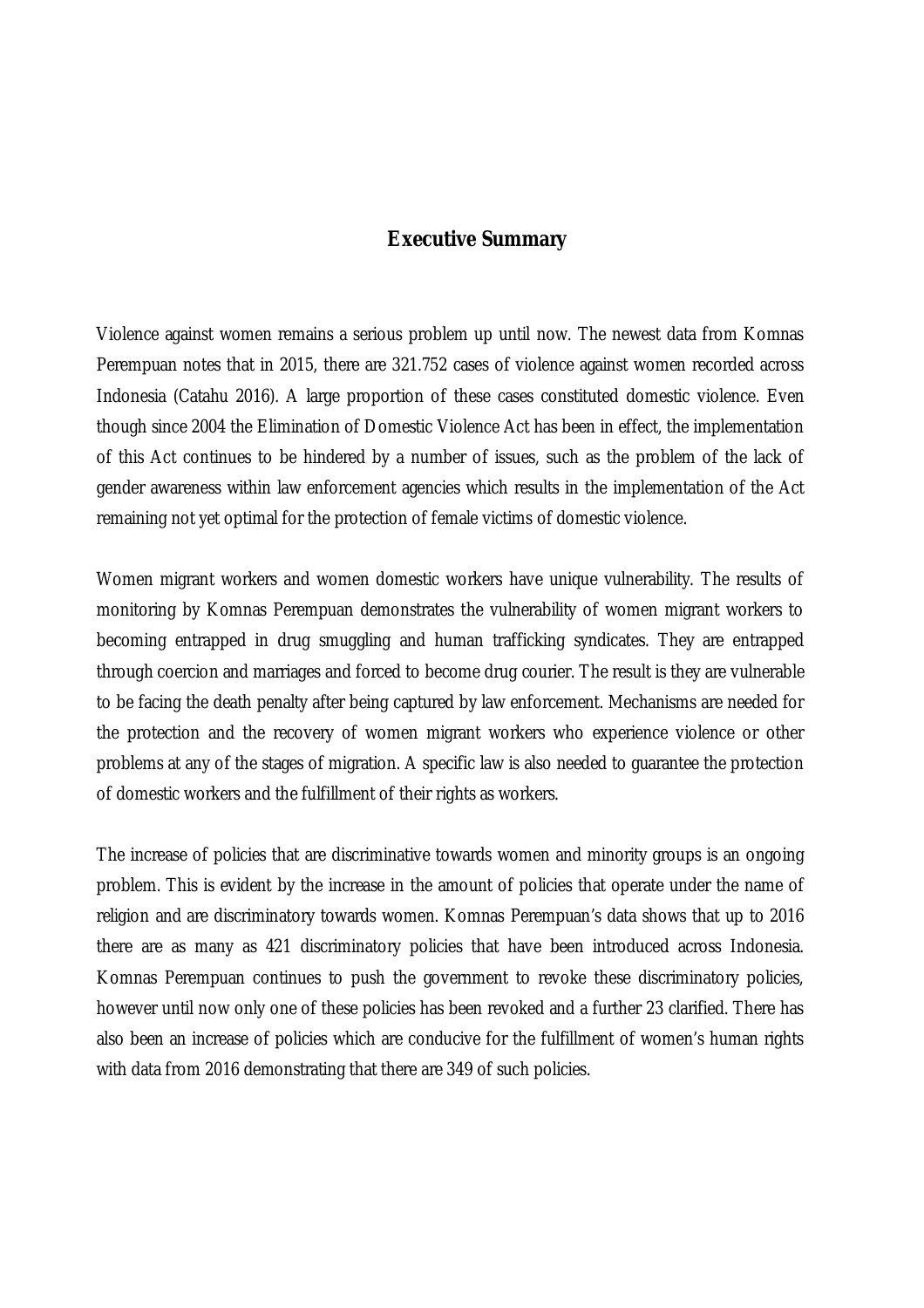Sexual violence in Indonesia continues to rise from year to year. Based on Komnas Perempuan's annual notes: In 2015 there were 6,500 documented cases of sexual violence, rising from 2014 when there were 2183 reported cases. In 2012, 3,901 cases were recorded, rising to 5,629 cases in 2013 which is an increase of 45%. In the period from 2011-2015 the average annual increase in reported cases of sexual violence is 30%. Komnas Perempuan has documented 15 forms of sexual violence that arise in various contexts, ranging from violence carried out by the State in situations of conflict to violence in personal relationships. These forms of sexual violence include: rape, sexual intimidation (including attempted rape or threats of rape), sexual abuse, sexual exploitation, the trafficking of women into sex work, forced prostitution, sexual slavery, forced marriage, forced pregnancy, forced abortion, forced sterilization and contraception and sexual control (discriminative rules enacted in the name of religion and morality). Recently there has been an alarming emerging pattern of sexual violence that is rape carried out by multiple offenders or gang rape.

In response to the problem of sexual violence, Komnas Perempuan along with the Indonesia wide Service Provider Forum (FPL) continues to push for the discussion and passing of the Elimination of Sexual Violence Bill (RUU PKS) in parliament which has already been entered into priority list of the 2016 National Legislation Program (Prolegnas) and entered again into priority list of the 2017 National Legislation Program. In the education sector, it is needed to increase protections for female student victims of sexual violence so they do not experience revictimization through the loss of their right to education. Based on the Annual Notes of Komnas Perempuan,

Komnas Perempuan advocates for the immediate cessation of the practice of virginity testing which is a form of sexual violence. At this time ceasing virginity testing is still being discussed but there has no firm action to cease the practice in the recruitment of female police officers and members of the armed forces. Female circumcision is another form of sexual violence which continues to be practiced until now. The practice still continues because of the belief that female circumcisions are recommended by religion, part of the culture and the omission of the state in ceding the authority to religious institutes to carry out the practice. The practice of female circumcision must be ceased immediately as there is no benefit whatsoever that comes of the practice and it constitutes a form of sexual violence.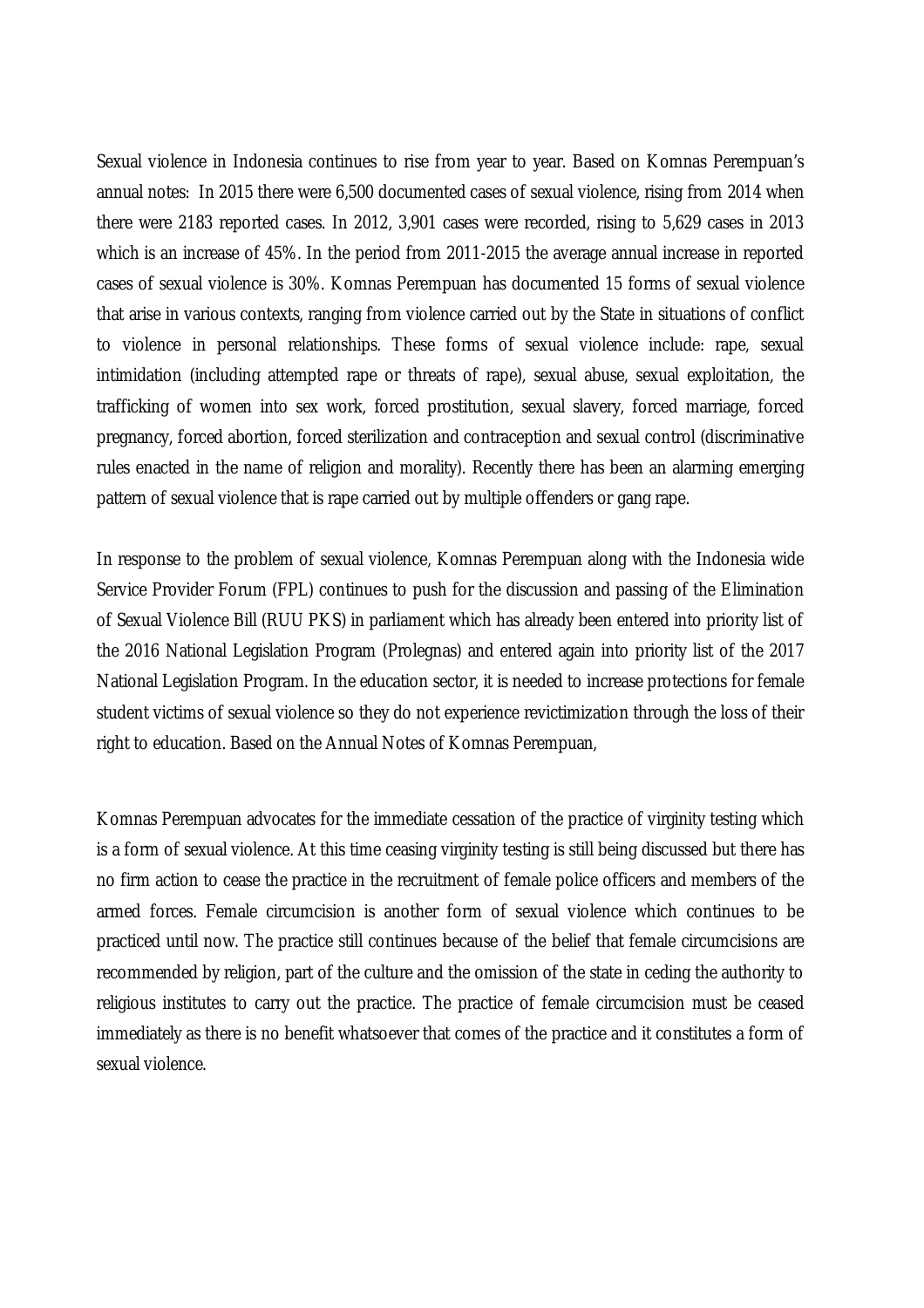On abortion, Government Regulation No.61/2014 regarding Reproductive Health contains the provision for rape victims to be able to access abortions. However, in the implementation of this law, difficulties are encountered because abortions are only allowed within the first 40 days of pregnancy and there are overlapping law, the Criminal Act (KUHP) which criminalizes abortion.

In politics, the required 30% quota of women representatives in parliament has not been reached, this is true of both national and regional parliaments. At this time the number of women members of parliament is only 17% which is still a long way of the minimum quota of 30%. Strong sanctions need to be enforced for political parties who have not fulfilled this quota.

The acquisition and management of land and forests are closely linked with the sustainability of indigenous communities in general and specifically indigenous women. For indigenous women the forest is the source of life because it provides food, water and medicine. Indigenous women remain underrepresented and excluded from the decision making process related to the acquisition of land and management of forests and natural resources. This under representation and exclusion occurs within their own communities and also in interactions with the government.

Child marriage continues to be rampant in Indonesia with around one out of every six women being married before the age of 18 years. An effort to raise the minimum age of marriage for girls from 16 to 18 years through a Judicial Review at the Constitutional Court was refused by the Court in 2015.

The rate of maternal mortality recorded in Indonesia is 305/100,000. This is one of the highest rates in South East Asia. This high rate is related to the insufficiency of sexual and reproductive health services available to women and the limited opportunity for women to make decisions over their bodies.

Women who follow minority religions and indigenous beliefs outside of the official religions experience discrimination in many aspects of their lives. In terms of public services, discrimination occurs because the civil registry does not record any religions that are outside of those recognized by the state. This results in difficulties in obtaining identification (KTP), marriage certificate, birth certificates and accessing public services such as health care.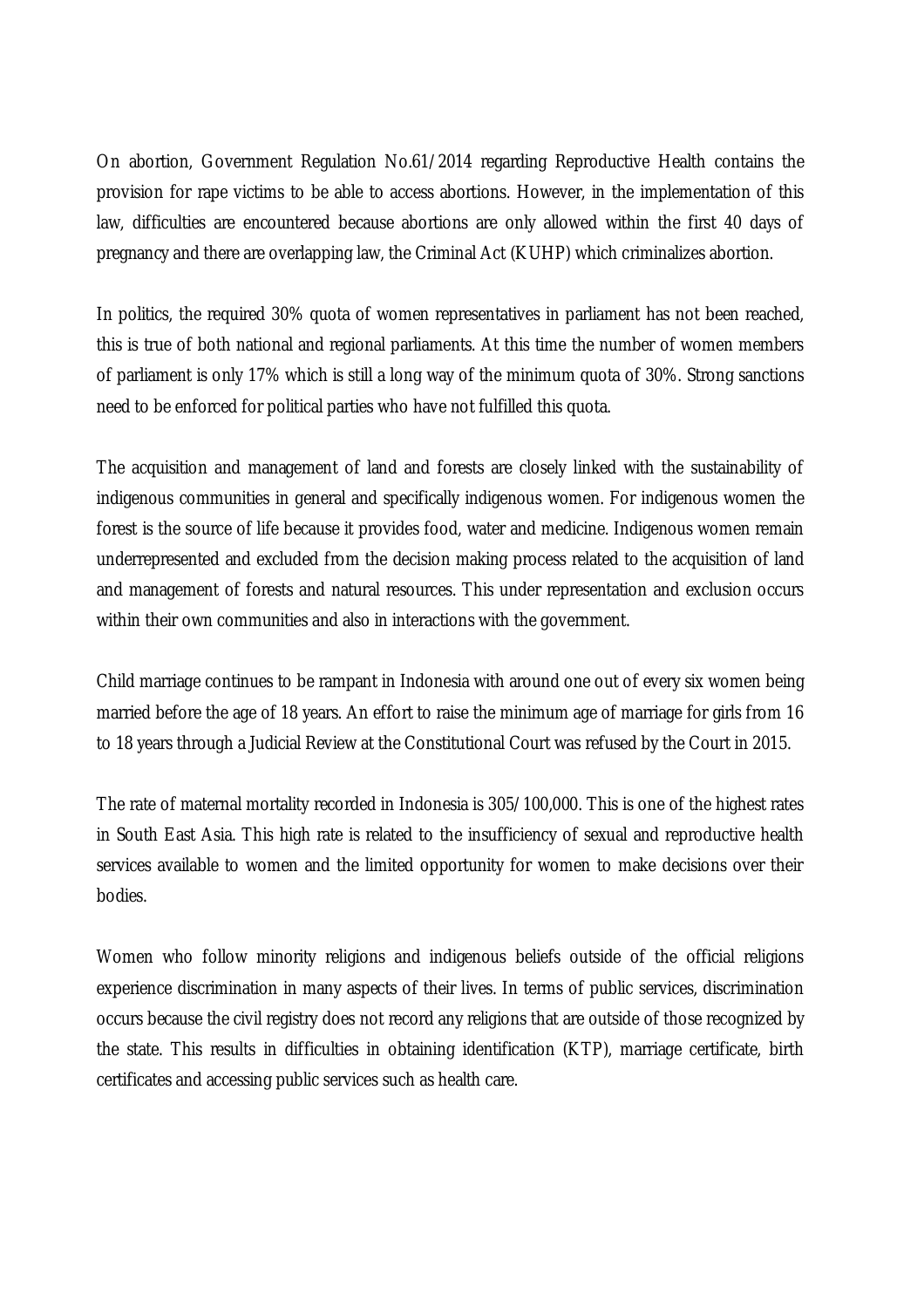Women from sexual minority groups (lesbian, bisexual and transgender/LBT) are vulnerable to violence and discrimination. They face discrimination in accessing work as is evident through the Qanun Jinayat (Acehnese interpretation of Sharia Law) in the Bireun Regency in Aceh where the Head of the Sharia Department issued a Circular Letter banning the hiring of transgender people.

Inhumane punishments such as caning for offenders of *zina* (adultery) continue to be applied in Aceh. The implementation of this punishment is extremely gender biased as it criminalizes women rape victims who report their cases to the authorities but are not successful in providing their cases, these women are then caned. The Convention against Torture (CAT) has been ratified by Indonesia by way of Act No.5/1998 and thus Komnas Perempuan urges the state to cease caning as a punishment.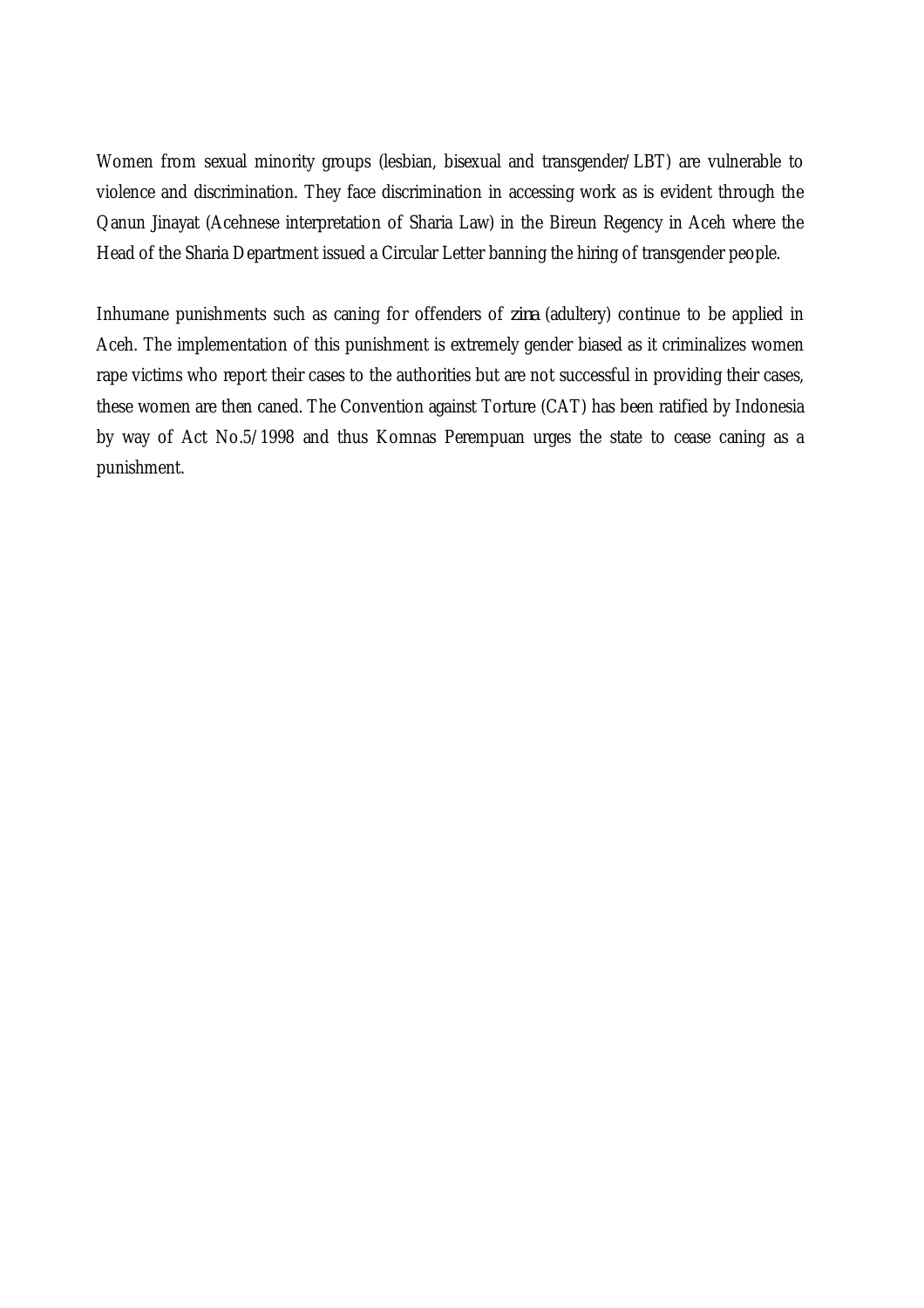## **Table of Contents**

|    | A. Introduction                                                | Paragraph 1-7     |
|----|----------------------------------------------------------------|-------------------|
| B. | <b>General Situation</b>                                       | Paragraph 8 - 16  |
|    | C. Specific issues                                             |                   |
|    | Discriminatory and conducive policies (Article 2)              | Paragraph 17 - 20 |
|    | Sexual violence (Article 3)                                    | Paragraph 21      |
|    | <b>Representation of Women in Politics (Article 4)</b>         | Paragraph 22-23   |
|    | <b>Indigenous Women (Article 5)</b>                            | Paragraph 24-25   |
|    | <b>Child Marriage (Article 5)</b>                              | Paragraph 26      |
|    | <b>Human Trafficking (Article 6)</b>                           | Paragraph 27      |
|    | The right to vote (Article 7)                                  | Paragraph 28      |
|    | <b>International Engagement (Article 8)</b>                    | Paragraph 29-30   |
|    | <b>Citizenship and Parental Rights (Article 9)</b>             | Paragraph 31      |
|    | <b>Right to Education (Article 10)</b>                         | Paragraph 32-33   |
|    | <b>Right to Employment (Article 11)</b>                        |                   |
|    | Access to employment for transgender women                     | Paragraph 34      |
|    | <b>Vulnerability of Migrant Workers</b>                        | Paragraph 35-36   |
|    | Domestic Workers                                               | Paragraph 37-38   |
|    | <b>Right to Health (Article 12)</b>                            |                   |
|    | Ministry of Health Regulation No.6/2014 regarding<br>$\bullet$ |                   |
|    | <b>Female Circumcision</b>                                     | Paragraph 39      |
|    |                                                                |                   |

● *Government Regulation No. 61/2014 regarding*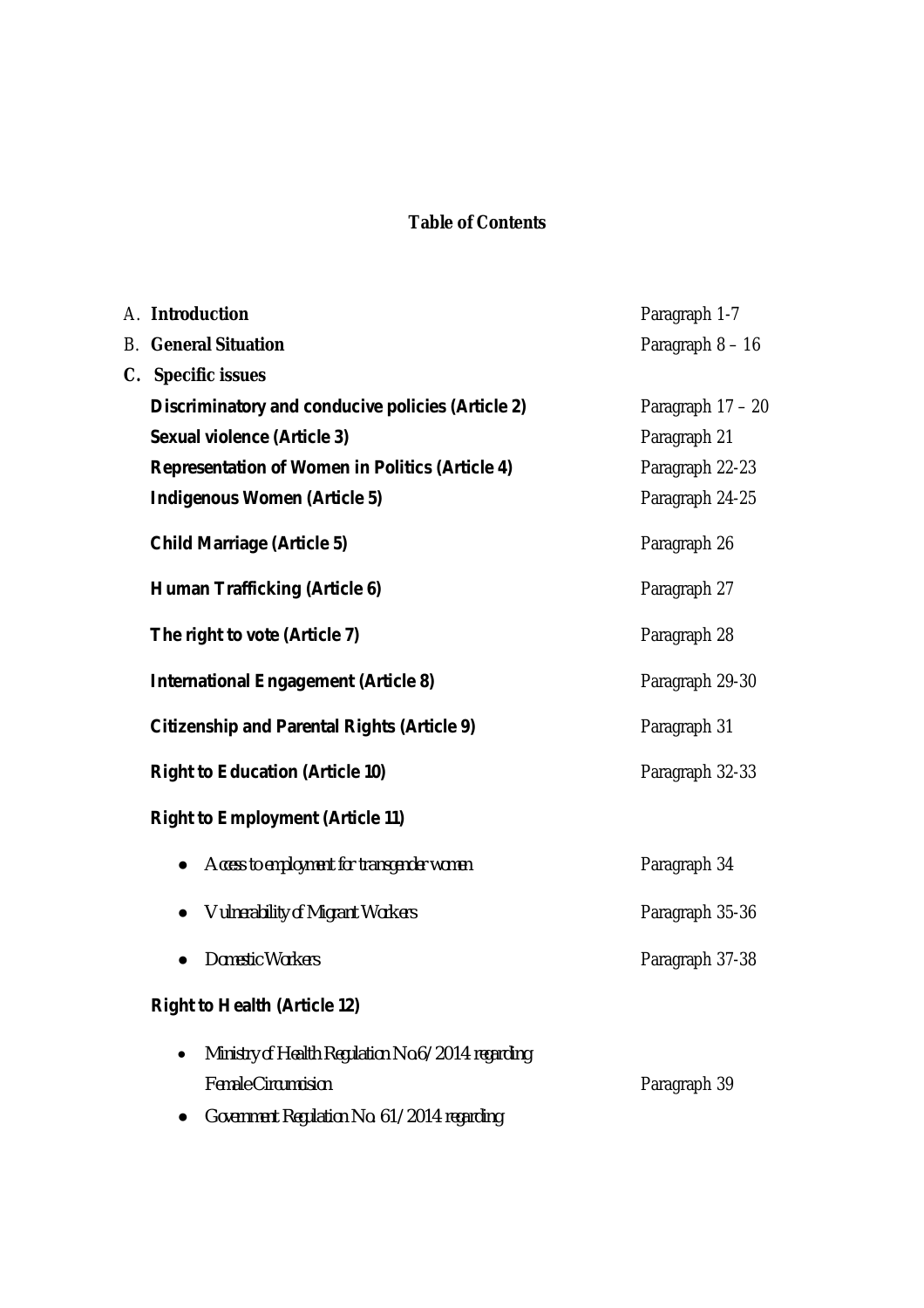|                                                                         | Reproductive Health                                                                           | Paragraph 40    |  |  |  |
|-------------------------------------------------------------------------|-----------------------------------------------------------------------------------------------|-----------------|--|--|--|
|                                                                         | Virginity testing within the police and military institutions                                 | Paragraph 41-42 |  |  |  |
|                                                                         | High rate of maternal mortality                                                               | Paragraph 43    |  |  |  |
|                                                                         | The limited information regarding reproductive sexual health rights                           | Paragraph 44    |  |  |  |
|                                                                         | Reproductive health services remain discriminatory towards                                    |                 |  |  |  |
|                                                                         | certain groups                                                                                | Paragraph 45    |  |  |  |
|                                                                         | <b>Economic Situation of Women in Rural Areas (Article 14)</b>                                |                 |  |  |  |
|                                                                         | Papua: The lack of economic access for women and the exclusion of indigenous women (perempuan |                 |  |  |  |
| adat) from the process of transitioning and repossessing forested lands |                                                                                               |                 |  |  |  |
|                                                                         |                                                                                               | Paragraph 46-47 |  |  |  |
|                                                                         | Equality in the field of law (Article 15)                                                     |                 |  |  |  |
|                                                                         | Situation in Aceh after the enactment of Qanun Jinayat                                        | Paragraph 48    |  |  |  |
|                                                                         | Freedom of religion or belief                                                                 | Paragraph 49-51 |  |  |  |
|                                                                         | <b>Marriage and Family Relations (Article 16)</b>                                             |                 |  |  |  |
|                                                                         | Judicial Review Act No. 1/1974 regarding Marriage                                             | Paragraph 52    |  |  |  |
|                                                                         | Marriage registration rights for women followers                                              |                 |  |  |  |
|                                                                         | of local beliefs and "unofficial religions                                                    | Paragraph 53    |  |  |  |
|                                                                         | <b>Unregistered marriages</b>                                                                 | Paragraph 54    |  |  |  |
|                                                                         | The use of the Domestic Violence Act to criminalize women                                     | Paragraph 55    |  |  |  |
|                                                                         | C. Recommendation                                                                             | Paragraph 56-84 |  |  |  |
|                                                                         | D. References                                                                                 |                 |  |  |  |
| E. Attachments                                                          |                                                                                               |                 |  |  |  |
|                                                                         | Conducive policies 2012-2016: 57 policies                                                     |                 |  |  |  |
| Discriminative policies 2012-2016: 73 policies                          |                                                                                               |                 |  |  |  |
|                                                                         | Komnas Perempuan Cedaw Report Consultation. Participants List                                 |                 |  |  |  |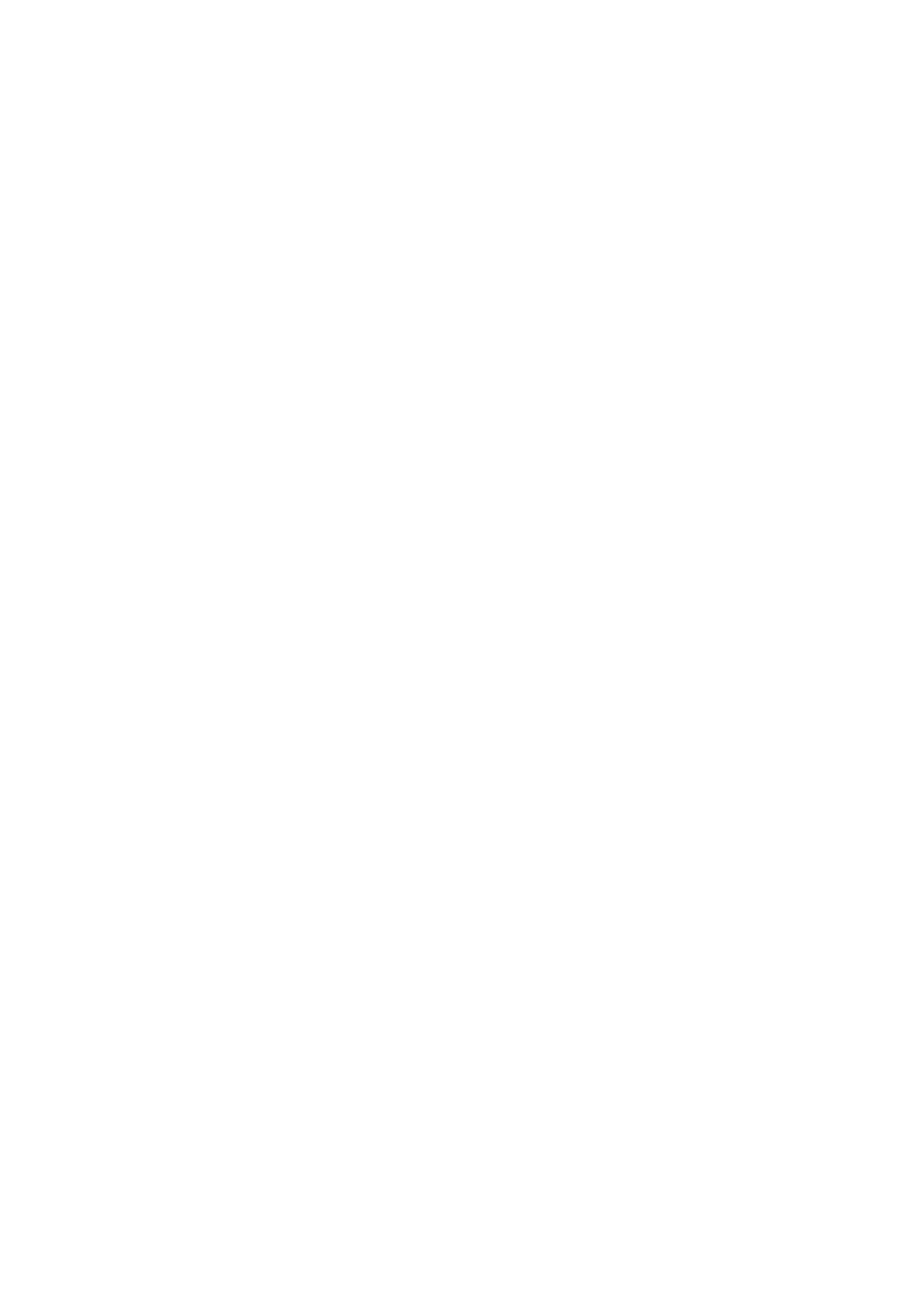#### **A. Introduction**

- 1. This report is prepared by Indonesian National Commission on Violence against Women (Komnas Perempuan), an independent state body for the enforcement of women's rights. Komnas Perempuan was established through Presidential Decree No. 181/1998 which was then reinforced by Presidential Regulation No. 65/2005. Komnas Perempuan was founded in response to the demands of civil society, particularly women's groups, to the government. These demands called for the state to take responsibility for the violence experienced by women, particularly the sexual violence experienced by women in the May 1998 riots aimed at ethnically Chinese women in Indonesia.
- 2. Komnas Perempuan's working foundation is the 1945 Constitution of the Republic of Indonesia, Law No. 7/1984 regarding the Ratification of the Convention of All Forms of Discrimination against Women (CEDAW), Law No. 5/1998 regarding the Ratification of the Convention against Torture and Other Cruel, Inhumane or Degrading Punishments (CAT), the International Declaration on the Elimination of Violence against Women (1993), and other policies and legal instruments regarding human rights.
- 3. Komnas Perempuan has been given the mandate to develop conditions which are conducive for the elimination of all forms of violence against women and the enforcement of women's human rights in Indonesia. This includes increasing efforts to prevent and reduce all forms of violence against women and to protect women's human rights. Komnas Perempuan has the authority to make all efforts to: increase public awareness; conduct monitoring, fact-finding and reporting on situations of violence against women as violations of human rights; review laws and policies and conduct strategic research; provide suggestions and considerations on policies to government agencies and community organizations; and develop cooperation at national, regional and international levels.
- 4. With this broad mandate and authority, over the last 18 years Komnas Perempuan has played an effective role as a National Human Rights Institution (NHRI) in compliance with the Paris Principles. Its independent selection process of its commissioners has strengthened the capacity of the organization to guarantee its independence and pluralism.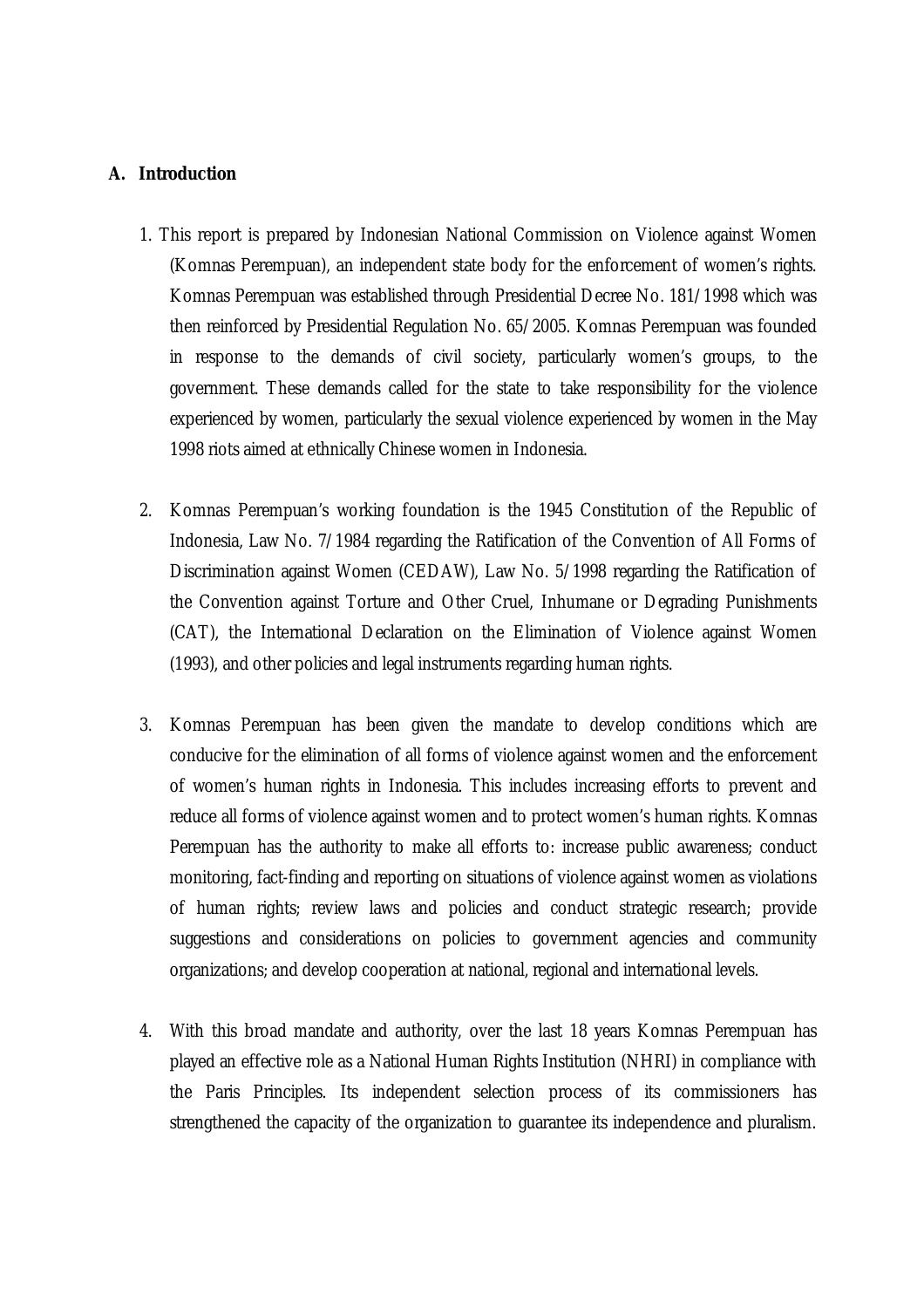This development has made Komnas Perempuan become a model NHRI in the regional and international spheres that is unique and specifically mandated to handle women's human rights issues.

- 5. Komnas Perempuan appreciates the political commitment of President Joko Widodo, the People's Representative Council (DPR), and a number of Ministries expressing their support for Komnas Perempuan as a NHRIi. This commitment however, has not yet translated into concrete action by way of allocation of resources, fundingii and making Komnas Perempuan as a independent working unitiii.
- 6. Unfortunately, support from the state for Komnas Perempuan as an NHRI remains low. In 2015 the President promised to increase financial support for Komnas Perempuan, however until the end of 2016 this promise has not been fulfilled. In fact, similar to other state institutions, Komnas Perempuan has been affected by budget cuts in 2016.
- 7. The strategic approach of Komnas Perempuan in developing and carrying out its mandate is to hold consultations with various stake holders, especially communities of victims, women's rights institutes, human rights institutes in general, civil society organizations (CSO), as well as the government, legislature and judiciary. The information prepared within this report is based on the results of monitoring carried out by Komnas Perempuan and a number of consultations with relevant stakeholders. As a national human rights institution, one section of the contents of Komnas Perempuan's CEDAW report ideally contains critical notes regarding the state's (Indonesia) report to the CEDAW Committee. However, because as of the end of 2016 the state has not finished their report, Komnas Perempuan has decided to submit their report without this section.

#### B. **General Situation**

8. The term "discrimination against women" shall mean any distinction, exclusion or restriction made on the basis of sex which has the effect or purpose of impairing or nullifying the recognition, enjoyment or exercise by women, irrespective of their marital status, on a basis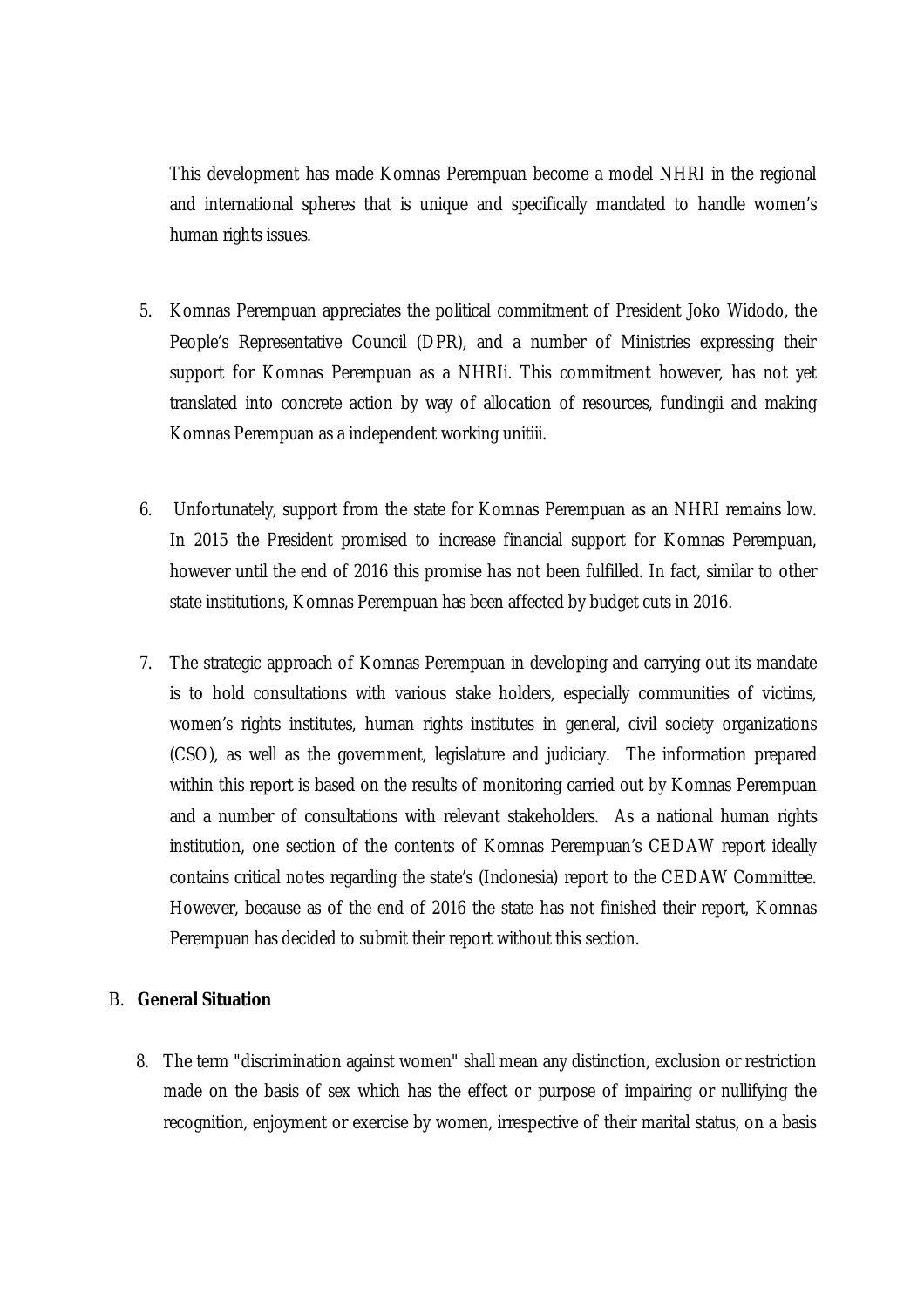of equality of men and women, of human rights and fundamental freedoms in the political, economic, social, cultural, civil or any other field (CEDAW, article 1).

- 9. Komnas Perempuan has expanded the definition of women in article 3 of ECOSOC covenant to include not only biological women, but also those who sociologically and psychologically consider themselves as women. In this way the understanding of "guaranteeing equal rights between men and women " include – but are not limited to – transgender people (Komnas Perempuan's ECOSOC report 2014).
- 10. *Nawacita* as the platform of President Jokowi's government has the agenda for the Respect, Protection and Fulfillment of the Right to Justice as a strategic target within the Human Rights and Legal Development Target's based on the National Mid Term Development Plan 2015-2019 (RPJNM). One policy direction from this target is: The Handling of Violence against Women and Children.<sup>iv</sup>
- 11. Cases of domestic violence continue to dominate the largest amount of cases handled by service providing organizations, this is true for state organizations and also community organizations. More than 60% of cases that have been handled and documented in Komnas Perempuan's Annual Notes (CATAHU), (data which is compiled from various organizations that provide services for victims of violence across Indonesia) are cases of spousal violence, a figure which continues to rise year by year. This rise is partly due to the increase of public awareness regarding domestic violence that has occurred through socialization of the Elimination of Domestic Violence Act (UU PKDRT). Despite this increase of public awareness, the implementation of the UU PKDRT needs to have its effectiveness increased especially regarding awareness of law enforcement officials in utilizing gender perspective in the reading of the UU PKDRT. Based on Komnas Perempuan's Annual Notes as well as monitoring and evaluation of the UU PKDRT carried out by Komnas Perempuan, a large proportion of victims of domestic violence choose divorce as a way to resolve the domestic violence they have suffered rather then utilizing the UU PKDRT. On one hand, divorce tends to end the domestic violence being suffered. However, divorce does not prosecute the offender of the violence. This results in the implementation of the UU PKDRT not yet being optimal in regards to protecting and providing justice to the victim.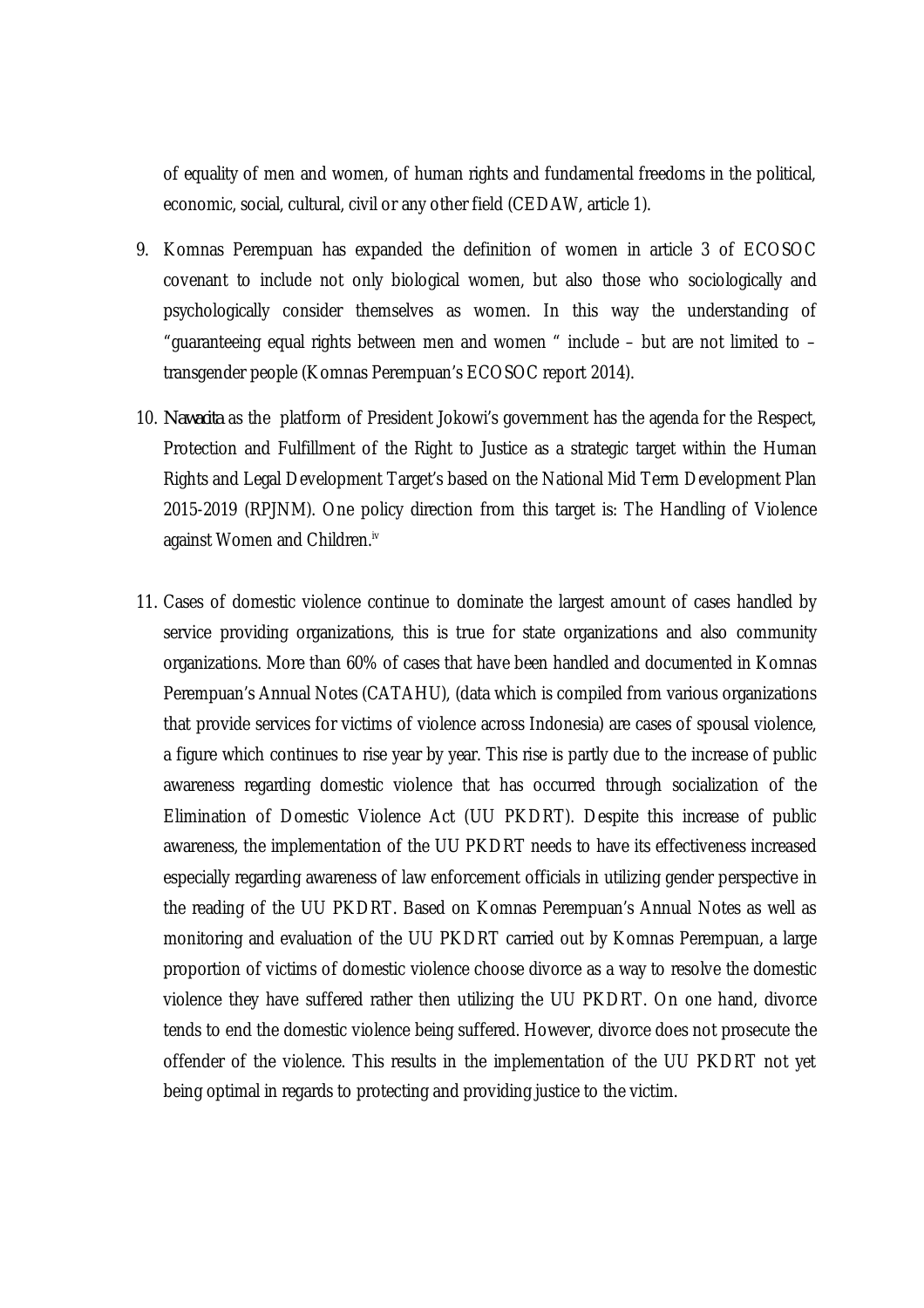- 12. The total number of cases of violence against women handled by service providing organizations as has been noted in Komnas Perempuan's annual notes is as follows: in 2012: 216,516 cases, in 2013: 279,688 cases, in 2014: 293,220 cases, and in 2015: 321,572 cases. Similar to years past, the total number of cases handled by service providing organizations in 2015, have been dominated by domestic violence and violence carried out in the personal sphere.
- 13. Dating violence constitutes the second most prevalent form of domestic violence after spousal violence. Dating violence has been found to exist as a violent pattern of behavior in which control and power is exerted over one of the parties in a relationship. Following is the data related to dating violence based on data that has been gained from complaints directly received by Komnas Perempuan and data from service providing organizations. This data is drawn from Komnas Perempuan's annual notes: 2012: 1,145 cases of dating violence, 2013: 2,664 cases, 2014: 1,877 cases and 2015: 2,839 cases. The forms of violence experienced are multi dimensional including physical violence (e.g. punching, kicking, biting, strangling) and psychological violence (e.g threatening, intimidation, isolating, insulting). Victims are also subject to control, restricted in whom they may talk with and socialize with by offenders who uses jealousy as a way of legitimizing their actions. Sexual violence is the form of violence which is most often experienced by victims of dating violence, offenders use threats to obtain sex from the victim, such as threats that naked photo's will be spread on social media if the victim does not have sex with the perpetrator. Repeatedly being forced to have sex and being forced to undergo abortions are common. Legal protections for victims of dating violence are not yet accommodated for in Indonesian national law. Victims who experience physical violence are forced to report their cases as general assaults. This is also the case for victims who experience violence in other forms such as psychological, sexual and economic violence who must find other legal grounds for their cases because of shortcomings in the law.
- 14. Through its direct complaint receiving mechanism (Complaints and Refferal Unit), Komnas Perempuan monitors and observes violence against women carried out by public officials which includes public servants, law enforcement officers, members of the armed forces, religious figures and community figures. Cases of violence against women carried out by public officials continue to surface every year. From the period of 2011 through 2015, 572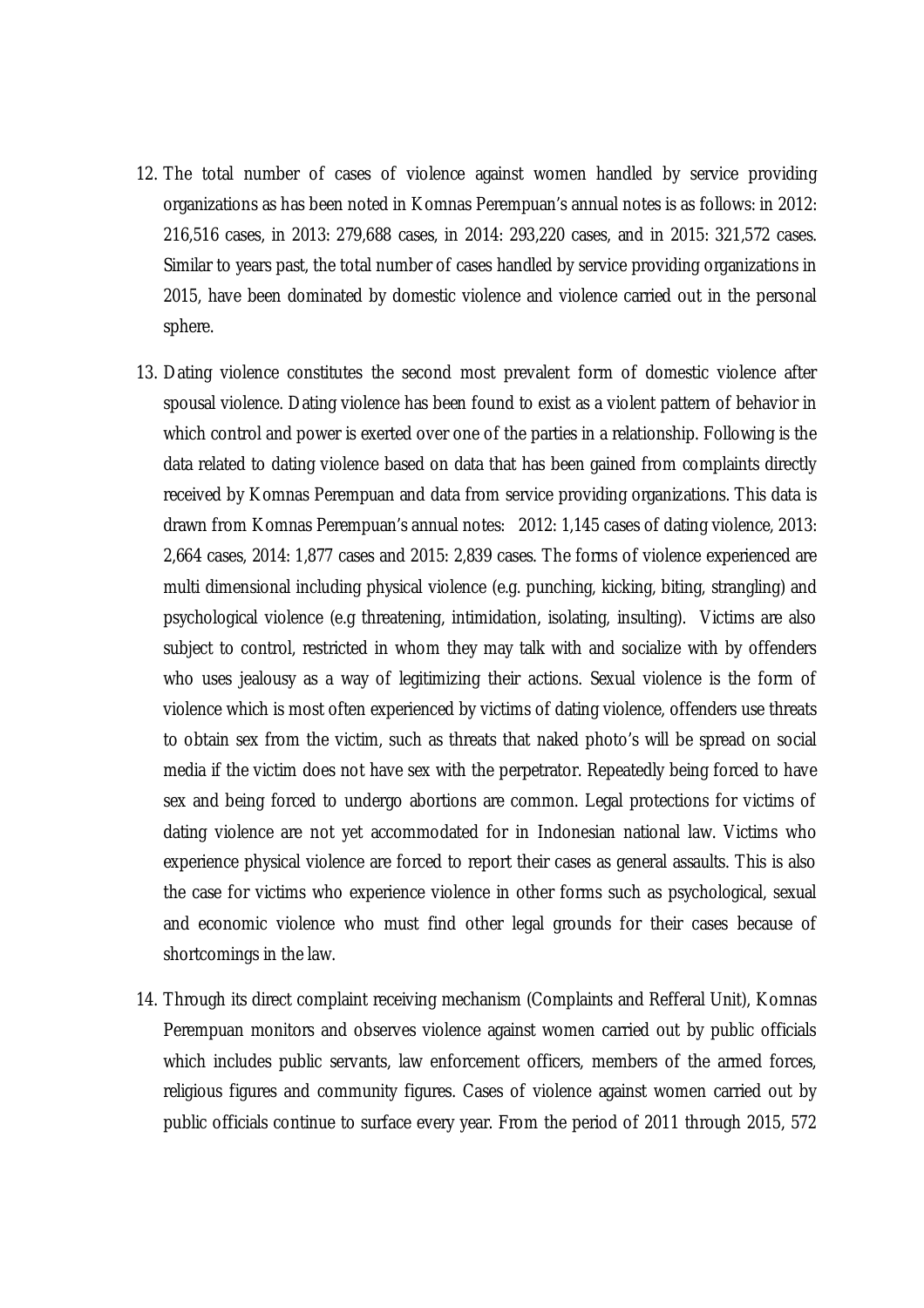cases directly involved public officials. 35 % of these incidents (202 cases) had civil servants as the offender, 18% (90 cases) were committed by police officers and 10% (60 cases) were committed by teachers. The remaining cases had members of parliament, politicians, judges, religious figures, and public figures as the offender. Domestic violence including violations to the Marriage Act was the most prominent form of violence in this category. Violations to the Marriage Act included: falsification of marriage/divorce certificates, unregistered marriages, and polygamy. Sexual violence carried out by public officials was the second most prominent form of violence and included rape, sexual slavery, sexual harassment, sexual exploitation, sexual intimidation and attempted rape. The third most prominent form of violence was statements issued by public officials which were discriminative towards or degraded women. Cases of this kind are noted each year. However, in this type of case, public officials often use their influence and authority to carry out the violence and then deny, ignore or silence the victim. This is despite the fact that these figures are role models in societies and their actions become a reference for community behaviors.

15. Komnas Perempuan carried out initial monitoring in July, September and October 2015 on the condition of Rohingyan female refugees who landed in Acehv. From the results of Komnas Perempuan's monitoring, it is noted that the number of Rohingyan refugees is around 1,759. The refugees have been placed in four complexes serving as shelters. The important findings of Komnas Perempuan are: a) the destination of the Rohingyan refugees after leaving Myanmar was Malaysia with the aim to meet relatives working there. They do not wish to settle in Aceh/Indonesia. b. Women and children have been traumatized as a result of experiencing or witnessing violence in their countries of origin and also at sea. c. There are a number of young women who were pregnant at the time of landing. There is also a problem of inter gender mingling which upsets the local Acehenese people and their religious values and causes the local communities to push young mingling couples to be married. A lack of translators has created difficulties in communication and the distribution of aid and services, e. There is jealously from local impoverished communities because of aid provided to the Rohingyan people. f. The sanitation facilities in the camps are not women friendly and the food provided not sensitive to the diets of the Rohingyan people. Komnas Perempuan has already delivered its initial findings to the Social Minister to ensure the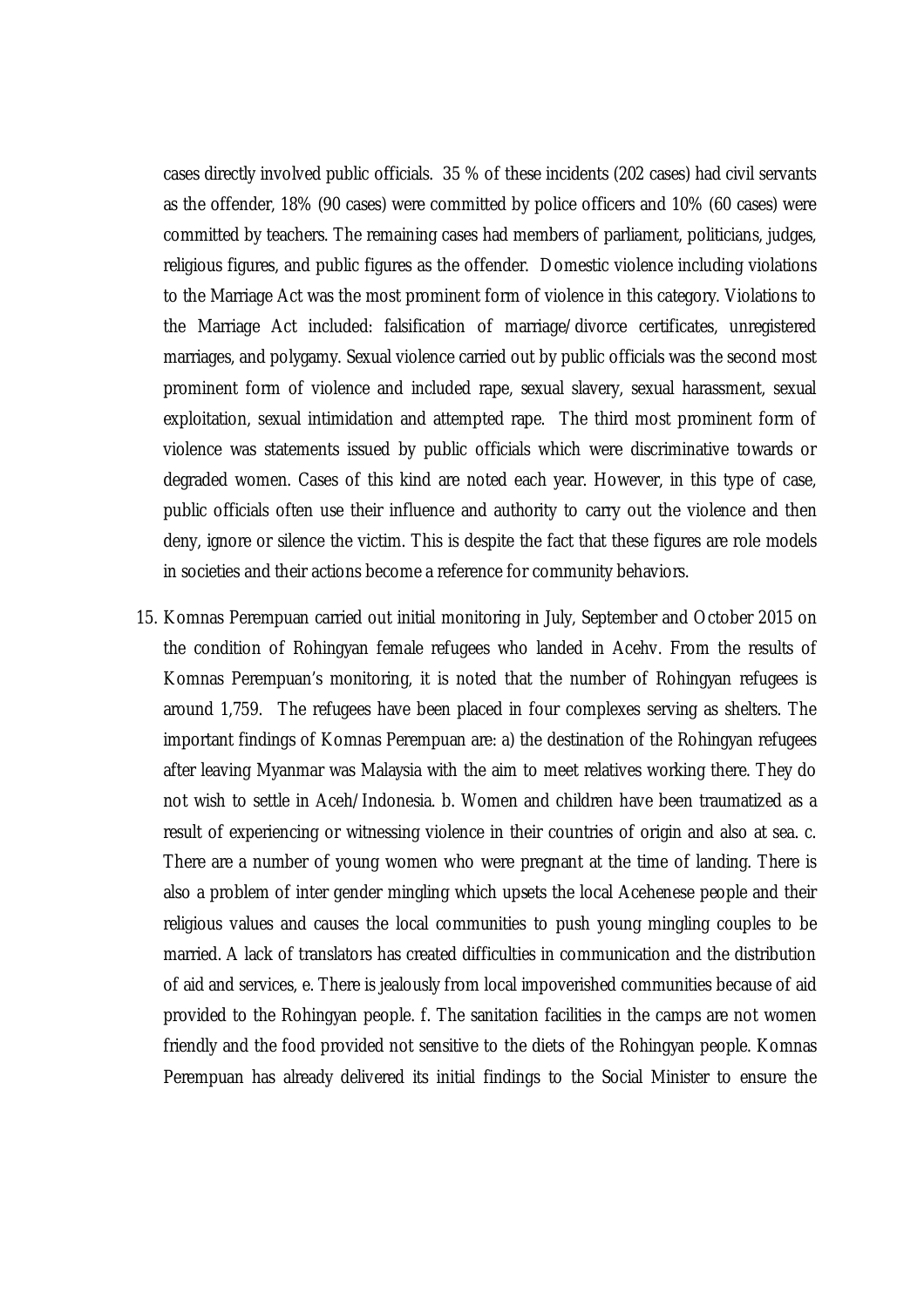coordination of aid in a way that does not overlap and is distributed equally and also to protect women from violence in the camps.

- 16. Komnas Perempuan from December 2011-August 2012 carried out mapping on the situation of women in prison and types of detention (Social Rehabilitation Centers) to map the forms and patterns of violence against women in detention. This mapping was carried out in Bali, Jakarta, Tangerang and Malang. This mapping found a number of problems and issues to exist generally and identified the following forms of violence against women in prison and detention: a. Overcrowding was found to be a problem due to the limited space for women prisoners; b. A lack of gender sensitivity in the placement and classification of prison and detention centers results in many of the special needs of women not being fulfilled such as access to sanitary napkins and female reproductive health care (pregnant women in prison and detention had to give birth and care for their babies in prison); c. Some cases of women's imprisonment were caused by their involvement or being trapped in drug distribution, even though it should be noted that women are not the main actors in these drug crimes, the role of women is usually as couriers or because of being forced by husbands or boyfriends, or because of having a drug dependency themselves; d. Women in prison and detention are vulnerable to experiencing physical, sexual and psychological violence and economic abuse. Physical violence occurs during their arrest and investigation at the hands of police.<sup>vi</sup>
- **C. Specific issues**

#### *Discriminatory and conducive policies (Article 2)*

17. Komnas Perempuan's documentation demonstrates that the number of discriminative policies at the national and regional levels continue to rise. In 2002 there were 328 of such policies; in 2013: 342 policies, in 2014: 365 policies, in 2015: 389 policies and 2016 there have been 421 discriminative policies found to be operating across Indonesia. Komnas Perempuan has created five categories for discriminatory policies: a) Limitations to the right of freedom of religion; b) Criminalization of women; c) Morality and religion; d) Control over women's bodies; e) Employment discrimination. Policies in these five categories have negative effects towards women in general, especially towards women followers of minority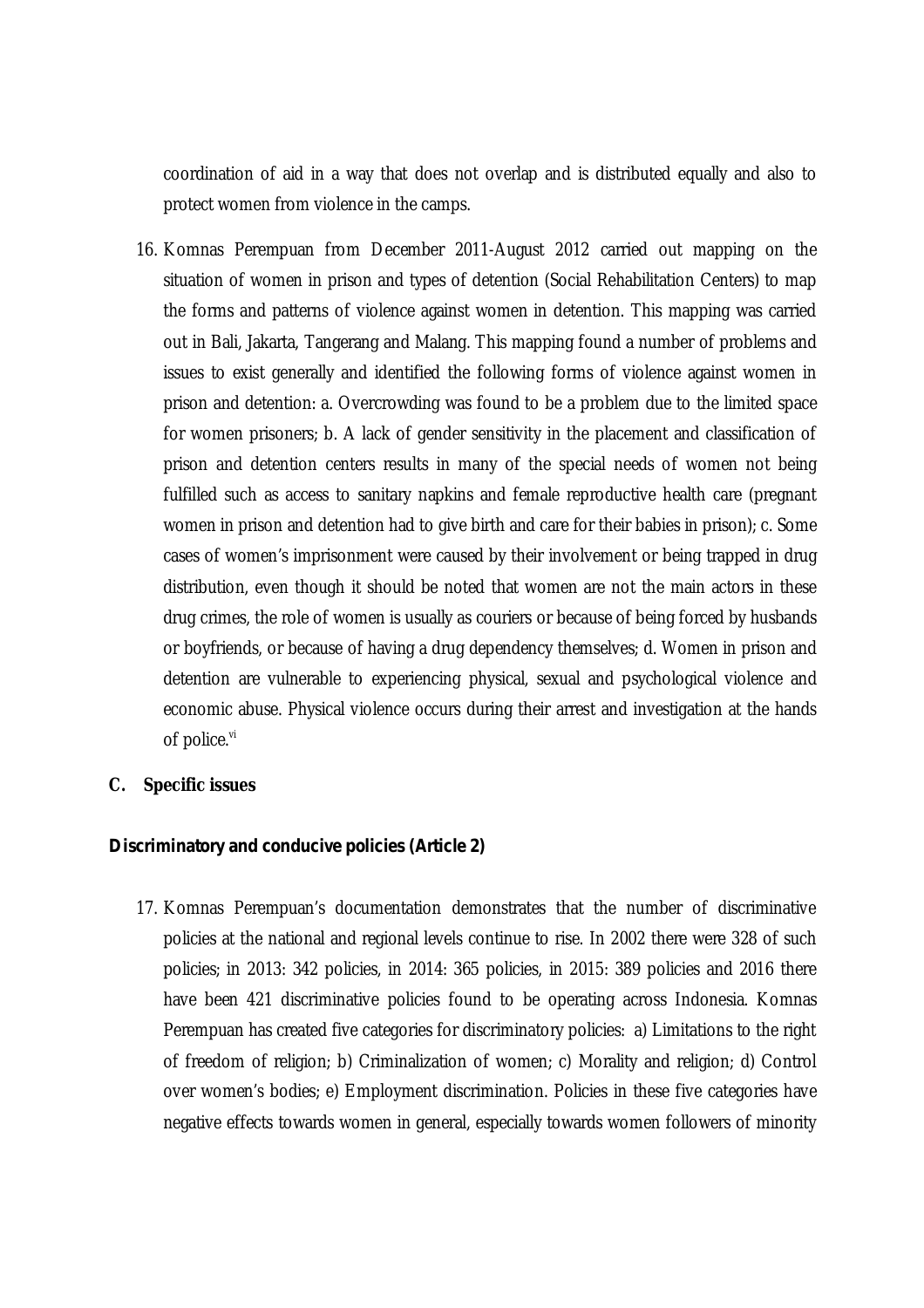religions and indigenous beliefs, women with disabilities and women of diverse sexual orientations. Komnas Perempuan makes efforts to prevent the addition of new discriminatory policies. This is done through a number of methods for example providing training to the staff of the Law Bureau in a number of provinces regarding methods to ensure that the formulation of bylaws which are discriminatory or unconstitutional is avoided. Consultations, discussions and negotiations with a number of state bodies such as The Ministry of Law and Human Rights and the Ministry of Internal Affairs are also being carried out. Komnas Perempuan has also published a book regarding guidelines for assessing the constitutionality of policies. Despite this, up until now there have been no significant steps carried out by the state to revoke the discriminatory policies.

- 18. Only one discriminatory policy from the extensive list has been revoked, the Governor Regulation No.71/2015 regarding the Cultural Village (Desa Berbudaya) which forced marriages between couples who were found to be dating after 09.00 PM. This regulation was revoked by utilizing Act No.23/2014 regarding Regional Governments (detailing regional autonomy). A policy from the national level which has been recommended to be amended but has not yet is Act No.1/1974 regarding Marriage (which continues to allow for polygamy and child marriage). Other discriminatory policies at the national level which are causes of discrimination and violence against women are the Act No.1. PNPS/1965 regarding Preventing the Misuse and/or Insult of Religion, Act No 44/2008 regarding Pornography and Act No.24/2013 regarding Population Administration.
- 19. Based on the Ministry of Home Affairs official website (Kemdagri, 2016), in 2016 the government has revoked 3,143 policies. These policies were made up of 1,765 Regional Regulations, 11 Ministry of Home Affairs Regulations that were revoked by the ministry itself and 1,267 Regional Regulations that were revoked or revised by governors. On their website, the Ministry of Internal Affairs states that the criteria for revoking policies is if polices hinder economic growth, lengthen the process of bureaucracy, hinder investment or the facilitation of business. Not a single one of the 3,143 policies revoked by the Ministry of Internal Affairs has been related to the discrimination of women or falls into the five categories of discriminatory policies mentioned earlier.
- 20. Besides discriminatory policies, the regional and national governments have also issued policies which are conducive to the fulfillment of women's human rights, and this number of policies continues to increase year by year. However if compared to the number of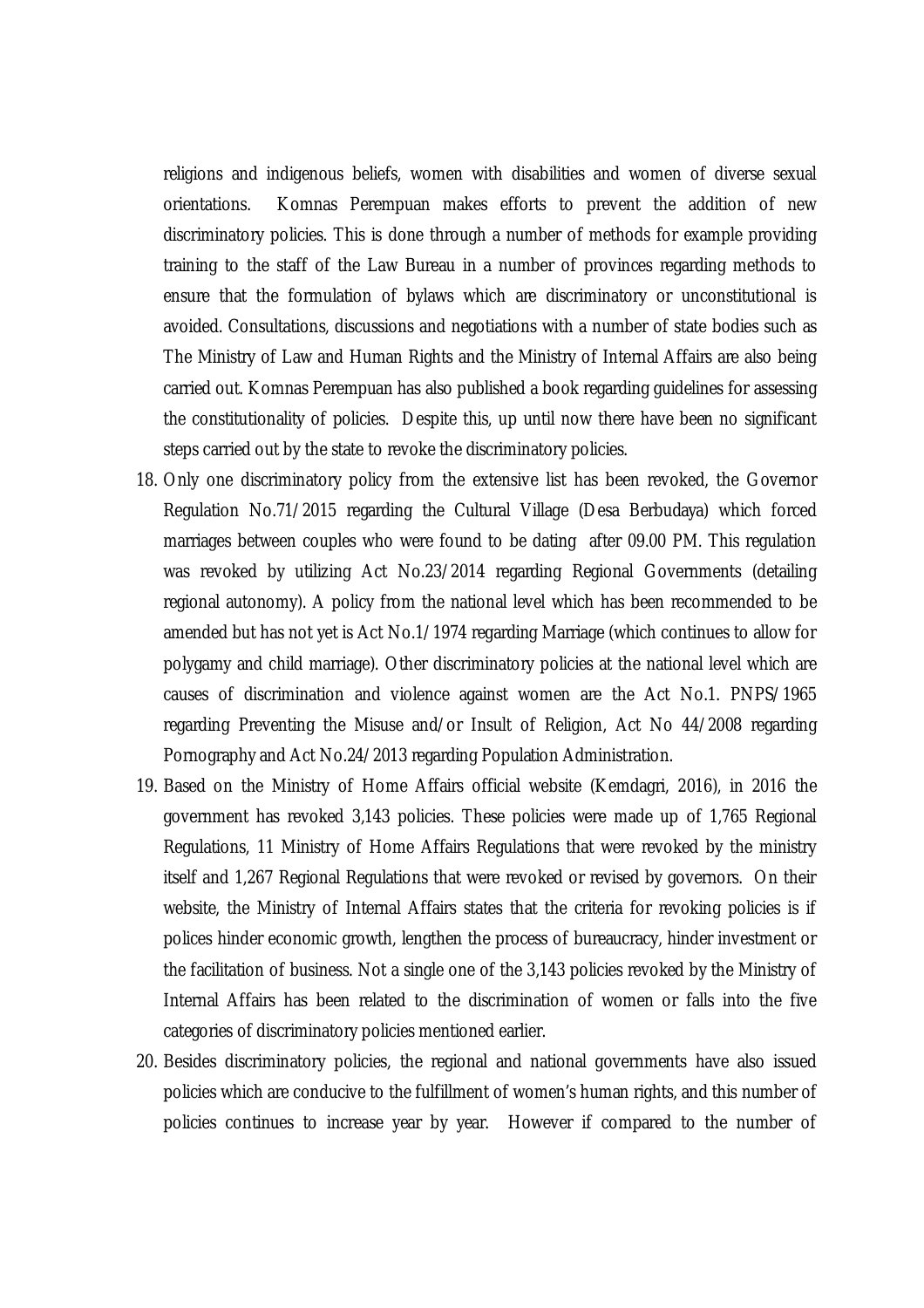discriminatory policies, the number of these conducive policies are fewer. Except for in 2014 when conducive policies were greater in number then discriminatory ones. Komnas Perempuan's documentation of conducive policies demonstrates that: in 2013 there were 252 policies, in 2014: 567 policies, in 2015:276 and in 2016 349 policies. Komnas Perempuan has compiled 11 categories of conducive policies, these are: a) Services provided for women victims of violence; b) Migrant workers; c) Children's rights; d) Reproductive rights; e)Livelihood for married women; f) Protection of women; g) Right to education; h) Gender mainstreaming; i) Human trafficking (of women); j) Human trafficking and services for victims; k) Prevention of sexual violence and crimes. A large number of these conducive policies fit into thef category: protection of women.

#### *Sexual violence (Article 3)*

21. Komnas Perempuan appreciates that Elimination of Sexual Violence Bill has been entered into the priority list of the National Legislation Program (Prolegnas) 2016 and 2017. The instance of violence against women which continues to rise and the difficulty for women victims to gain protection and justice constitutes an urgent situation which requires an Elimination of Sexual Violence Law. Since 2014, Komnas Perempuan alongside the Service Provider Forum (FPL) has drafted an Elimination of Sexual Violence Bill (RUU PKS) which is aimed to prevent and handle cases of sexual violence and provide for the rehabilitation of victim as well as punishment of offenders. The bill also sets out special legal procedures for the handling of cases of sexual violenc to rid the process of obstacles for victims and increase legal access for women who until now face difficulties in solving their cases through the law courts.

#### *Representation of Women in Politics (Article 4)*

22. Komnas Perempuan appreciates that a number of efforts have been carried out by the government and women's organization to increase the representation of women in parliament, however results of these efforts have not yet been realized. In the 2014 general election, the proportion of women elected to the legislature failed to reach the set quota of 30%. In this election women were elected to 97 seats in the House of Representatives (DPR)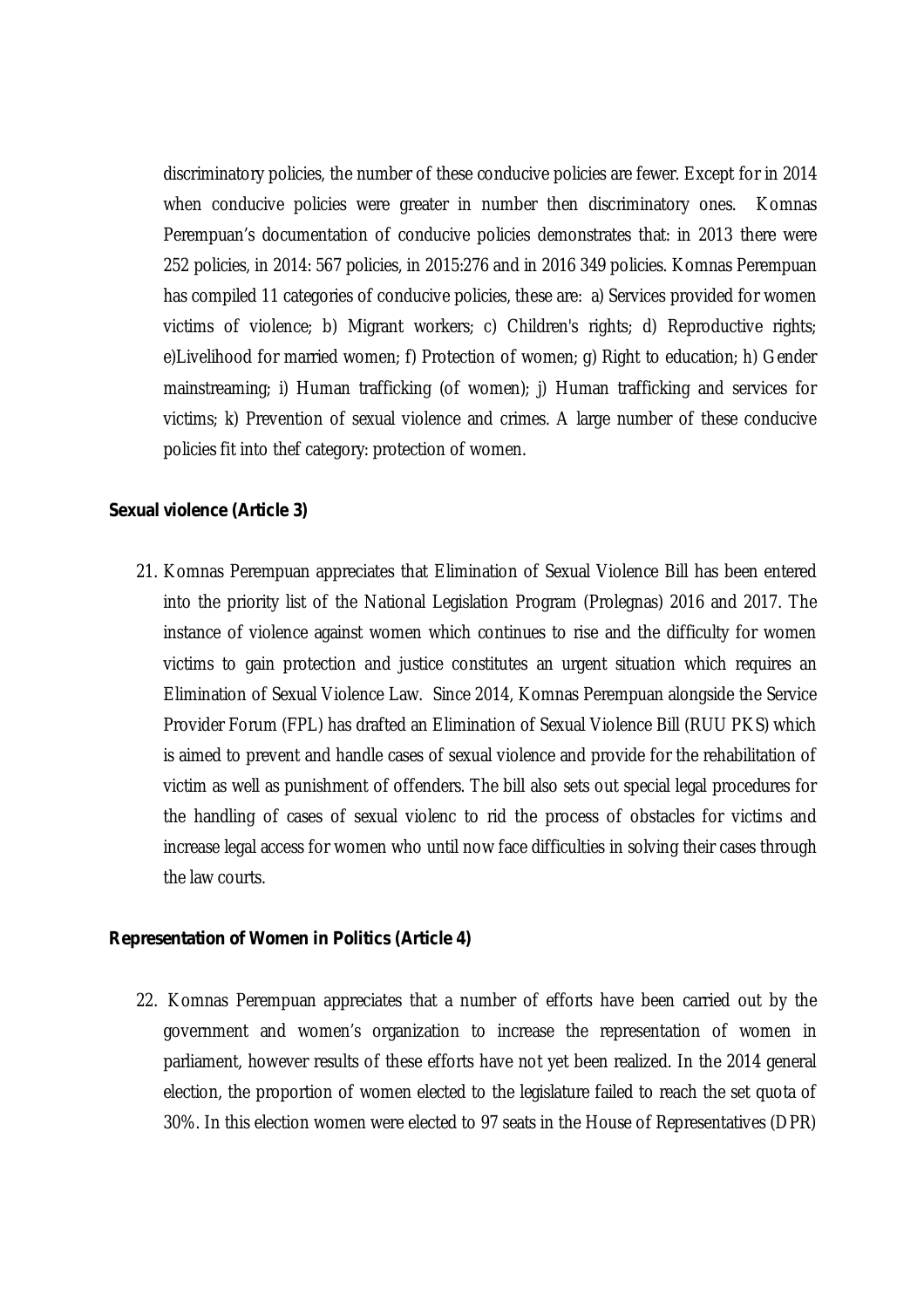(17.32%) and 35 seats or 26.51% in the Regional Representatives Council (DPD). In the provincial Regional Legislative Council (DPRD) women were elected to 16.14% of the seats and 14% of the seats in the municipality/regency Regional Legislative Council (DPRD). Compared to the previous period, the percentage of women representatives in the DPR dropped from 18.2% in 2009 to become 18.2% in 2009 and then 17.3% in 2014. This is despite the fact that women candidates who ran for seats in the general elections rose from 33.6% in 2009 to become 37% in 2014.

23. At the regional level, Papua as a region which possesses regional autonomy based on Act No.21/2001 should have affirmative action for women in the political sphere. However, instead of having affirmative action, women are discriminated against during national and local elections. There is widespread stigmatization of Papuan women where they are viewed as not appropriate to become politicians. This issue becomes a major barrier for Papuan women to participating in the public sphere and in politics. The results of monitoring carried out by Komnas Perempuan in 2015 at seven polling stations in the regency of Keerom and Merauke shows that Papuan women in the process of regional elections do not only play the role of voters but also officials responsible for the electoral process including overseeing polling booths. Komnas Perempuan additionally noted that the absence of identity cards (KTP) was a significant barrier for Papuan women to participating in elections.

#### *Indigenous Women (Article 5) and Natural Resources Conflict*

24. Discrimination against indigenous women continues to occur through the exclusion of these women in the process of transitioning and repossessing of their traditional lands. Komnas Perempuan working with Komnas HAM carried out a national inquiry regarding the situation of indigenous communities (*masyarakat adat*) in Sumatera, Java, Kalimantan, Sulawesi, Maluku and North Maluku, Bali and Papua. Some of the findings are (Komnas Perempuan, 2015c): a) Indigenous women experience multi-dimensional discrimination and violence that occurs within their communities, in the wider society and by the state; b) In the process of transitioning lands or the right to use land and in the process of conflict resolution, violence and violations of human rights occur. This includes violations to the right to feel safe, the right to life, the right to a clean environment, right to development,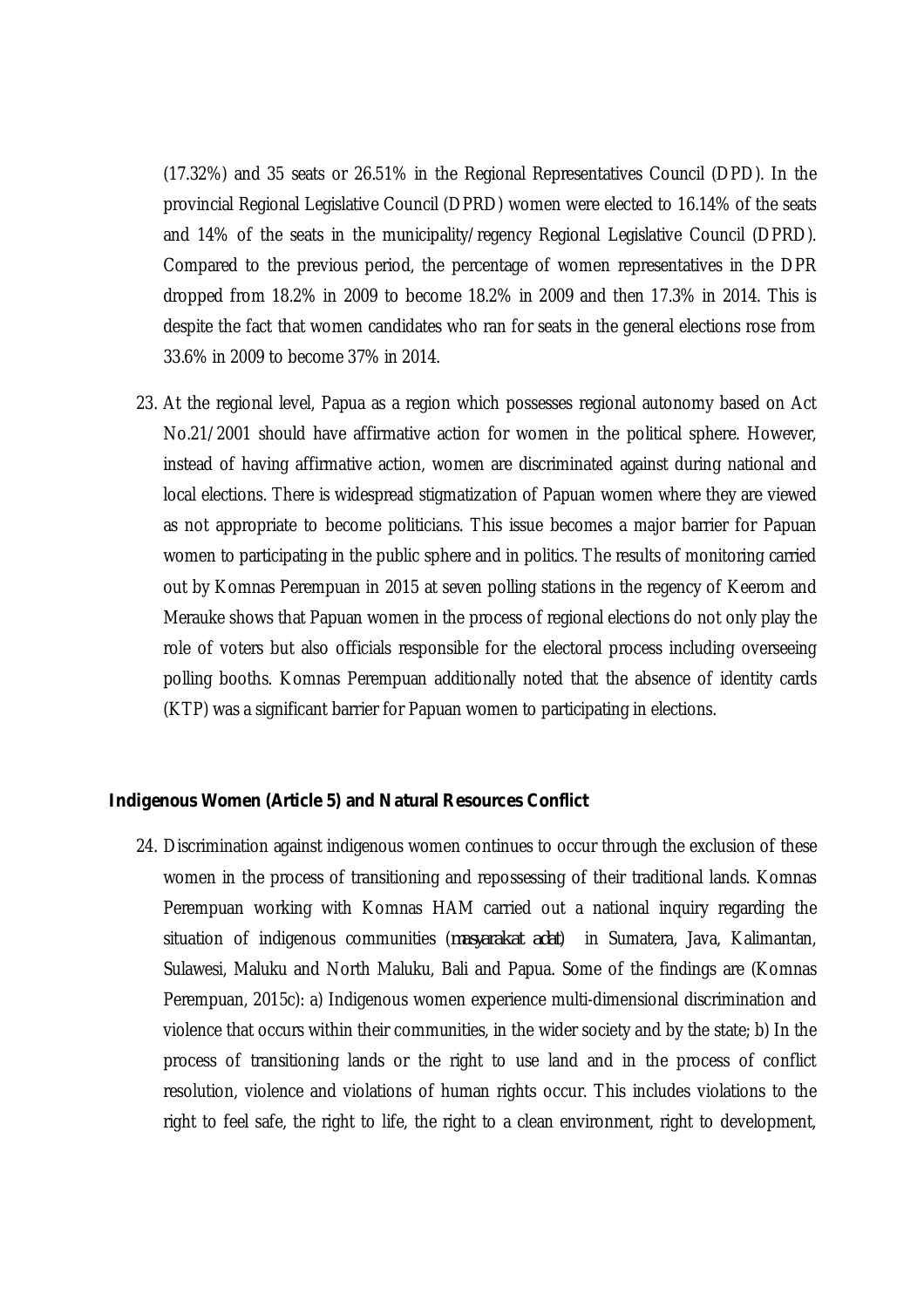right to education, right to health, right to culture the right to freedom of assembly and the right to information; c) The forced seizure of sources of livelihood from indigenous communities occurs systematically on a massive scale and is increasing in frequency;d) Indigenous communities, especially women within those communities, young or old, especially those who are marginalized and excluded must fight against the violence they are faced with; e) The transitioning function of the forest results in girls unable to access higher education because of poverty. Increasingly hard living conditions results in young women more susceptible to human trafficking;f) The reproductive health of indigenous women is poor, the women's health further suffers when the forest and lands which had traditionally provided for all of their needs are taken from them; g) Women as agents: women in indigenous communities play many roles, including amongst others: as guardians of traditional rituals, guardians of the balance of nature and ecology, peace promoters and healers. These roles can no longer being played in the absence of their forest.

25. Komnas Perempuan has carried out monitoring in the mountainous region of Kendeng, a district which is having its social fabric and ecology threatened by the construction of cement factories. The local population of Kendeng, most of who are agricultural workers are concerned with the construction of factories which is destroying the land and the ecosystems in Kendeng and directly threatening the livelihoods of the local population. Local women conservationists have taken the front line in the fight against the factories, engaging in a number of protests that have gained the attention of the president. Komnas Perempuan's monitoring demonstrates that women the women conservationists and women human rights defenders in Kendeng are facing multi layered gender based violence that includes: A) Physical violence that occurred when 155 women who took action to block the road to the location of the cement plant were forcefully disbanded by security forces. They were kicked, trod on and strangled by police in the effort to break up the protest. A number of women were forcefully thrown into bushes, resulting in fainting and a number of injuries. B) Psychological abuse from police who threatened the demonstrating women that they would be kidnapped and paid gangsters who visited the women at their homes and threatened them with machetes. A number of these reported incidents continue to this day. C) This ecological conflict has seen the beginning of the breaking down of community solidarity and kinship because of the division in opinions that the construction of the factory has caused.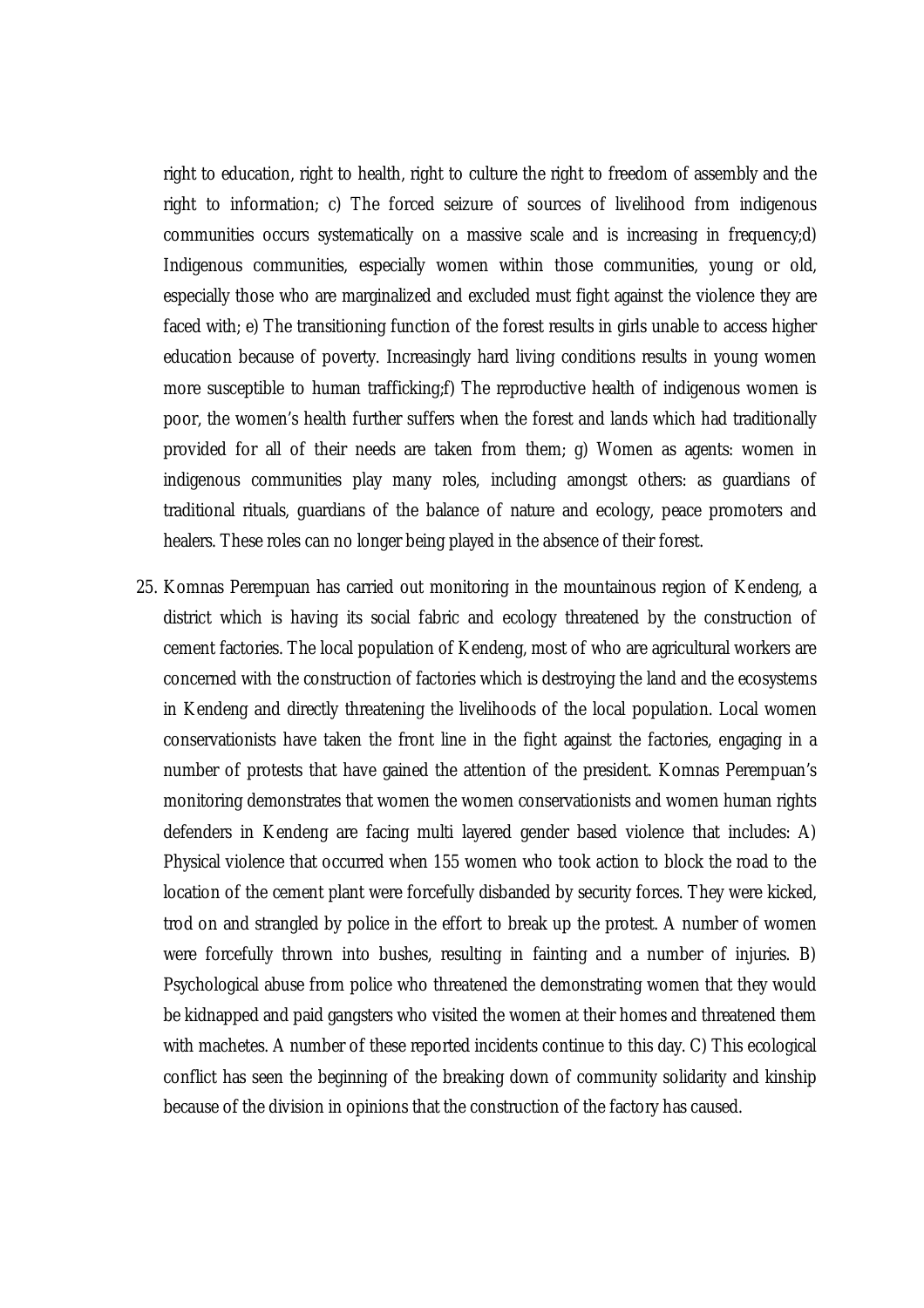#### *Child Marriage (Article 5)*

26. Komnas Perempuan highlights the decision of the Constitutional Court No 30- 74/PUU/XII/2014 which rejected the application of the judicial review of article 7 (1) and (2) of Act No. 1/1974 regarding Marriage that outlines the minimum age of marriage for women. Based on Komnas Perempuan's Annual Note, the cases of divorces caused by underage marriages are as follows: 498 cases in 2012, 827 cases in 2013, 353 cases in 2014 and 1,131 cases in 2015. The Ministry of Health in its campaign to prevent maternal mortality has coined the slogan "3 Late's and 4 Too's, the four 'too's mean: Too close, too often, too young and too old". The phrase "too young" refers to the fact that girls who are not of an adequate age to give birth often results in maternal mortality. Despite the Ministry of Health's campaign, child marriage is largely left to occur. One cause of child marriage is that the institutions responsible for marriage often provide dispensations because a girl has fallen pregnant and a marriage provides a solution to avoid shame for a family. The rejection by the Constitutional Court fosters the practice of dispensation of marriageable age for girls. A number of arguments have been made which demonstrate the negative impact of child marriage in terms of health, psychology and the violations of human rights (including right to education and right to grow). Komnas Perempuan has explained the negative effects of child marriage and the susceptibility of girls entering into such marriage to becoming victims of domestic violence, human trafficking, migrant workers and pedophilia. The state, however, has so far not acknowledged the urgency to change the law in order to protect millions of girls in Indonesia.

#### *Migration and Human Trafficking (Article 6)*

27. Komnas Perempuan appreciates the response of the government in giving priority to the protection to Indonesian citizens abroad, such as the evacuation of Indonesian migrant workers in conflict areas and the effort to rescue kidnapped Indonesian citizens abroad, the government has also began to gradually recognize the importance of protecting undocumented migrant workers. However, the issue of human trafficking remains a serious problem. Within Komnas Perempuan's Annual Notes, 403 cases of trafficking were recorded in 2012, 614 cases in 2013, 310 cases in 2014 and 378 cases in 2015. The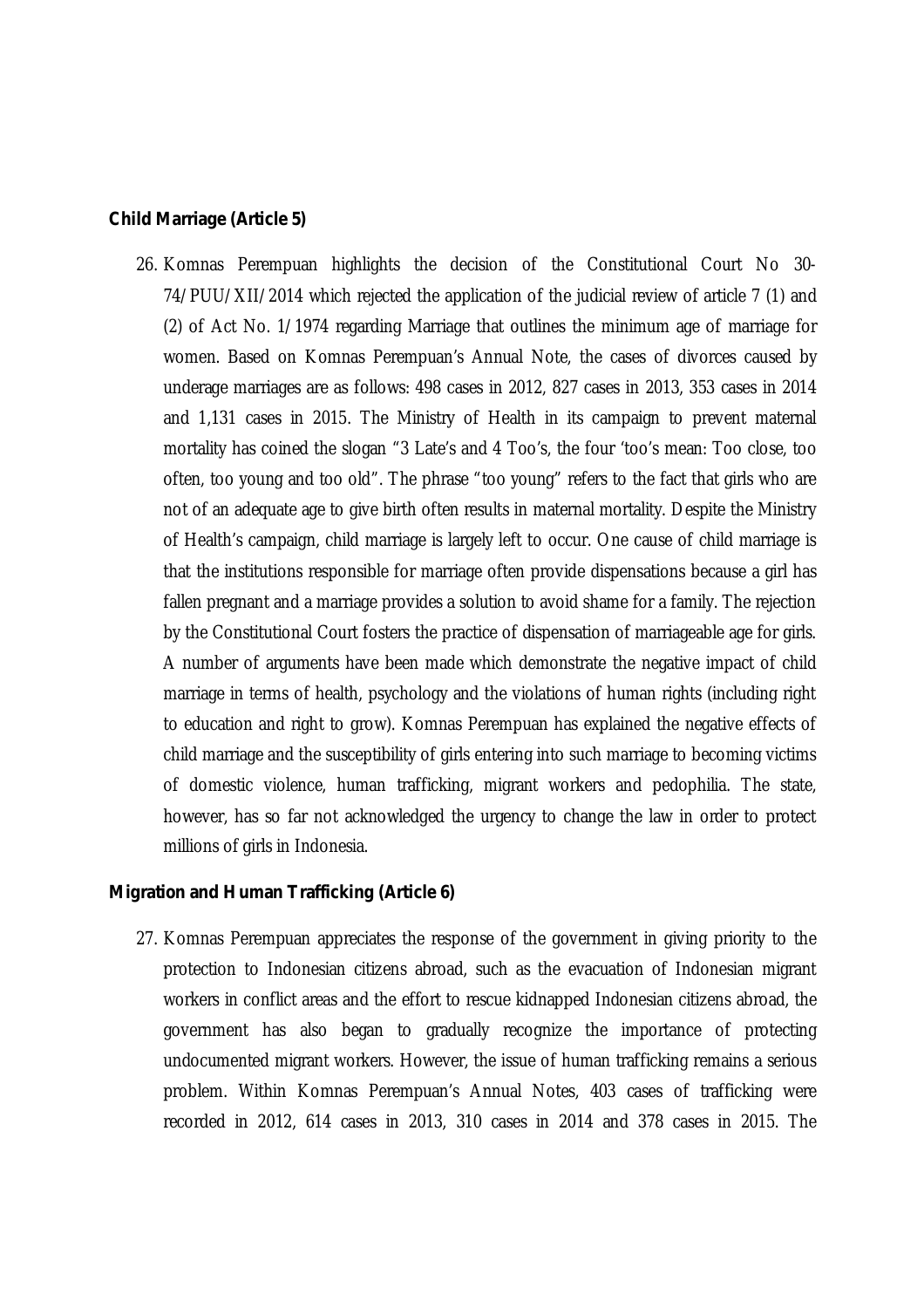fluctuation of this case data depends on the capacity of the service provider organizations in Komnas Perempuan's networks and their availability to complete and return data collection forms that are circulated by Komnas Perempuan each year. Human trafficking is a very serious and complex issue and women and children often become victims. Women are sold for sexual and financial exploitation, trapped in drug trafficking syndicates and modern slavery. Komnas Perempuan views that the roots of the human trafficking problem in Indonesia is one of the impacts of the process of economic development which has not resulted in equality for women, furthermore that the poverty of women and the management of migration which profits the private sector results in the entrapment of female migrant workers in a legal cycle of human trafficking. At this time, wide cross sections of the community have began to become aware of the dangers of human trafficking and have actively joined in public campaigns and have assisted police. The role of the community in the prevention of trafficking and protection of victims is incredibly important. Attempting to overcome the roots of the problem through the economic empowerment of women is not effective if it is not accompanied by staunch law enforcement. The position of power of offenders in human trafficking rings is gained by systematically weakening the economic situation of their targets. In the province of NTT, in the case of Wilfrida Soik, the offender/recruiter of trafficking was never legally processed with the effect that the offender was unimpeded to repeatedly engage in human trafficking as a result of the inaction and complicity of law enforcement. Accurate data and documentation services are important for migrant workers who are to work outside the country. Safe and effective management of the migration process is the most important factor in timely detecting trafficking and potential trafficking risks.Unfortunately the systems and services surrounding documentation of migrant workers in Indonesia is still being improved.

#### *The right to vote (Article 7)*

28. The results of monitoring carried out by Komnas Perempuan in 2015 at seven polling stations in the regency of Keerom shows that Papuan women in the process of regional elections do not only play the role of voters but also officials responsible for the electoral process including overseeing polling booths. Komnas Perempuan additionally noted that the absence of identity cards (KTP) was a significant barrier for Papuan women to participating in local and national elections. Not being provided with voter invitations is another large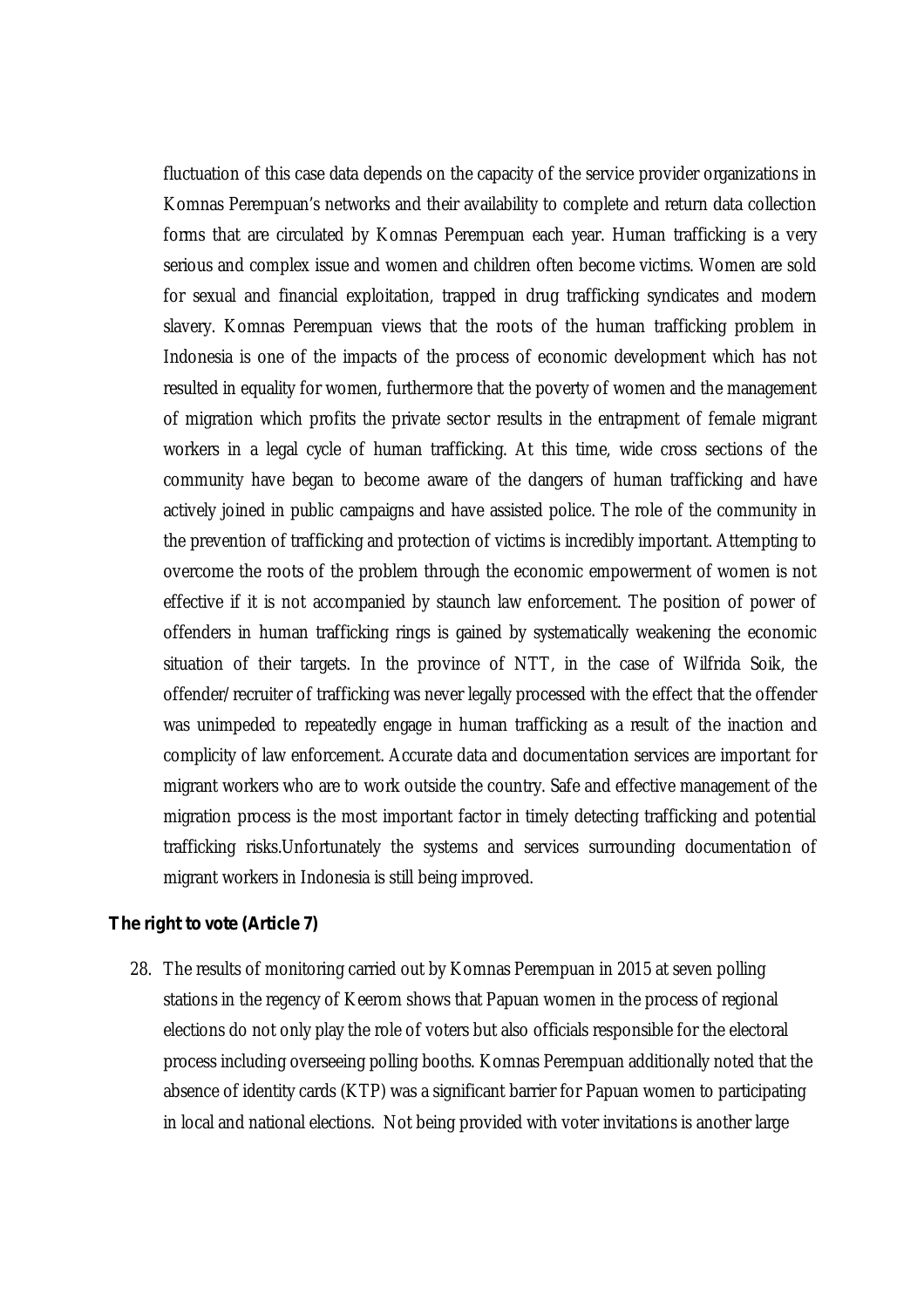barrier facing Papuan women in exercising their right to vote. Women not receiving voter invitations is not only caused by the difficulties in reaching their homes but also by the absence of identity cards. Such as the story told by an elderly Papuan nurse who explained how there were five eligible voters in her household but only she herself was provided with a voter invitation because only she had an identity card. In elections the central government has agreed with the application of the Noken voting system in selected remote areas within the provinces of Papua and West Papua. This system delegates the right to vote of all people in an indigenous community to the elder of that community. Whilst this system is positive in that it provides a voice to remote communities, because of the strength of the patriarchy culture in an indirect way this system disadvantages women candidates and voters. This is a result of the high likelihood that the head of a community will give the communities vote to a male candidate.

#### *International Engagement (Article 8)*

29. Komnas Perempuan appreciates that the government recognizes the important roles of NHRI's in regional and international forums. Komnas Perempuan is involved in the Republic of Indonesian Commission on the Status of Women (CSW) delegation to oversee and be involved in related global policies. Since 2012, Komnas Perempuan has encouraged the government to allow Papuan Women to be involved in the CSW. Other strategic roles played by Komnas Perempuan include providing input during visits from the High Commissioner for Human Rights, UN Special Rapporteur on Adequate Housing and other Special Rapporteurs who visit Indonesia in formal and non formal capacities. The reports of Komnas Perempuan to the various human rights mechanisms of the UN are often being adopted and become the basis for recommendations for Indonesia (such as the Universal Periodic Report/UPR).In the regional context, the human trafficking has become an increasing concern within the context of women's issues, which has thus become a major focus of the ASEAN Intergovernmental Commission on Human Rights (AICHR) through the framework of ASEAN Convention on Anti Trafficking (ACTIP). In addition, the initiative to prevent violence against women is being overseen by The ASEAN Commission on the Promotion and the Protection of the Rights of Women and Children(ACWC)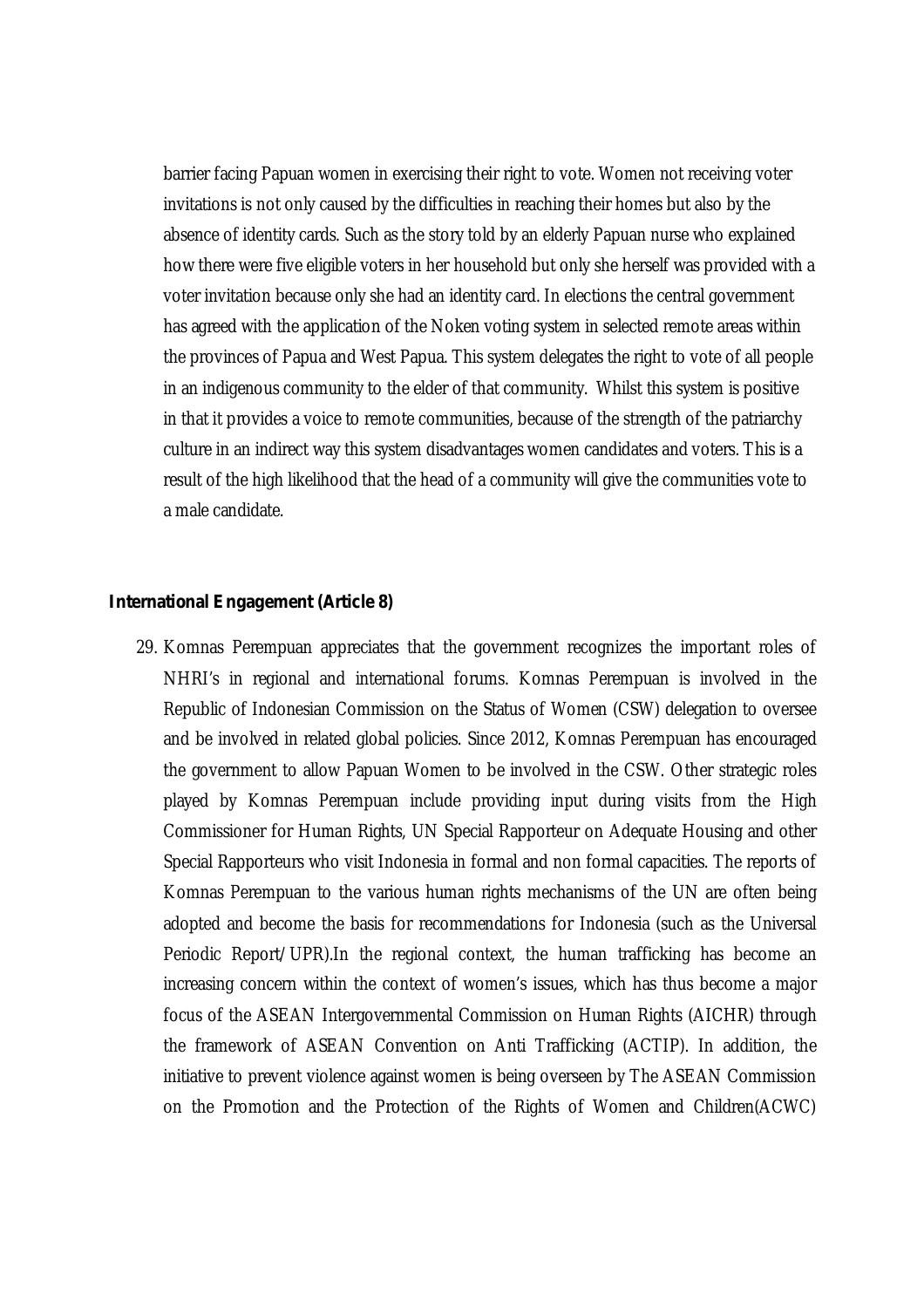through the ASEAN Regional *Plan of Action of* Elimination on Violence against Women (EVAW). Regional mechanisms have also produced a Declaration regarding EVAW. Unfortunately the mechanisms of AICHR and ACWC at the regional level are not yet strong as human rights mechanisms because they do not yet possess monitoring mechanisms as a working base, but still depend on consensus. Furthermore, Indonesian government does not show much support to these regional mechanisms within AICHR, especially the ACWC.

30. In responding to the CEDAW Committee's General Recommendation No.30 regarding Women in Conflict Prevention, Situations of Conflict and Post Conflict, Komnas Perempuan has provided advice to the state during the meeting of Global study on UNSCR 1325 regarding Women, Peace and Security. Because Indonesia is a country which is prone to conflict, Komnas Perempuan advises Indonesian government to voluntarily make itself open for review in global review mechanism on UNSCR 1325. Komnas Perempuan also hosted a side event in the ASEAN People Forum in Timor Leste on 4 August 2016 with the theme Engendering Security Sector Reform. In the 1325 symposium in Bangkok July 2016, Komnas Perempuan raised the issue of there being no acknowledgement in the vertical conflict (only an acknowledgement of horizontal conflict) in the 1325 National Action Plan for Indonesia. Komnas Perempuan agrees with the integration of gender issues into the security sector in Indonesia, where until now there has been no significant or tangible progress in developing and implementing mechanisms or Standard Operational Procedures for the prevention and handling of gender based violence and sexual violence. This is an important part of developing the security sector.

#### *Citizenship and Parental Rights (Article 9)*

31.In the period from 2014-2016 Komnas Perempuan, through the Complaints and Referrals Unit received three cases related to disputes of custody of children with the wife an Indonesian citizen and the husband a foreign citizen. The reported cases include psychological violence such as accusations of insanity and mental instability by the father with the aim to gain custody after divorce and cases of children being taken forcefully by the father back to the father's native country. The economic dimension of abuse includes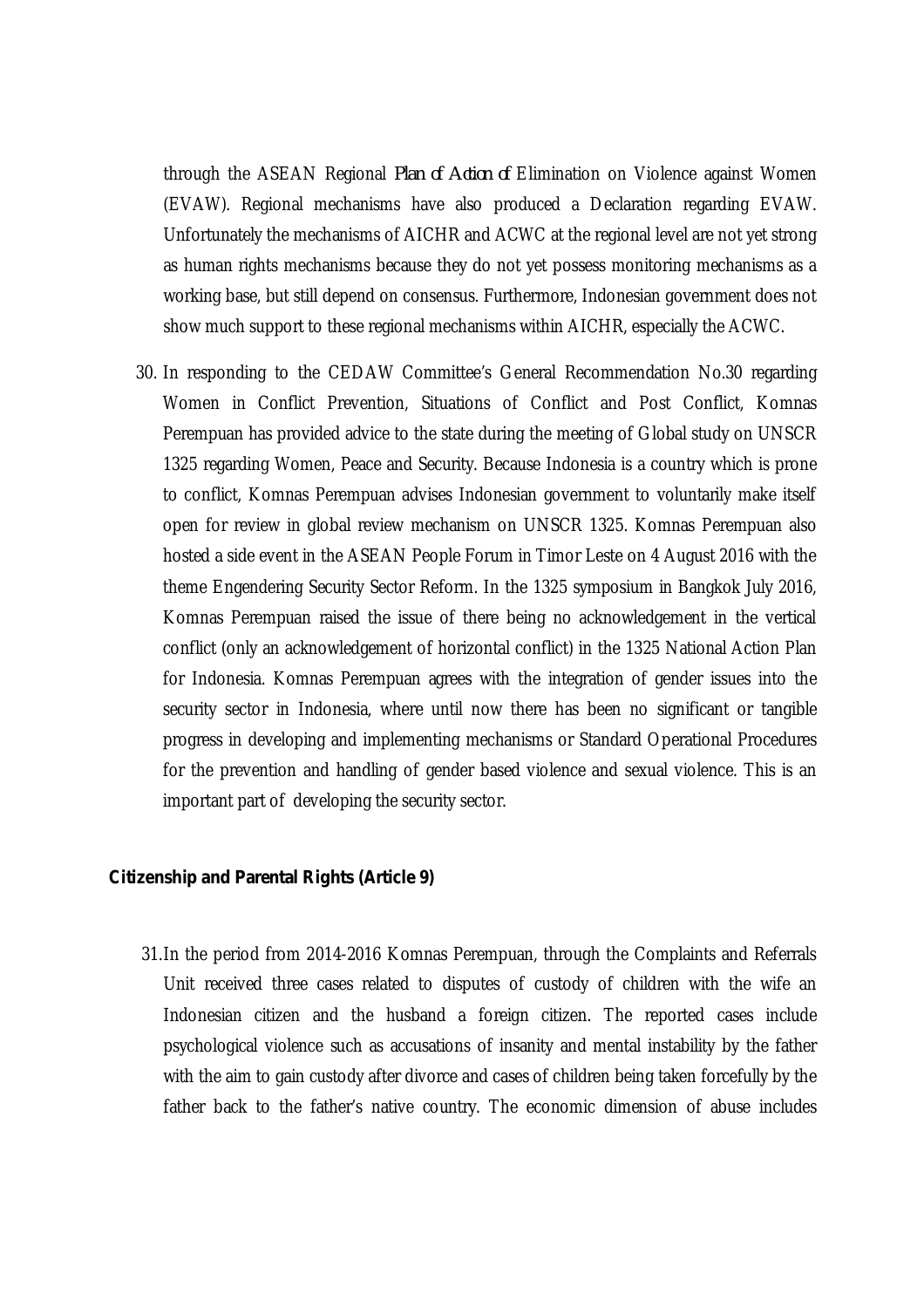women being scared to request a divorce because of a lack of financial independence which results in the wives inability to take care of her children if a divorce resulted. Indonesian citizens who marry foreign citizens face difficulties related to joint custody. If a divorce occurs in a marriage of mixed citizenship, the child has the right to choose which parent they want to have custody. However, if a child was born before the introduction of Act No.12/2006 regarding Citizenship, the child must be reported to the appropriate authorities in order to be able to gain Indonesian citizenship. When the father wants to gain custody of a child they often 'kidnap' the child and take them back to the father's home country, so the child cannot be taken back to Indonesia because of the issue of joint custody which states if a child is to be taken out of a country it must be with agreement from the father.

#### *Right to Education (Article 10)*

- 32. Komnas Perempuan has received complaints of sexual violence occurring in education institutions carried out by teachers and religious figures. In higher education institutions sexual violence also occurs. Reports of sexual harassment that occurred on campus at UI (2015) and UNTAG (2016) demonstrate that gender based violence continues to occur in the education field. Gender based violence occurs because of imbalanced power relationships that are played upon by teachers or officials within education institutions, this includes in religious based education. Besides this, gender and human rights curriculum is not yet taught in all schools and there is a lack of mechanisms for the handling and prevention of gender based violence in education institutes.
- 33. Komnas Perempuan appreciates the Ministerial Regulation No.82/2015 regarding the Prevention and Protection against Violence in Educational Environments. However, discrimination based on faith and religion continues to occur. This can be seen in the case of Zulfa, a female student at SMKN 7 who was not allowed to pass a grade because she is a follower of a minority belief whom her school attempted to force to join in religious studies of the majority religion. Because she didn't want to, she was not given a score in religious studies and thus was not able to pass the grade. Because of public demand, in the end, the case of Zulfa gained wide public attention and Zulfa was defended. This situation demonstrates education systems in Indonesian do not yet have clear multicultural and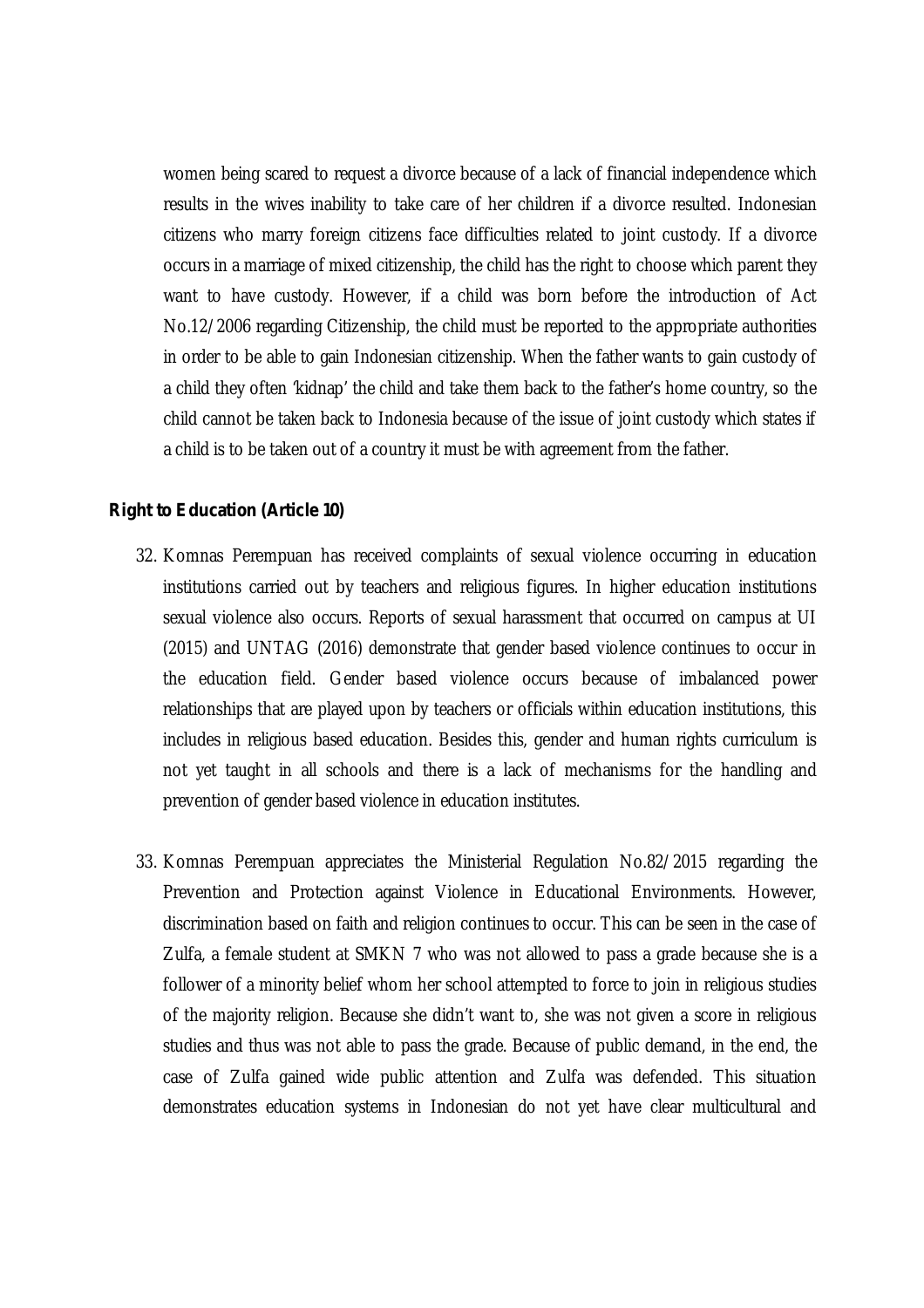inclusion policies.

#### *Right to Employment (Article 11)*

*Access to employment for transgender women*

34. These sexual minority groups are vulnerable to experiencing discrimination and violence, especially women who from their physical appearance it is apparent that they are transgender. They often become the targets of bullying from in the community including when they are at school. The result is many of these people drop out from schooling. Their low education levels result in difficulties finding gainful employment and many end up working up as sex workers or street beggars which results in vulnerability to being arrested by law enforcement and being vulnerable to contracting sexually transmitted infections and facing sexual violence. If they do obtain employment, the fields they can work in are extremely limited. For example in Aceh the Sharia Department in the Bireuen Regency published an advisory letter that owners of salons and hairdressing studios should not employ transgender women. In response to this Komnas Perempuan sent letter No. 072/KNAKTP/Pimpinan/III/2016 23 March 2016 to the head of the Sharia Department in the Bireuen Regency which was responded to by the Ministry of Internal Affairs who requested that the regent carry out an evaluation of the letter.

#### *Vulnerability of Migrant Workers and the Death Penalty*

35. Komnas Perempuan appreciates that president Joko Widodo has postponed the executions of two women migrant workers, MJV and MU, because of indications these two women are victims of human trafficking based on the findings of Komnas Perempuan's monitoring. Migrant workers are a group vulnerable to sexual violence and there have been many instances of migrant workers returning to Indonesia with a child that has been concieved through rape. On return to Indonesia, these women face stigmatization in the community and there are no systematic recovery processes for the victims of sexual violence. The offenders of sexual violence against migrant workers are also free from punishment, and enjoy impunity from persecution. Migrant workers are also vulnerable to being recruited by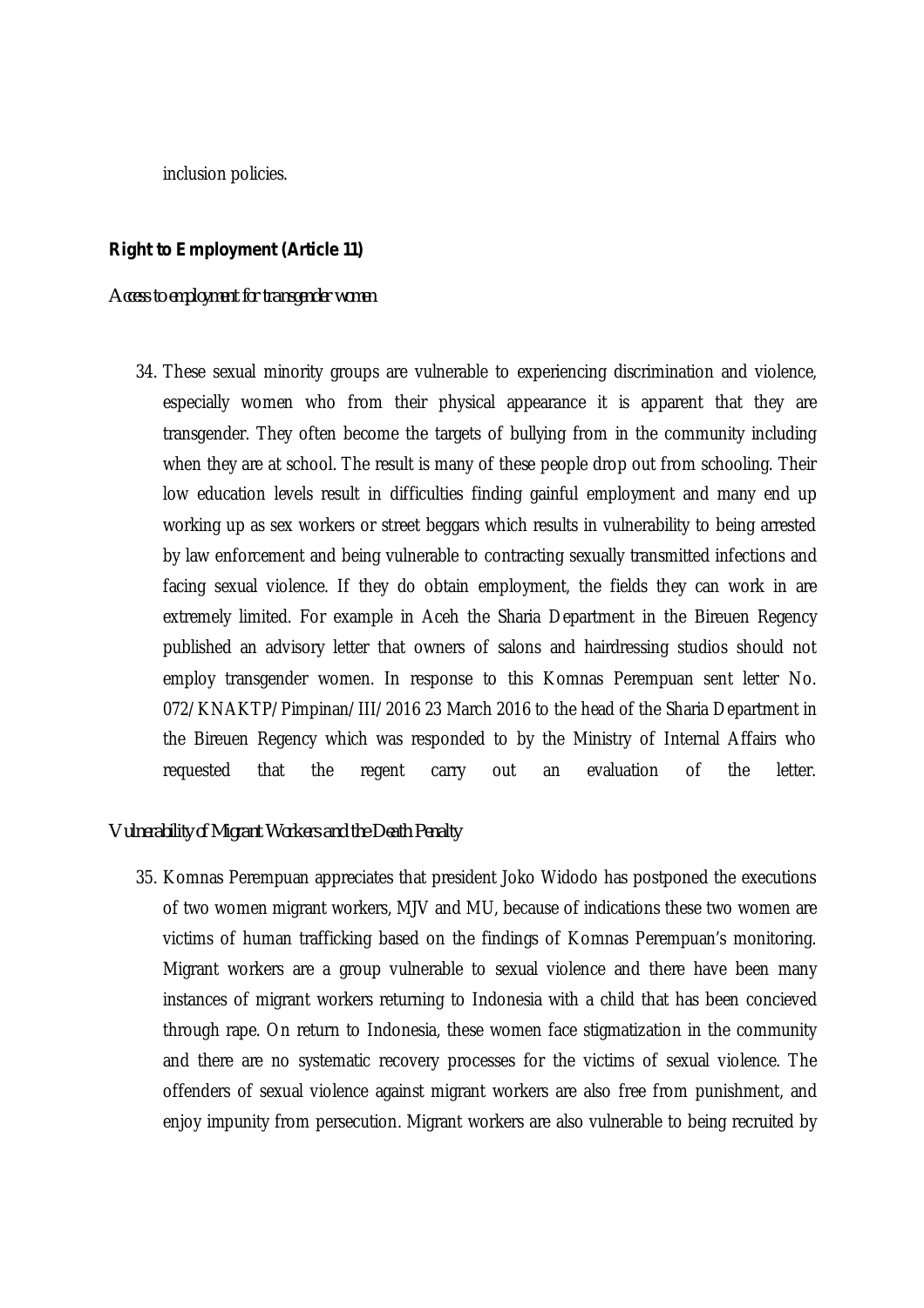drug trafficking syndicate and made into drug mules with the effect that they are vulnerable to facing the death penalty upon their capture. The cases of MJV and MU are examples of this. The two women have been saved from execution in the last minute before their sentence was carried out (but remain on death row). In foreign countries, more than 209 Indonesian migrant workers are currently on death row, 63 of these are women. Siti Zainab was executed on the 14 April 2015 and Karni Binti Medi Taslim was executed two days later, both in Saudi Arabia. Siti Zainab was convicted of having killed her employer and had been in jail since 5 October 1999 waiting until the oldest child of the victim came of age and decided whether to pardon her, she was not pardoned (as is possible in Saudi Arabian law). The execution of Siti Zainab was carried out without diplomatic notification even though Indonesia had been carrying out diplomatic actions in asking for clemency. The Indonesian embassy in Saudi Arabia found out about the execution after it has been carried out. Karni Binti Medi Taslim was convicted of having killed the child of her employer in 2012. A number of efforts were made by the child of the victim to pardon the woman but the execution went ahead. Karni binti Medi Taslim left behind three children, one who is still eight years old. Neither of the women was provided with legal representation at any stages of their trial and were suspected to have mental illnesses.

36. KomnasPerempuan has delivered the results of their monitoring on migrant workers. The root of the problem in relation to migration is the management of the migration process which is not pro-women. Thisresultsin violence and human rights violations experienced by women migrant workers (in the form of physical, physiological and sexual violence as well as legal discrimination).Indonesia has not yet posses appropriate legal protections to ensure the safety and fullfilment of rights of migrant workers and although the Convention of Migrant Workers 1990 has been ratified there remains no serious implementation.

#### *Domestic Workers*

37. KomnasPerempuan agrees with the recommendation from the CEDAW Committee that the State quickly passes the Protection of Domestic Workers Bill (RUU PRT), ratifies ILO No.189 and improves the law by entering an article regarding punishments for offenders of sexual harassment in the workplace. However, until this time there is still debate surrounding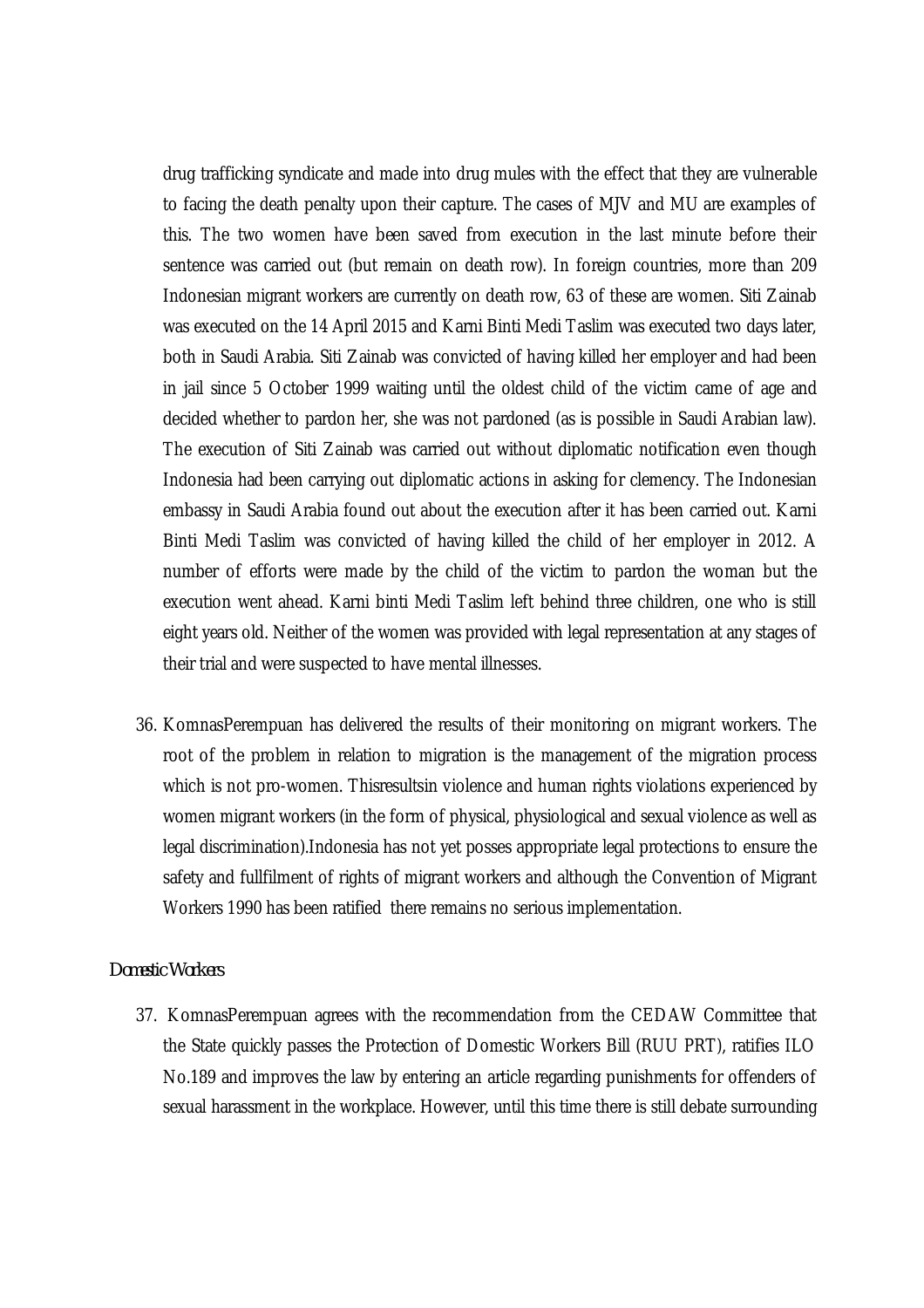the RUU PRT which has been caused by a conflict of interest between the policy makers who are employers of domestic workers and those who are defenders of domestic workers. Besides this, the violence that occurs against domestic workers is considered a problem of the power imbalances between the employer and the employee which is already being covered in UU PKDRT (Elimination of Domestic Violence Act) and KUHP (Criminal Code) which does not specify the legalities of working relationships between domestic workers and their employers. Until now the government has not ratified the ILO 189 regarding decent work for domestic workers though the government has voiced its intention to do so. Meanwhile, the Protection of Domestic Workers Bill has already entered into the National Legislation Program a number of times but has not been passed into law. In 2016, the bill only entered into the Additional National Legislation Program. The difficulty of getting this bill discussed is the lack of understanding about the need of the bill to protect domestic workers and their employers.

38. KomnasPerempuan appreciates the efforts of the Ministry of Labor which has issued the Ministry of Labor Regulation (Permenaker) No.2/2015 regarding the Protection of Domestic Workers. However, this regulation does not yet adequately accommodate the needs involved in protecting domestic workers. This regulation only regulates generally about the Domestic Worker Agencies, butit does not regulateBalai Latihan Kerja (Training Centers)as the centres responsible for training domestic workers. Additionally, there are no bodies/institutions which oversee and monitor the working relationship between the domestic workers and their employers. There are also no clear sanctions for either party in the instance they violate their employment agreement.Furthermore, there is no legal umbrella above this regulation as is mandated in Article 8 paragraph (1) of Act No.12/2011 regarding the Formulation of Laws.

#### *Right to Health (Article 12)*

#### *Ministry of Health Regulation No.6/2014 regarding Female Circumcision*

39. The practice of female genital mutilation (which in a number of communities across Indonesia is referred to as female circumcision) is still widespread across a number of regions in Indonesia. The government issued the Regulation regarding Female Circumcision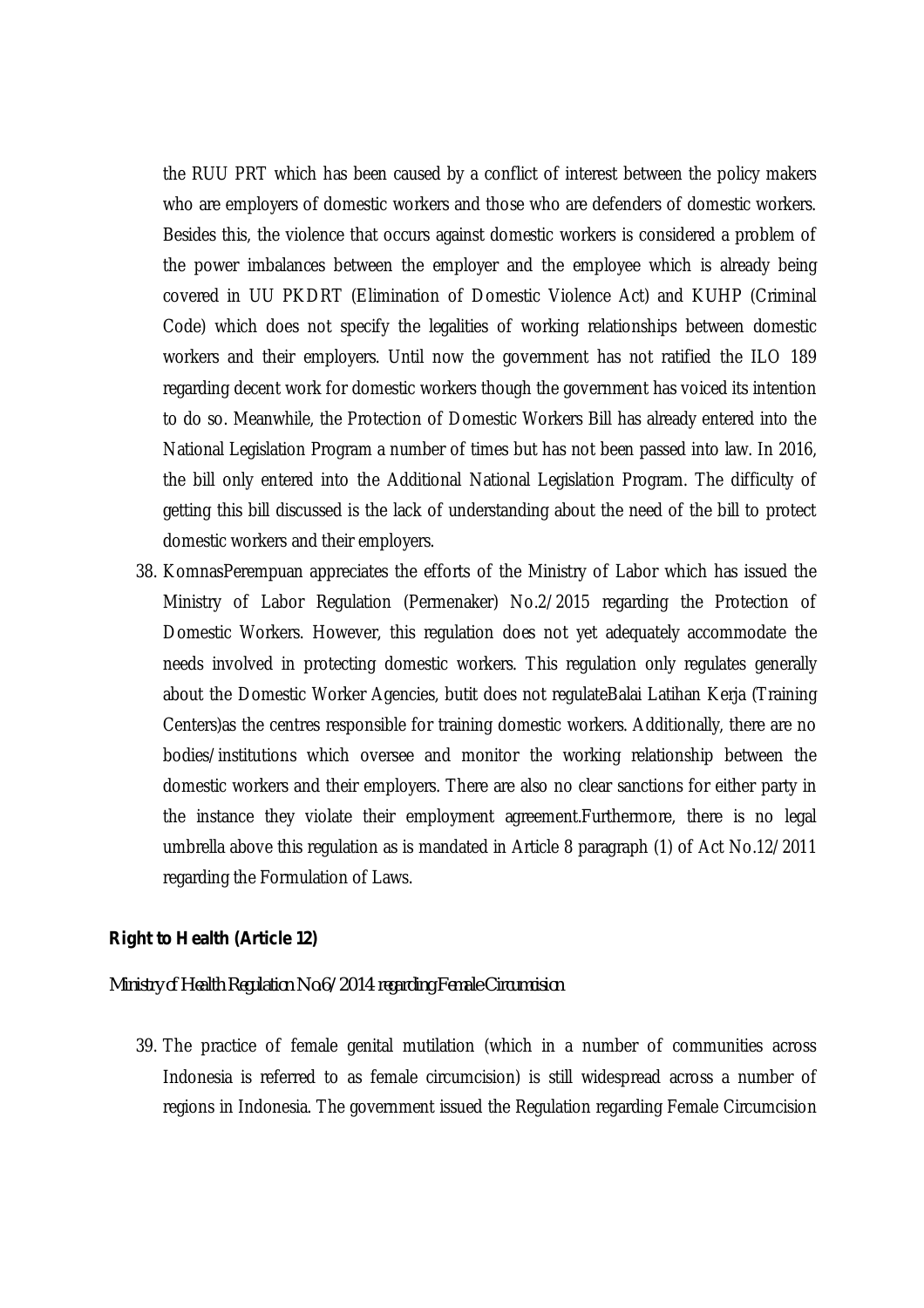No.1636/MENKES/PER/XI/2010 on the 15 November 2010 which provided for the 'medicalization' of female circumcision. Komnas Perempuan appreciates that based on the recommendation of the CEDAW Committee( of which Komnas Perempuan was active in pushing for its implementation), the government retracted this regulation through the Ministry of Health Regulation No.6/2014 Article 1. The official position of the state clearly affirms that female circumcision has no medical benefit. However, Article 2 of this regulation gives the mandate to the Majelis Pertimbangan Kesehatan and Syara'(the Council for Health and Religious Consideration) to publish guidelines regarding the facilitation of 'female circumcision which guarantees the safety and health of the females who are circumcised and does not mutilate the genitals of the female'. This means that the Regulation from the Ministry of Health has not stopped the practice of female circumcision. Komnas Perempuan has also not yet observed an effort from the government to raise awareness in the circles of religious and community leaders that all forms of female circumcision/genital cutting are violations of women's human rights.

#### *Government Regulation No. 61/2014 regarding Reproductive Health*

40. Komnas Perempuan appreciates that the government has issued Government Regulation No.61/2014 regarding Reproductive Health which contains Article2b, which is an exception for allowing abortions (which are generally illegal) in the situation of a medical emergency and for victims of rape. However, in technical terms this Regulation is difficult to be implemented because pregnancies may only be legally aborted before 40 days of pregnancy and not all rape victims are aware of their pregnancy in this time frame. Furthermore, Article 346 of the Indonesian Criminal Act(KUHP) criminalizes abortions totally and many law enforcement officials refer to this Criminal Act with the result that a doctor assisting with an abortion can be found criminally liable.

#### *Virginity testing within the police and military institutions*

41. In 2014, Human Rights Watch (HRW) reported that virginity testing continued to be practiced in Indonesia. This report was based on testimonies from female police recruits in 2008 in Makasar and 2014 in Bandung. Komnas Perempuan has questioned the Chief of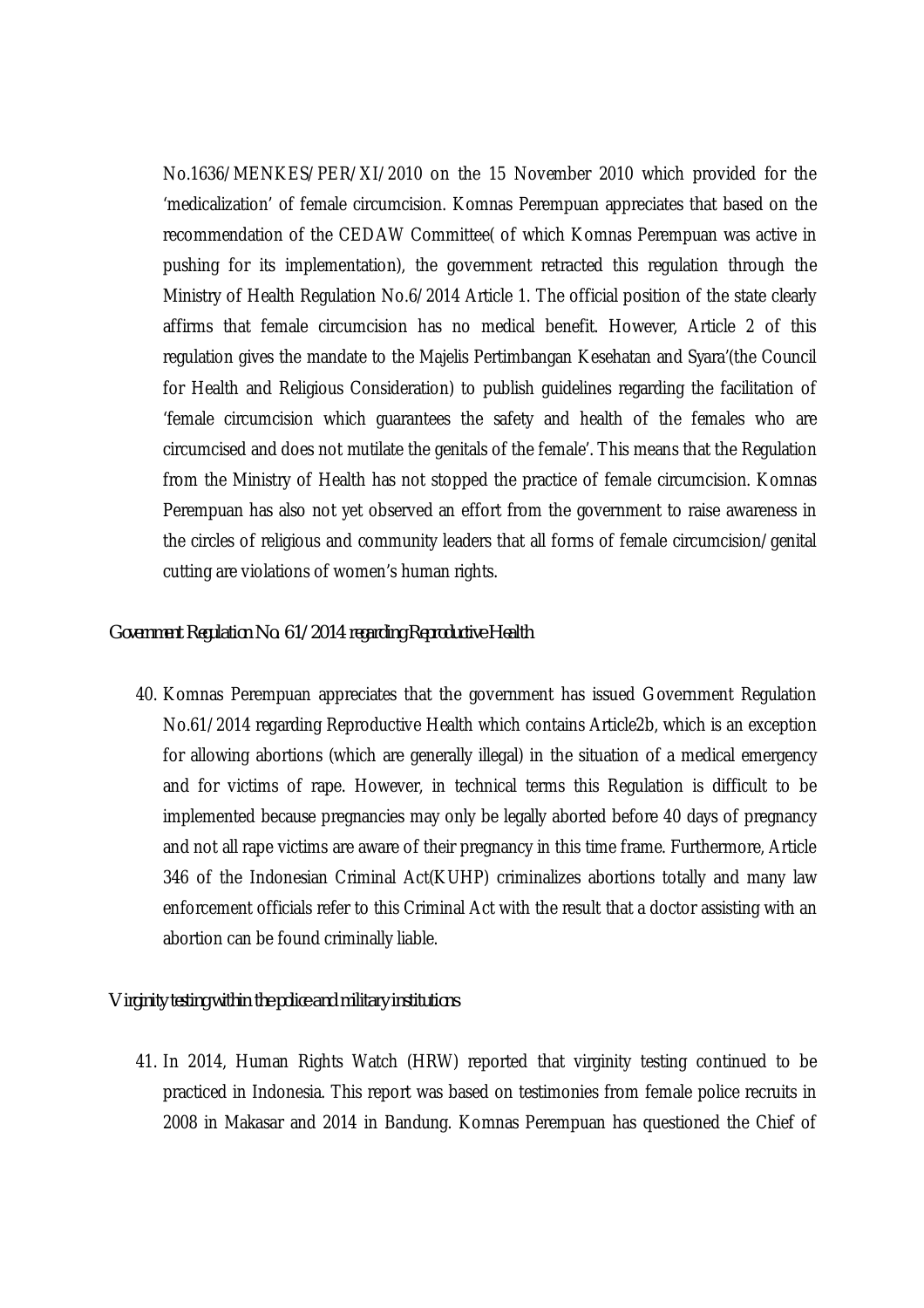Police regarding this issue and the response was given that formally virginity test is no longer a requirement for the recruitment of female police. What continues to be a problem is that within the medical testing (which is an important requirement for recruitment), there is what is called a 'reproductive health test'. Within this test there is physical testing of the female reproductive organs. Even though this test is administered to both male and female candidates, the examination of the vagina remains associated with virginity testing. Because this reproductive health test is given a score which is not significant when compared to other elements of the medical examinations (e.g. heart, blood pressure, obesity etc), Komnas Perempuan recommends that the reproductive organ testing, or vaginal testing is eliminated and replaced with another form of testing (e.g. laboratory testing) which is not traumatic for female police candidates.

42. Until now there have been no concrete actions to cease the tradition of virginity testing for female police and military recruits. In the military a number of high ranking officers have affirmed the importance of the virginity test as a way of 'guarding the morality' of women in the military. Virginity testing is a form of gender based discrimination as it is not required for men. Virginity testing in the military is considered measuring a women's morality. Virginity testing is not only carried out on military recruits but also women who are to be married by members of the military. Aside from virginity testing, in a number of religious boarding schools women are required to undergo a pregnancy test and display the results of a testing kit, those who are pregnant may not enter the institute.

#### *High rate of maternal mortality*

*43.* The target of maternal mortality rate in Indonesia in 2015 in accordance with the Millennium Development Goals (MDGs) was 102 deaths per 100,000 births. Based on the Population Survey Between Censuses (SUPAS) 2015, the maternal mortality rate in Indonesia was 305 deaths per 100,000 births. Other than being far from the target, the figure demonstrates that the efforts of the government to increase the quantity and quality of services has not had a significant impact in reducing the rates of maternal mortality in Indonesia. In the formulation of the Strategic Plan for the Ministry for Protection of Children and Empowerment of Women 2010-2014 (Kementerian Pemberdayaan Perempuan dan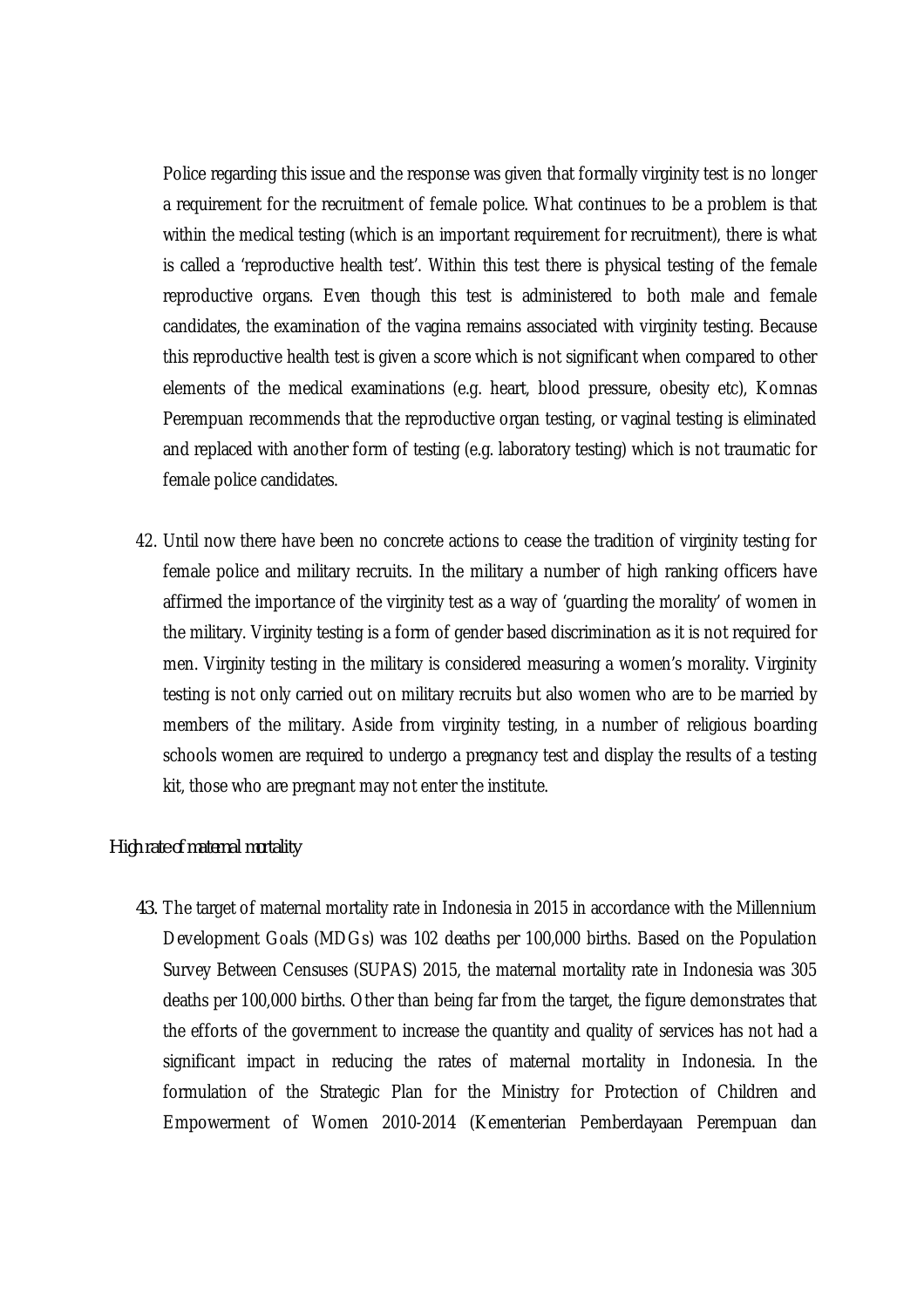Perlindungan Anak, 2015). It was mentioned in this Strategic Plan that the maternal mortality rate was indeed a problem. This Ministry also has mission and vision statement that includes the vision of gender equality and the fulfillment of children's rights and the mission to increase prosperity and quality of life for women and children. However,the Ministry has set no strategies for reducing the maternal mortality rate. The available data suggests that only 10% of pregnant women can make decisions about their condition.

#### *The limited information regarding reproductive sexual health rights*

*44.* There are many regulations in place related to reproductive health at the national and regional levels which regulate providing information on reproductive health. A large amount of this information is allocated for teenagers. In the Policy and Strategic Direction document from the Family Planning and Population Development Department,the provision of information to teenagers regarding sexual and reproductive health is detailed. This focus in providing information to teenagers is well directed, however the information available for teenagers is not complete with information about contraception. Besides this, disseminating information regarding sexual health and reproductive rights in isolated areas is often overlooked or forgotten. Research regarding access for women and girls to information, especially for those living in remote areas is minimal. Asides from a lack of knowledge about how to access information, sources of information are also limited. Women in rural areas rely on the information provided by the government run integrated health clinics (*Posyandu*), where an information desk is set up for counseling. This clinic should be staffed by workers from the nearest community health center (*Puskesmas*). However the information desk is often empty, with clinic staff absent. The right to information is a key to the fulfillment of sexual and reproductive health rights. However, there has not been an observable effort to overcome the problem surrounding the lack of available information.

#### *Reproductive health services remain discriminatory towards certain groups*

45. Komnas Perempuan's documentation demonstrates that there is discrimination in the fulfillment of sexual reproductive health rights for women of various groups: a) Teenagersvii: Teenagers are one of the most vulnerable groups to unplanned pregnancies however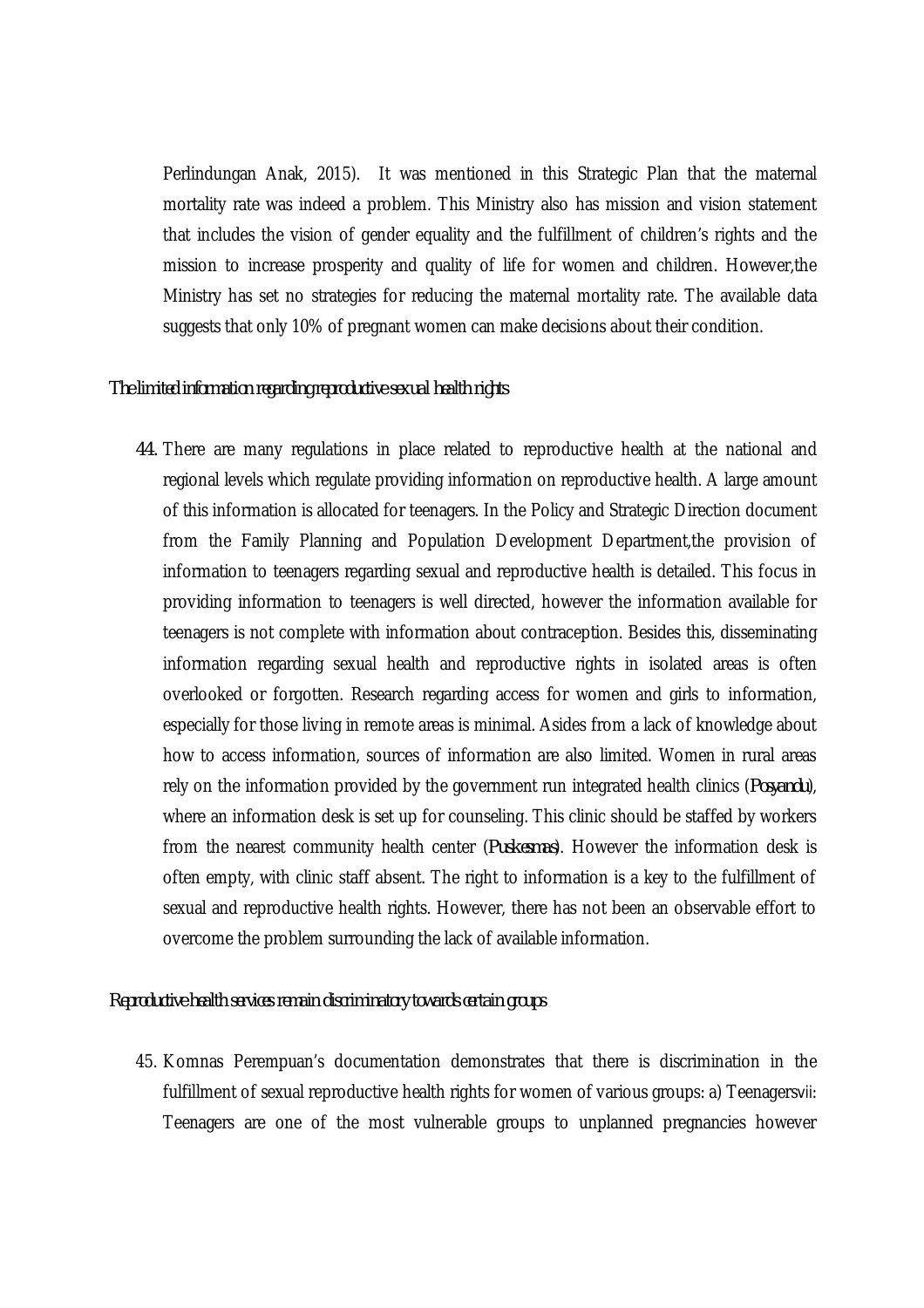reproductive health services for unmarried women and teenagers are extremely hard to access.b) Women with disabilitiesviii: The barriers faced by this group include that services are hard to reach, social and cultural barriers exist because of stigmatization of disabled people and there is a lack of specific programs which target women and children with disabilities.c) Women with HIV-AIDSix: The research carried out by the Alliance of Women with HIV-AIDS demonstrates that women with HIV often receive treatment which is discriminatory by health professionals because of their HIV status. Women with HIV face stigmatization because HIV is associated with free sex or frequently changing sex partners and there is often suspicion that women with HIV are sex workers. (4) Sex workersx: The world of prostitution is full of exploitation and sex workers are often faced with dangerous situations such as unsafe abortions and HIV infection. Research carried out by OPSi demonstrates that prostituted women's knowledge of sexual and reproductive health is very limited. Their access to services is also extremely limited for example accessing papsmear services (5) migrant workersxi and (6) women of diverse sexual orientations.xii: people of diverse sexual orientations are prevented from being able to access sexual reproductive health services because they face widespread discrimination in the community.

#### *Economic Situation of Women in Rural Areas (Article 14)*

*Papua: The lack of economic access for women and the exclusion of indigenous women from the process of transitioning and repossessing forested lands.*

*46.* Komnas Perempuan apreciates the initiative from the President Joko Widodo to prioritise the building of markets for indigenous women in Papua. However the economic infrastructure and facilities as well as economic capacity building for indigenous women from Papua, especially women traders who forge a livelihood from the markets (known as *mama mama pasar*) is not yet adequate. The results of monitoring carried out by Komnas Perempuan in Boven Digul, Merauke Regency, Sorong and Jayapura in 2013-2015 demonstrates that these women traders continue to fight for a marketplace of decent quality in a location which is accessible. A large number of these women currently trade under the heat of the sun without cover and are prone to forced evictions by the government. The government has provided a market, however the market was not placed in a strategic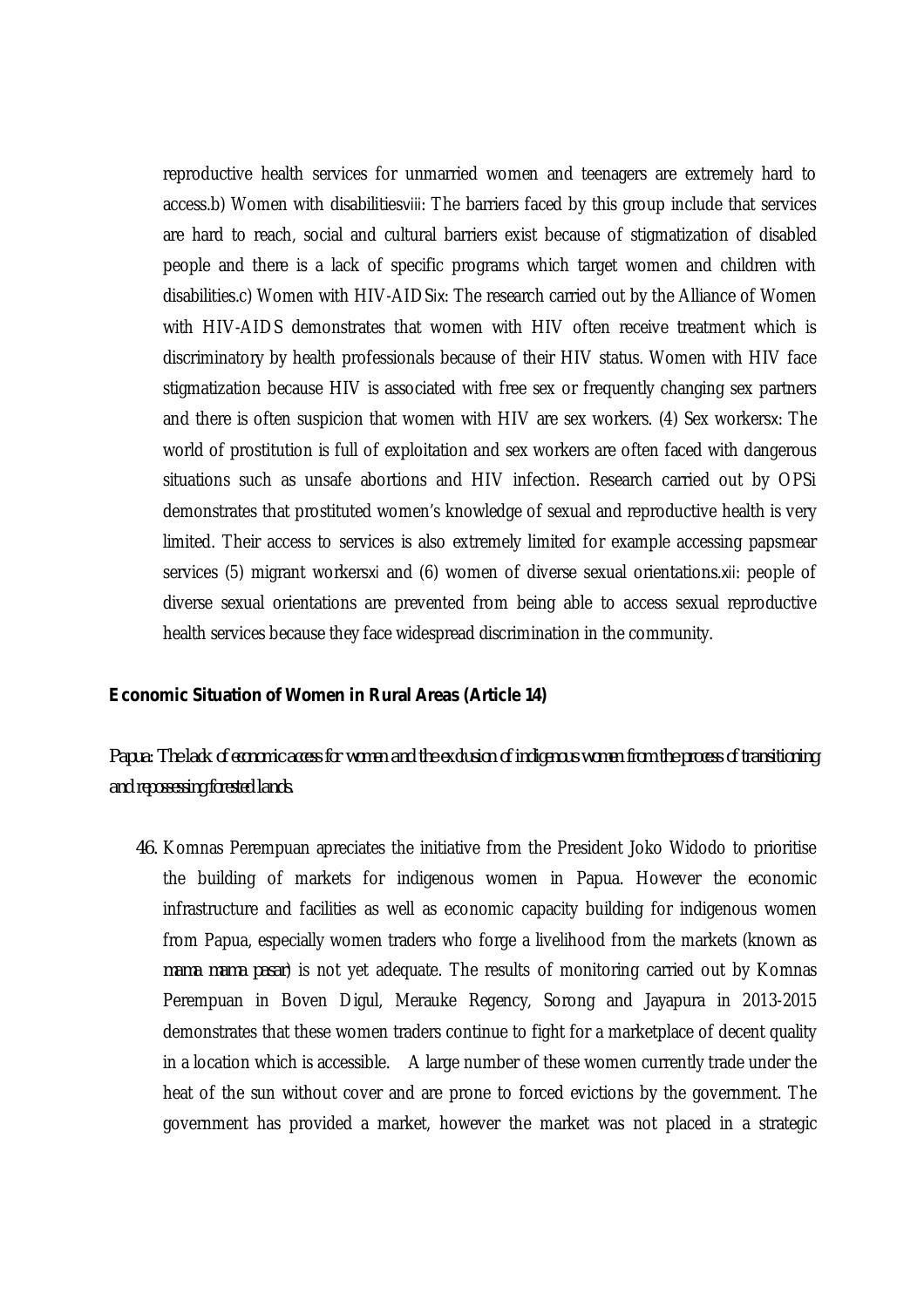location with the result that it is frequently empty of shoppers thus not feasible for trade. Monitoring carried out by Komnas perempuan in Manokwari in 2016 revealed that the government had built a market for women traders in the area. However the allocation of space within the market was not even. Some sellers received more than one stall for selling their goods, while some other women did not receive a stall at all.

*47.* Komnas Perempuan working alongside Komnas HAM in 2014 organized a National Inquiry related to the Rights of Indigenous Communities ( *masyarakat adat*) to their Traditional Lands in Forested Regions demonstrated that indigenous women and indigenous communities in general in Indonesia experience multi-dimensional violations to their human rights. Women in Wamena are unsettled because the forest which represents the source of life for these women is increasingly shrinking with increases in logging meaning the trees are disappearing. The policies implemented by the state and the state management of indigenous cultures tend to be capitalistic (which regards humans as economic beings without seeing that humankind and the natural word are a single entity). The exploitation of natural resources makes it difficult for indigenous women in Papua to search for *sagu* (staple food) and forces them to buy rice which is difficult to find and expensive. This also changes the pattern of food consumption from organic, healthy, and quality food to instant and packaged food which is detrimental for their health. Conflict between indigenous communities is also spreading because of the lack of clarity with which the state manages and handles their traditional lands. Conflict with arriving migrants (from within Indonesia) has occurred because demographic policies that considered transmigration was the solution to creating dynamic areas in regions which had low populations. This has resulted in the oppression and depression of indigenous communities. The loss of forests has also diminished the traditional generational skills, knowledge and wisdom that Papuan women possess, for example in the making of medicine, weaving, dyeing and spinning fabrics and preparing traditional foods. The civil and political rights of indigenous communities are also violated. Indigenous community institutions are simplified even though within these institutions, there are policy, management, and 'executive, legislative, and judicative' departments and traditional security implementations that respect humanity. A number of indigenous communities also situate women as peace builder and actors in conflicts.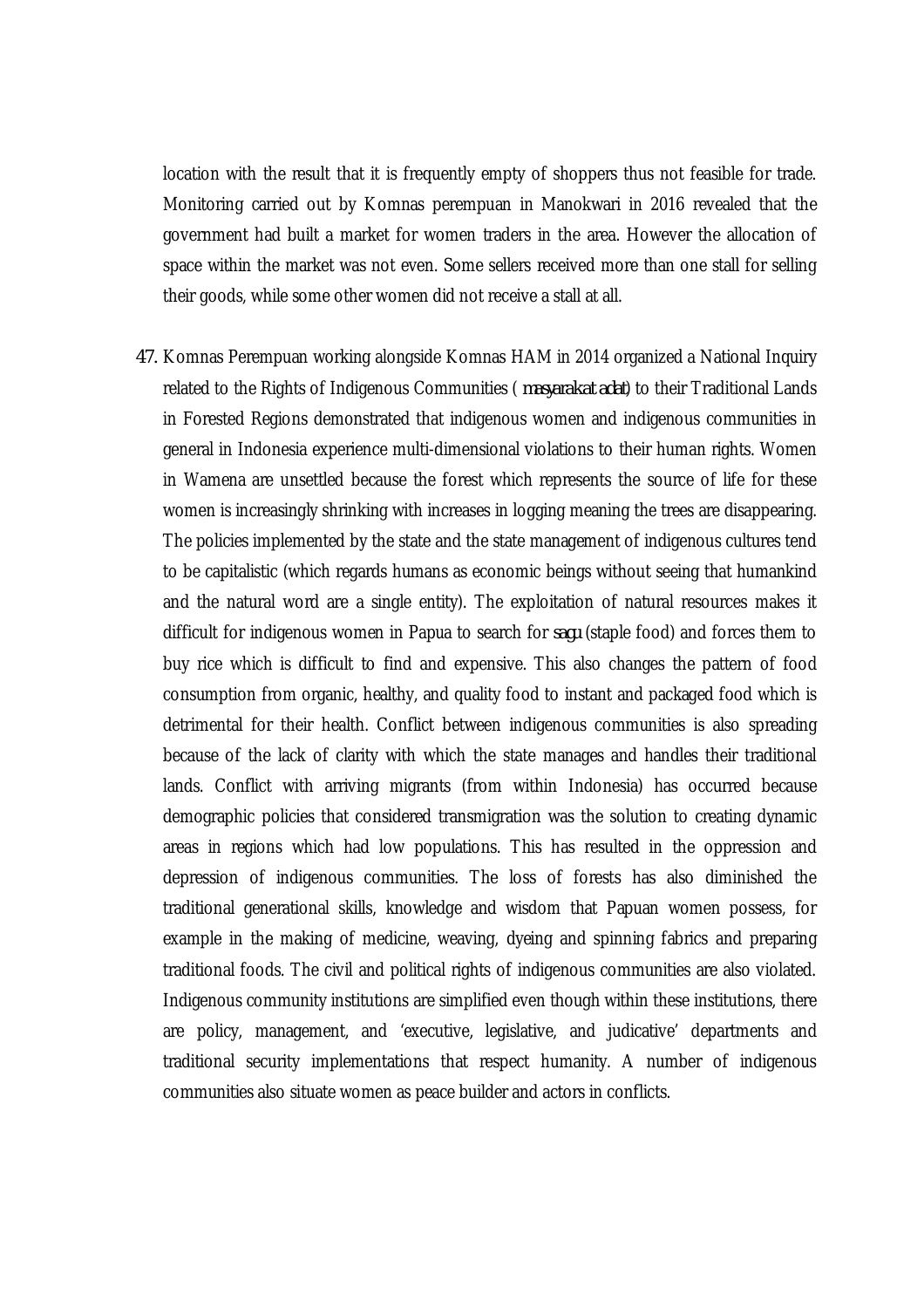#### *Equality in the field of law (Article 15)*

*Situation in Aceh after the enactment of Qanun Jinayat*

*48.* One year after the adoption of Qanun Aceh No.6/2014 regarding the Qanun Jinayat (Islamic Criminal Code), which amongst other things regulates sexual practices which are identical with LGBT groups through the article regarding *liwath* (sodomy), *musahaqah* (sexual activities between two or more women) and *ikhtilat* (men and women who are marriagable being together in one place) with the punishment of 100 times of canning. In November 2015, Komnas Perempuan received a formal complaint from the National LGBT Network, (a network consisting of 25 organizations that focuses on LGBT rights across Indonesia) regarding violence and discrimination experienced, especially by LGBT groups in Aceh.  $x$ ili Stigmatizing public statements have also been made by state institutions at the national<sup>xiv</sup> and regional levels,<sup>xv</sup>also circulated through the media.<sup>xvi</sup>In Response to this situation, Komnas Perempuan sent a letter to the Government of Aceh, The Regional Peoples Representative Council in Aceh, and the Ministry of Internal affairs to call for revoking Qanun No.6/2014 onQanun Jinayat and Qanun No.7/2013 on the Legal Procedure of Jinayat. However, the Codes have not been revoked yet and until now continue be applied. Besides regulating punishments for sexual minority groups, Qanun Jinayat also rules on adultery, rape and accusations of adultery. This law increases the vulnerability of women who are not successful in proving their rape to being punished by caning for having committed adultery.<sup>xvii</sup>

#### *Freedom of religion or belief*

*49.* Violence carried out under the name of religion, the rise of intolerance, the disturbance to freedom of religion, belief, thought and expression are increasingly worrying in Indonesia and compromising the very values of Indonesian society which have long been known as tolerance, friendliness, politeness and diversity. Violence and intolerant acts carried out by intolerant groups and the deprivation of the right to freely practice religion, beliefs and thoughts, has the potential to erode the foundations, constitution and the sovereignty of the Republic of Indonesia. Throughout 2016 attacks have been carried out against religious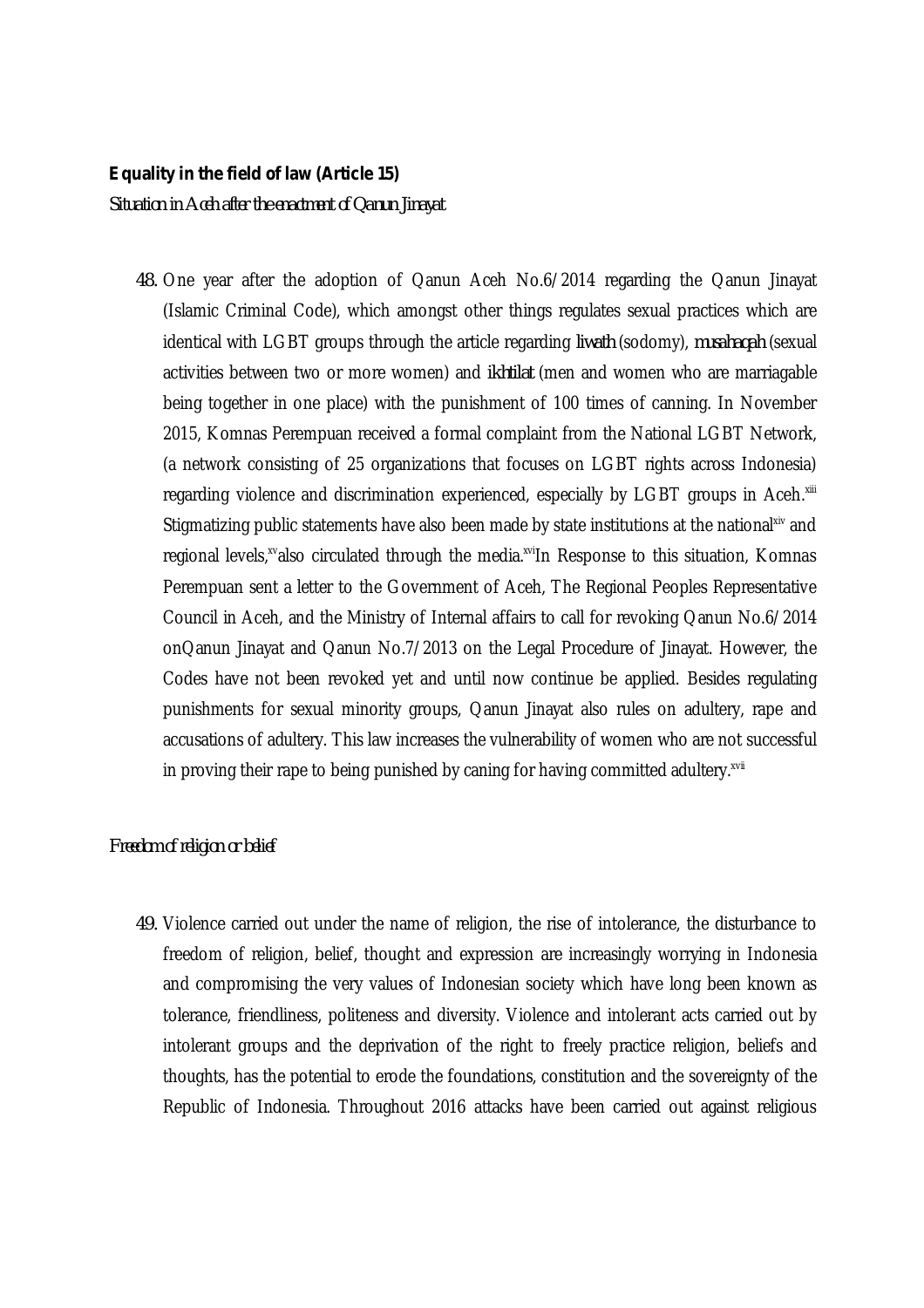groups including: Ahmadiyah, Shiite, Baha'I, GKI-Yasmi, HKBP Filadelfia and HKBP Cikeuting. Violent attacks have been carried out against churches, temples and other places of worship.<sup>xviii</sup>

- *50.* Komnas Perempuan has monitored violence and intolerance in a number of regions across Indonesia $x^k$  and identified a number of forms of violence, intolerance and forced evictions which have resulted in violations of human rights. These are: a)violence, intolerance, forced evictions as well as destruction of places of worship based on religion or belief such as occurred to the Ahmadiyah, Shiite and Gafatar groups; b) forced evictions carried out in the name of public interest, urban planning and public order, this includes in the areas of Kalijodo, Jatigede, Kampung Pulo, Bukit Duri (and the plans for evictions in Luar Batang and Sunda Kelapa amongst others); c) intolerant actions and evictions carried out in the name of morality and against minority sexual orientations, such as the forced closure of a transgender Islamic boarding school in Yogyakarta and the evictions of transgender women in Aceh who also had their right to work revoked.
- *51.* Based on the analysis of Komnas Perempuan, not all cases of violence, intolerance and forced evictions that are carried out in the name of religion and morality are ideologically based. Political and economic agendas are often involved and are sometimes the main factor behind these actions of intolerance. In the case of the eviction of the Gafatar, for instance, Komnas Perempuan has found that aside from the issue of their belief and their 'potential to oppose the state' which became the reasons behind evictions, were indications of economic concerns from investors, businesses and agricultural land owners. Gafatar was considered to be a threat against the tobacco industry, fertilizer factories, investors and mining corporations. Komnas Perempuan is concerned that the forced eviction of the Gafatar group was orchestrated by groups with political and capitalistic interests. Another case is the Shiite conflict in Sampang which resulted in deaths and hundreds of women and children to become displaced and homeless, according to the results of joint monitoring carried out by Komnas Perempuan, Komnas HAM and LPSK had complex and multi-dimensional causes where cultural, religious, economic, and political elements combined contributed to the outbreak of conflict. However the politicization of the religious issue dominated to the extent the complicated issues at play were ignored. Women as a vulnerable group feel most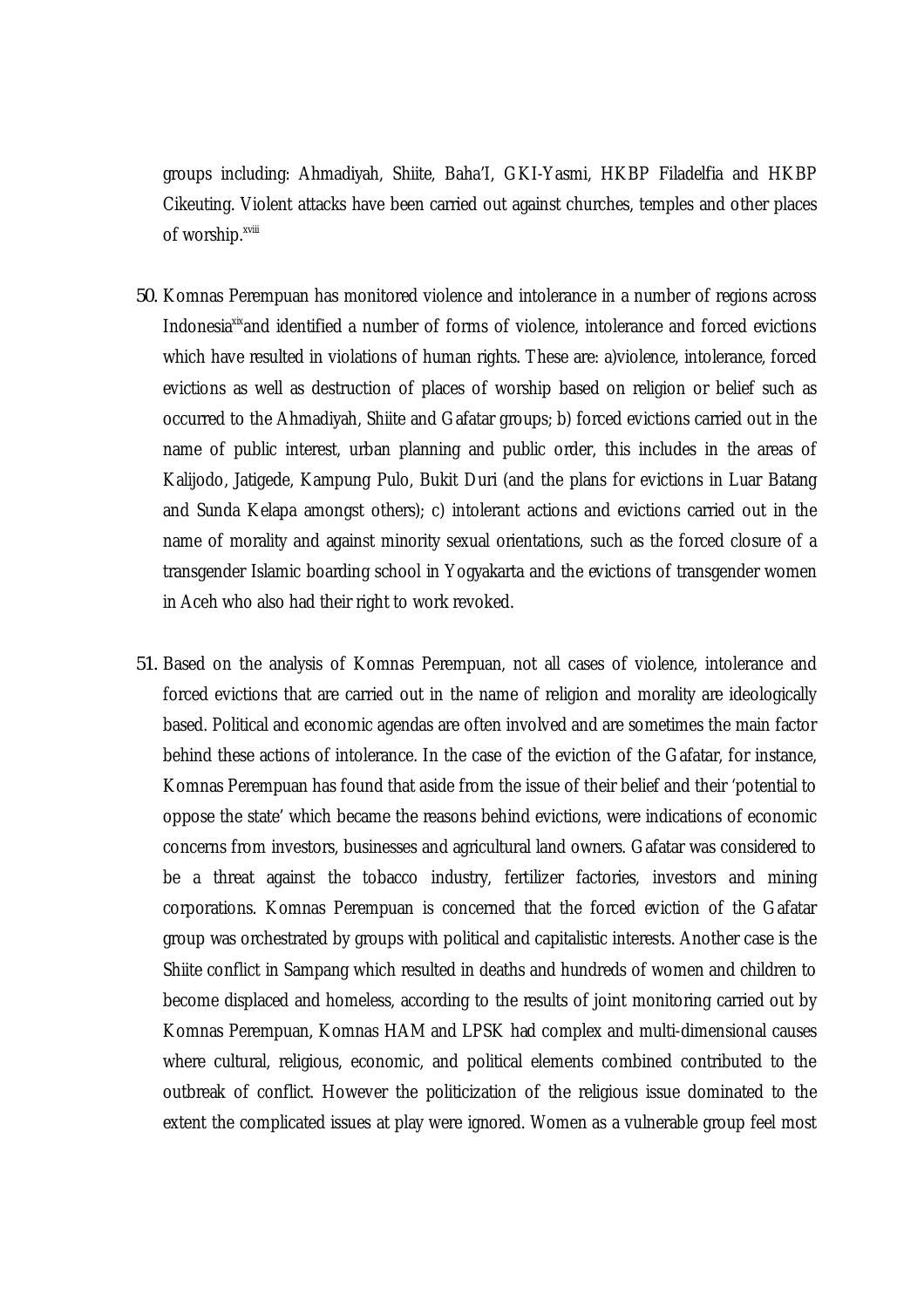the impacts of violence carried out for any reason, including violence carried out in the name of religion.

#### *Marriage and Family Relations (Article 16)*

#### *Judicial Review Act No. 1/1974 regarding Marriage*

*52.* Komnas Perempuan apreciates the initiative from several local governments to prevent child marriage throught the 12 years compulsory schooling program which allows girls to finish high school. Komnas Perempuan regrets that the Constitutional Court has rejected the application for the Judicial Review on Act No. 1/1974 regarding Marriage. The application aimed to raise the legal marriage age for girls from 16 as it stands now to 18 and also eliminate the practice of providing dispensations to girls under the age of 16 to get married (as is allowed for by Article 7 Paragraph 2 of the law). Child marriage is a form of state denial of the vulnerability of children and a failure to protect the rights of children from all forms of discrimination. The legality of child marriage provided for by the state sits in direct opposition to the state's obligation to fulfill and respect human rights. Rights which are violated in the process of child marriage include social-political rights, the right to be free from violence, the right to education and the right to grow. When the right to education is violated it has a direct impact on the right to an adequate standard of living because women, who have completed low levels of education (because their right to education was ceased after becoming married) are not ready to compete in the labor market. Komnas Perempuan appreciates the dissenting opinion that was delivered by one of the judges in the Judicial Review, Maria Farida, who demonstrated her understanding of children's rights to grow and develop and the importance of physical and psychological maturity in marriage as well as the importance of avoiding maternal mortality caused by child marriage. Maria Farida also voiced her awareness that children are vulnerable to discrimination and violence. Komnas Perempuan through its Annual Notes documented that child marriage was a major cause of divorce with 498 cases in 2012; 827 cases in 2013; 353 cases in 2014 and 1,131 cases in 2015.

*Marriage registration rights for women followers of local beliefs and "unofficial religions" xx*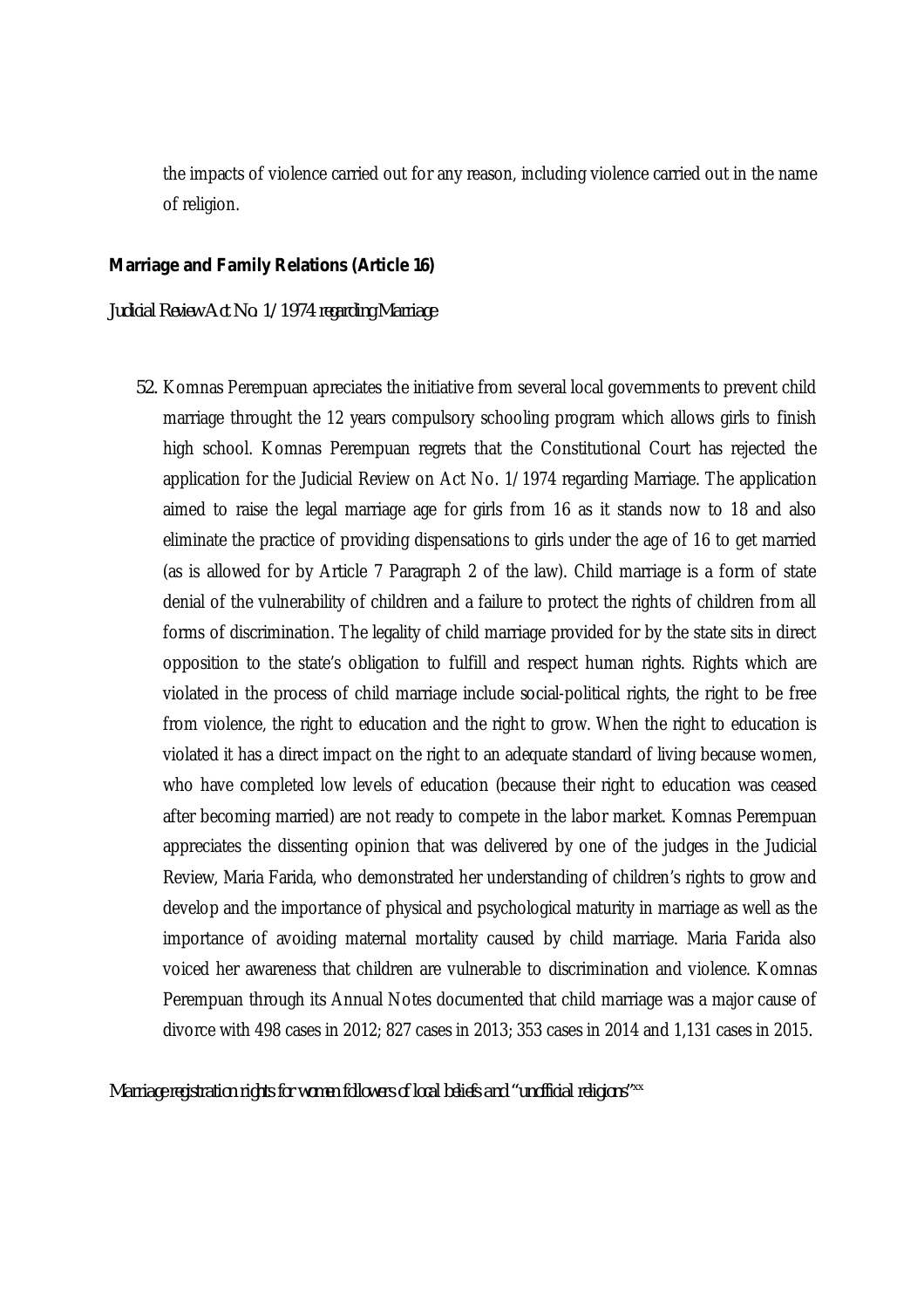*53.* Komnas Perempuan has documented discrimination and violence experienced by followers of minority religions and local beliefs, The discrimination experienced by these peoples includes difficulties in procuring personal identity documents since there is obligation to state ones religion in the identity card (KTP). This creates difficulties in acquiring other administrative documents such as birth certificates and marriage certificates. Act No. 24/2014 regarding Population Administration states that only 'official religions' are allowed to be noted on identification documents, minority religions (outside from the 6 (six) officially recognized religions) and local beliefs are not official religions that are acknowledged by the state and thus not attached to these documents. This causes discrimination based on religious beliefs to occur and causes physical and psychological and sexual violence to be experienced by followers of these minority beliefs.

#### *Unregistered marriages*

54. In 2012 unregistered marriages were increasingly engaged in by public officials.<sup>xxi</sup> In 2015, 71 cases of unregistered marriages were reported to Komnas Perempuan: 50 of the cases featured victims who confirmed that they had been married in a *nikah siri* and 18 cases featured victims who were married by way of a *nikah siri*as the second or third wives (of polygamous husbands). Women often agree to being married in a *nikah siri* because they are pregnant, under age or because they have been unable to obtain permission from the first wife (in a polygamous marriage) and thus cannot legally get married. Other reasons include that the husband is a public figure, economic factors and because permission was not given by parents to marry. Women who are married in a *nikah siri* as a second or third wife generally are not aware that their husband is already married or is still in the process of getting a divorce. From the 71 cases of unregistered marriage, 42 of the cases featured a polygamous husband. A number of the cases featured public figure such the Vice President of the Senate, the head of the General Election Commission in Yalimo, Papua and high ranking public servants. The difficulties for women surrounding *nikah siri* is that the state does not recognize or acknowledge these marriages as legal or official because of the absence of a marriage certificate and the absence of birth certificates for children born from these marriages. Other difficulties with these marriages include challenges surrounding economic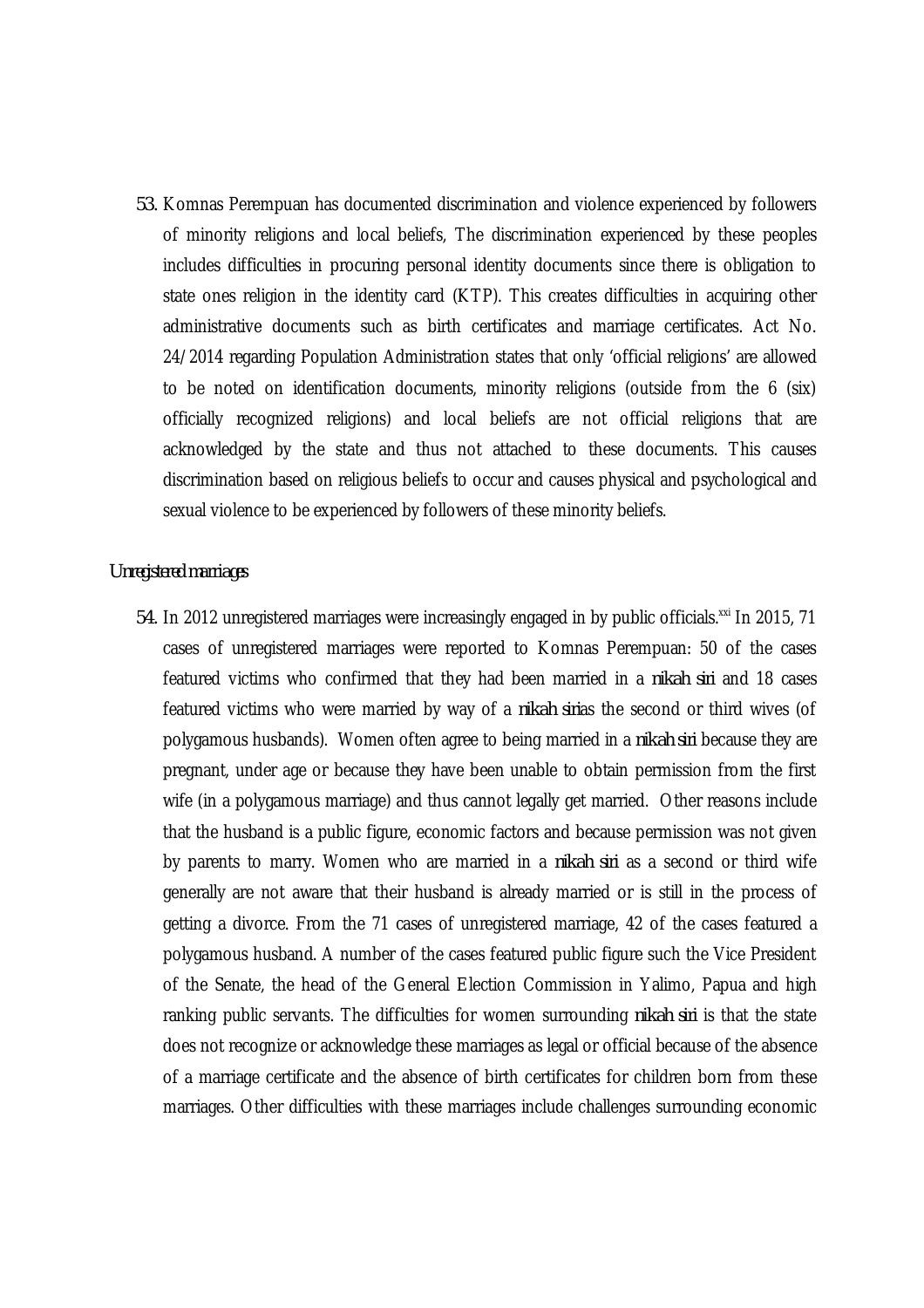compensation in the case of a divorce and inheritance rights for children if their father dies. The divorce process is another challenge for women married by way of a *nikah siri*. 11 women reported to Komnas Perempuan their cases of being divorced according to religion (unregistered divorce). Women whose marriages are not registered are vulnerable to experiencing physical and emotional violence that include struggles with the first or second wives of a man in a polygamous marriage. Victims also often experience sexual violence such as being forced to have abortions and forced into having sex. In the middle of 2013 one man (ES) became the attention of the media because he had married 25 women. Until 2013 ES lived with eight of his wives under one roof. The marriages of ES were all unregistered marriages ('*nikah siri'*), which disadvantages women.

#### *The use of the Domestic Violence Act to criminalize women*

*55.* Act No.23/2004 regarding the Elimination of Domestic Violence should protect women and children as the people vulnerable to domestic violence. The Act, however, has been used to criminalize women victims of violence. Komnas Perempuan notes that 10 % of victims of domestic violence experience criminalization (14 cases of criminalization of victims of domestic violence through the Elimination of Domestic Violence Act have been reported to Komnas Perempuan between 2011-2015:three cases in 2014, 4 cases in 2012, 4 cases in 2013, 2 cases in 2014 and 1 case in 2015.) These reports occur when a man has sustained an injury or been killed whilst he was carrying out violence against his wife. Law enforcement officers in the application of the Domestic Violence Act are not yet acting in accordance with the quidelines of the application of the Act to carry out analysis of power imbalances between married couples which causes cycles of domestic violence<sup>xxii</sup>. This situations result in the victims feeling intimidated and a number of victims have withdrawn their complaints to police regarding domestic violence they have experienced because of a fear of criminalization.

#### **C. Recommendations**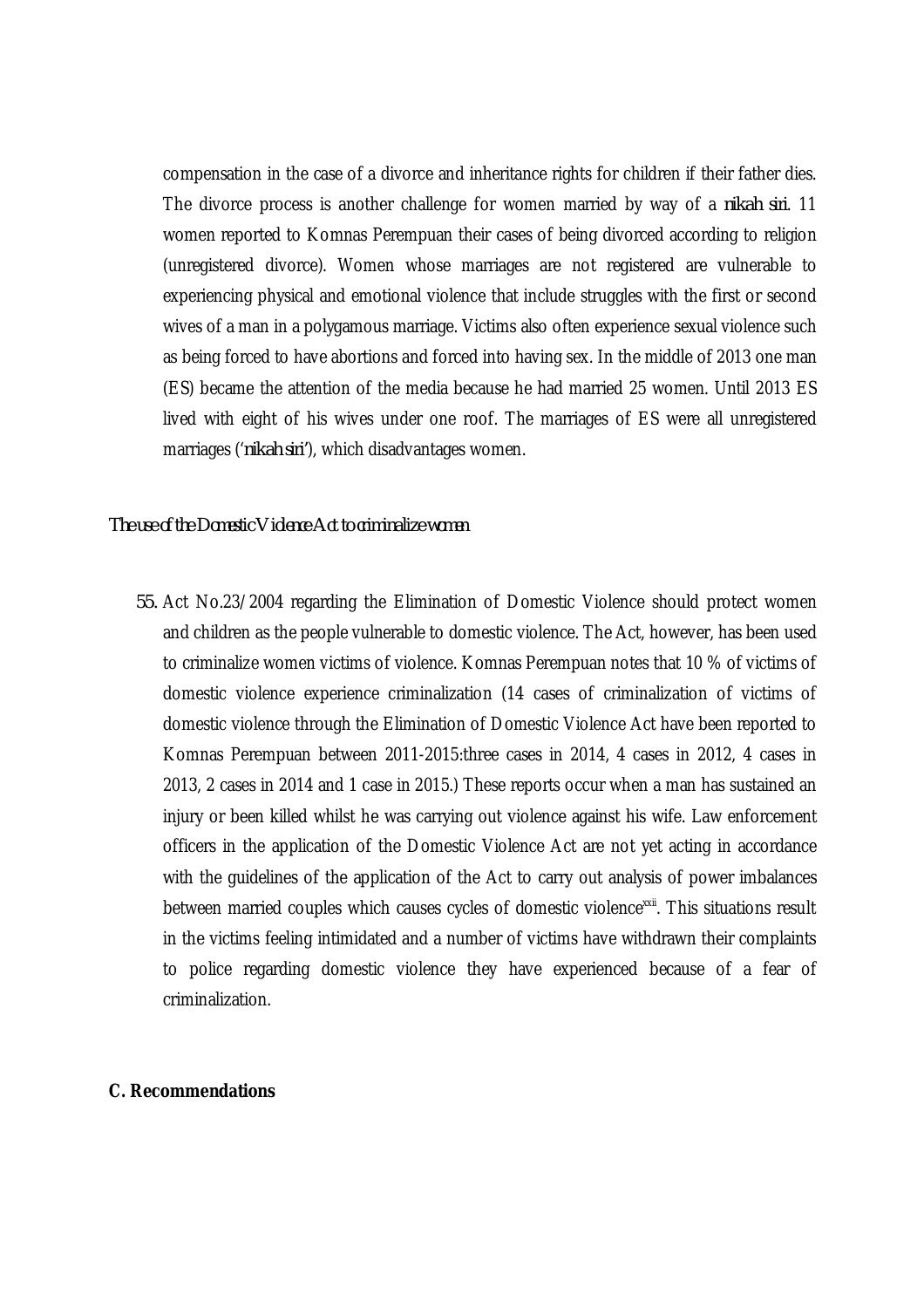- 56. Komnas Perempuan recommends that the government immediate revoke the 421 policies which are discriminatory towards women. Komnas Perempuan also recommends that the government increases its commitment to harmonizing laws and policies at both the local and national level in order that they are brought into line with the constitution and international conventions that have been ratified. The continuing use of caning as a punishment in Aceh is in opposition to the Convention against Torture/CAT which has been ratified by Indonesia through the Act No/5/1998. Komnas Perempuan also recommends the ratification of international legal mechanisms which are related to freedom of religion and belief. Komnas Perempuan recommends that the government ensure the diversity and independence of cultures in in Indonesia through ensuring that the RUU Protection of Diversity which is currently being discussed in parliament is passed so that followers of local beliefs and minority religions have their rights fulfilled. The government should encourage leaders from various tolerant, democratic and inclusive groups and sideline leaders of intolerant religious groups who have tendencies to use violence. The government should handle the victims of intolerance by specially paying attention to the vulnerability of women and children (in accordance with the Act. Regarding Handling of Social Conflict)
- *57.* Komnas Perempuan recommends that the government revise Act No.24/2013 regarding Population Administration in order to fulfill the rights of the followers of religions and beliefs who are outside of the six official religions. This especially regards filling in the religion column on the identity cards for all beliefs and religions, remembering that the absence of a religion on identity cards breeds discrimination and stigmatization.
- *58.* Komnas Perempuan recommends the government pay attention to fulfilling constitutional rights for sexual minority groups, especially the rights of transgender people to work and to attend school, also to carry out affirmative action for the fulfillment of these rights.
- 59. Komnas Perempuan recommends that the government carries out evaluation of the implementation of Act No.21/2007 regarding the Criminal Act of Human Trafficking. Even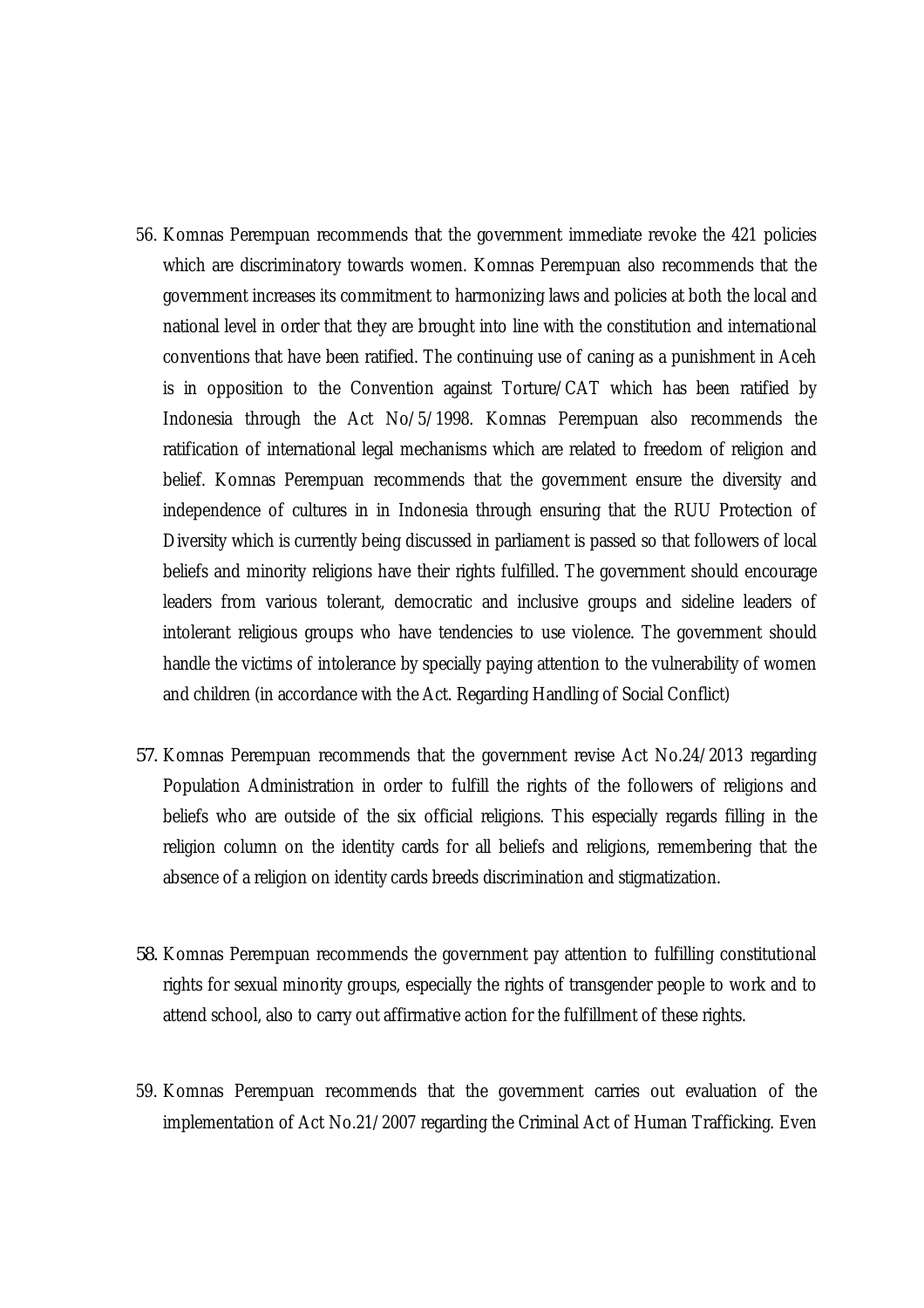though a Task Force has been formed it is not yet working in an optimal way. The development of a more efficient data recording and management system related to cases of human trafficking is needed as is more cooperation between states (that be utilized for the resolution of human trafficking cases, this cooperation should involve countries of origin, transit and destination (for victims and offenders) and involve protections for women victims of human trafficking that can be implemented through international cooperation. Accompaniment and assistance services (legal and medical) for victims of human trafficking should also be increased.

- *60.* Komnas Perempuan recommends that the Indonesian Peoples Representative Council along with the government increase protections for migrants and their families: a) by improving the migration systems for migrants and their families. This should be done by revising Act No.39/2004 and ensure it includes policies about what countries are appropriate destinations for migrant workers; b) ratify ILO 189 convention on decent work for migrant workers and creates legislation for the protection of domestic workers; c) remove the death penalty from all legislation (including the Indonesian Criminal Code, Terrorist Act, and Anti Drug laws) and enact a temporary moratorium on the death penalty.
- *61.* Komnas Perempuan recommends: a) the development of a Memorandum of Understanding with the countries that receive migrant workers which includes clauses related to the protection of migrant workers. This needs to involve complaint mechanisms in the event of problems occuring between the employer and migrant worker, data management systems regarding migrant workers, where they work, who their employers are and mechanisms for the relocation and repatriation of migrant workers; b) the police, National Narcotics Body, Attorney General and the Supreme Court of Indonesia create mechanisms to comprehensively handle law enforcement related to migrant workers and drug trafficking and formulate joint standard operating procedures to protect women migrant workers that are trapped in drug trafficking syndicates, human trafficking and other criminal actions; c) carefully pay attention to advice from civil society organizations and involve women migrant workers in all decision making. The government needs to provide comprehensive services at every stage of migration for women migrant workers (including providing a competent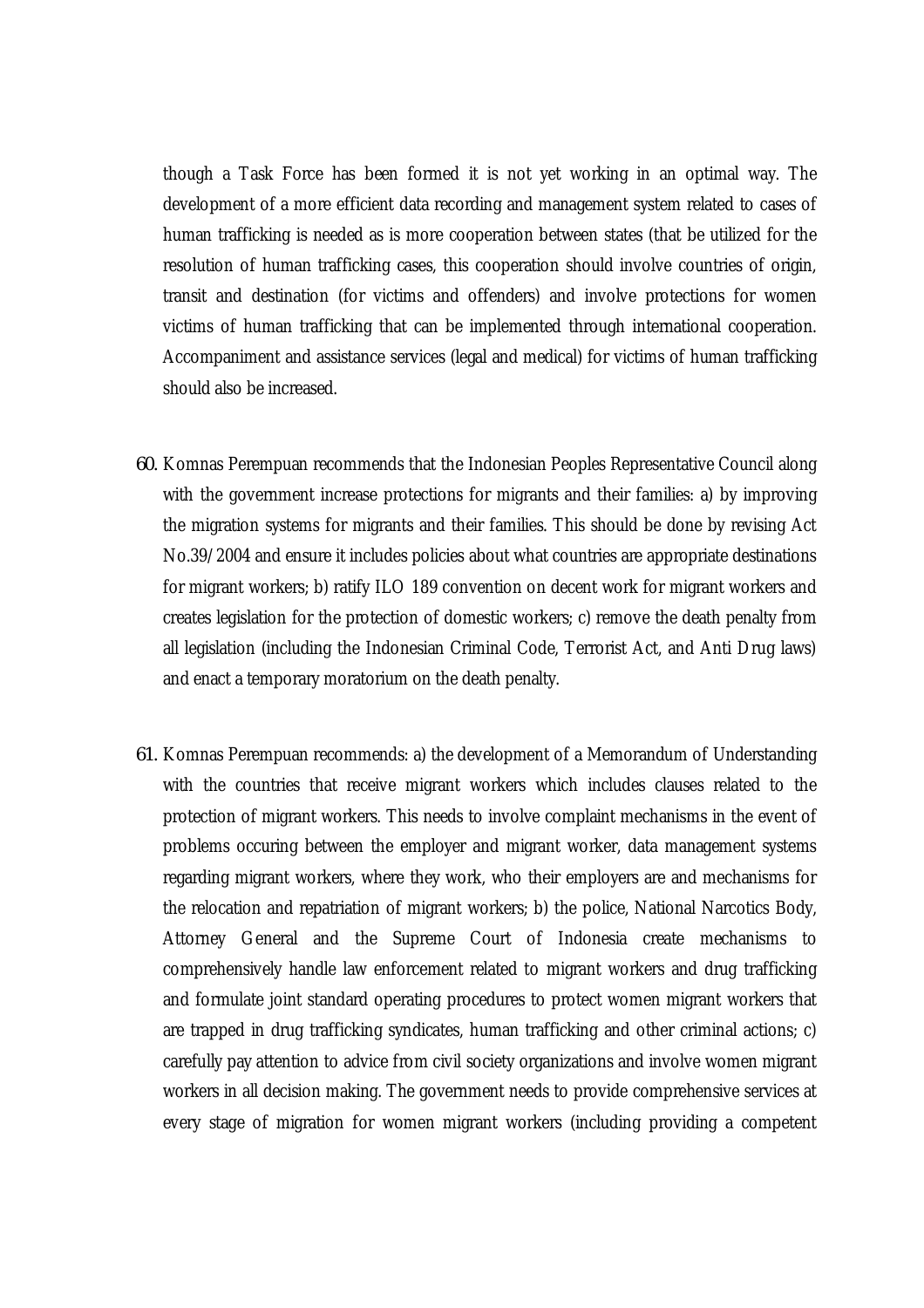lawyer should a legal matter arise); d) Provide support to migrant workers and their families that are facing the death penalty.

- *62.* Komnas Perempuan recommends that the government ensure the fulfillment of Papuan women by ceasing impunity for offenders of all forms of violence against women in the context of conflict or other forms of gender based violence.
- *63.* Komnas Perempuan encourages the facilitation of recovery for victims of violence. Komnas Perempuan also recommends that the government strengthen the political and economic rights of Papuan women (including the building of markets and fair distribution of stalls in strategic locations as well asfacilitating a system of managing the market which allows the women to be able to be competitive in the wider market).
- *64.* Komnas Perempuan recommends the building of a clear mechanism for the prevention of gender based violence carried out by law enforcement officers. Komnas Perempuan also recommends the immediate formation of a team to create a mechanism and Standard Operational Procedures for the prevention of gender based violence and procedures for the handling of cases of gender based violence carried out by law enforcement officers.
- *65.* Komnas Perempuan recommends that the state quickly and voluntarily make itself available to be reviewed in their implementation of UNSCR 1325 especially because Indonesia has the National Action Plan for the Protection and Empowerment of Women and Children in Social Conflicts.
- *66.* Komnas Perempuan recommends that in the determining of custodial rights for children whose parents are of mixed nationalities, law enforcement considers the vulnerability of women, especially wives who have experienced domestic violence.
- *67.* Komnas Perempuan recommends the Ministry of Law and Security to without delay form a team for 'gender integration' in the security sector as an important part of the development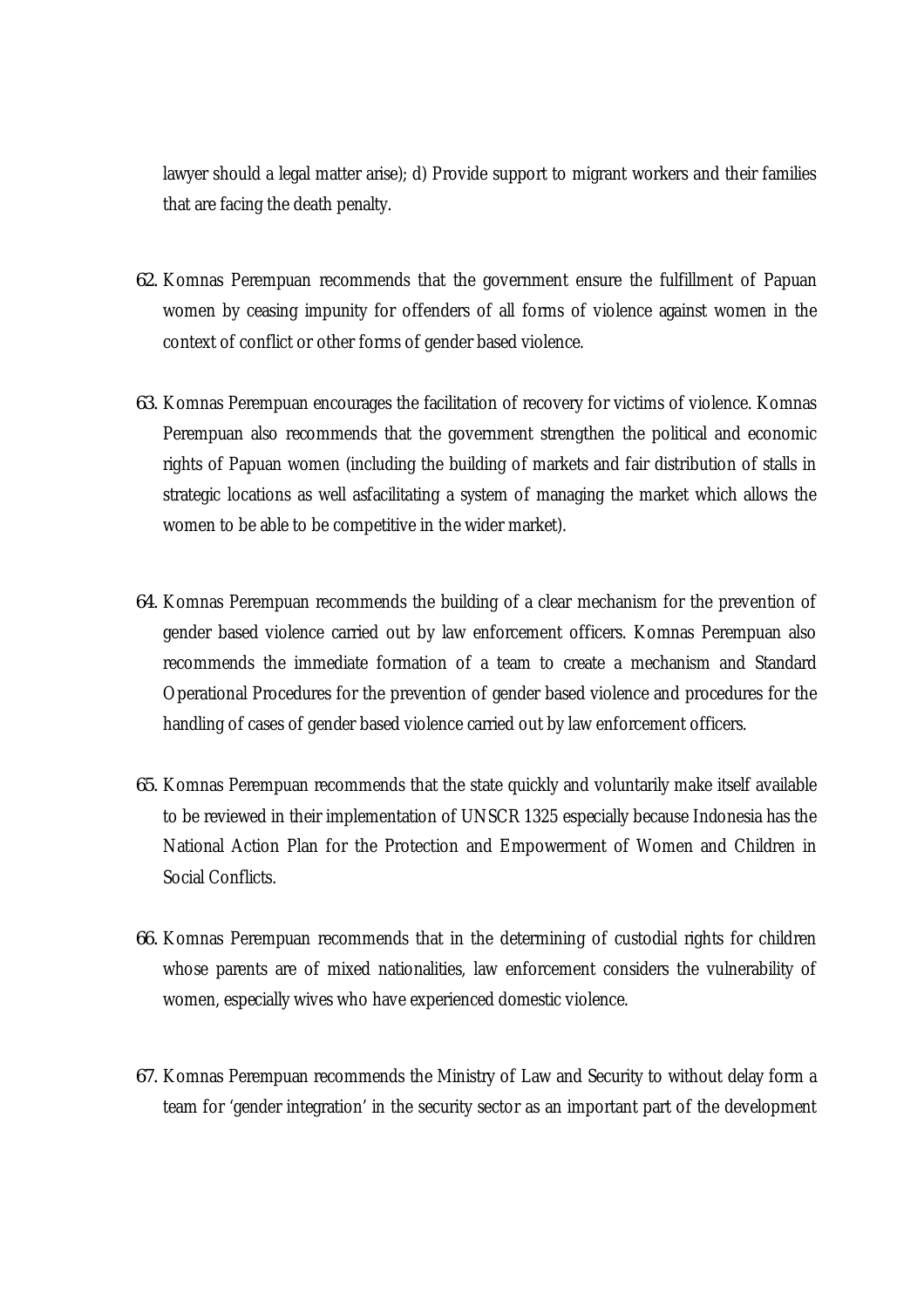and reformation of the security sector; also to immediately eliminate the practice of virginity testing and all unnecessary testing related to sexual organs for female police and military recruits.

- *68.* Komnas Perempuan recommends that the government provides training regarding comprehensive sexual reproductive health training to all levels of education including groups of teenagers and those who live in remote areas. Komnas Perempuan also recommends the government provide reproductive health services to all layers of society without discriminating based on marriage status, sexual orientation, or economic/social class.
- *69.* Komnas Perempuan also recommends that the government give support to the representatives in the AICHR and ACWC, both activities and operational support to optimalise their roles in carrying out their mandates and works.
- *70.* Komnas Perempuan recommends the government, the House of Representatives (DPR) and the Regional Representatives Council (DPD) to prioritize the discussion and passing of the Elimination of Sexual Violence Bill in 2017 remembering the increase in cases of sexual violence in multiple forms (such as sexual harrasment, sexual exploitation, forced contraception, rape, forced abortion, forced prostitution, sexual slavery and forced marriage) and that the current law does not accommodate the handling of these cases. This bill does not only regulate punishments for offenders but also provides for the comprehensive handling of cases and recovery of victims.
- *71.* Komnas Perempuan recommends that the Peoples Representative Council and the government ensure that the Protection of Domestic Workers Bill is entered into the National Legislation Program 2015-2019 and also that the government ratifies Convention ILO 189 regarding Decent Work as a standard regulation.
- *72.* Komnas Perempuan recommends that the government carry out revision of the Government Regulation No.61/2014 regarding Reproductive health, especially article 2b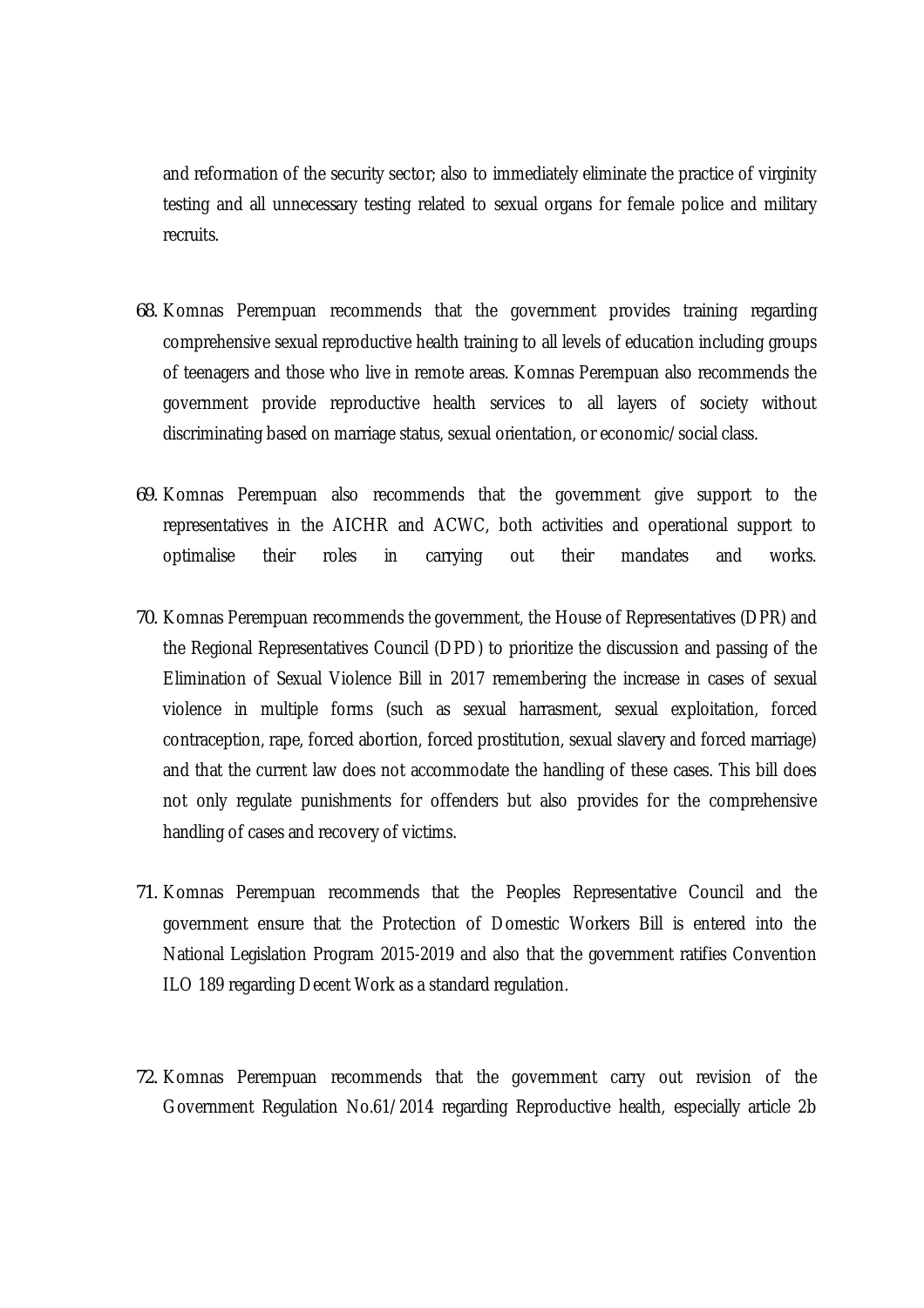which allows abortions (which is normally outlawed) in medical emergencies and cases of rape, so that the regulation is easier to be implemented which will result in rape victims being able to access safe abortions.

- *73.* In accordance with the recommendations from the previous CEDAW Committee, that the government of Indonesia should make strong regulations regarding the elimination of the practice of female circumcision. Komnas Perempuan recommends that Minister of Health Regulation No.6/2014 Article 2 is eliminated so that there is no longer a legitimization of female circumcision.
- *74.* Komnas Perempuan encourages the government, especially the Ministry of Women's Empowerment and Child Protection, Ministry of Health and the Ministry of Religion implement the recommendation from the CEDAW Committee related to women in marriages and to do this by setting a clear time target to push for amendment to the Act No.1/1974 regarding Marriage. It is recommended that the amendments include: a) setting the minimum age of marriage at 18 years, b) eliminate the provision of polygamy within the law; c) eliminate the standardized roles of women and men; d) protect inter faith marriages; e) ensure that inheritance rights are the same for both males and females.
- *75.* Komnas Perempuan encourages the government to always act firmly towards public officials who carry out legal violations by not registering their marriages or committing offences including having more than one wife. Komnas Perempuan also encourages all elements of the government and society to enforce the law and ensure the protection for women and children and ensure that all marriages are registered.
- *76.* Komnas Perempuan recommends the government ensures that all women from 17 years up receive identification cards (KTP) so they can utilize their right to vote in local and national elections. Komnas Perempuan also recommends that the local government along with the Papuan Board of Culture reconsider the application and use of the Noken voting system so that it does not disadvantage women.
- *77.* Komnas perempuan recommends various parties, especially political parties, to seriously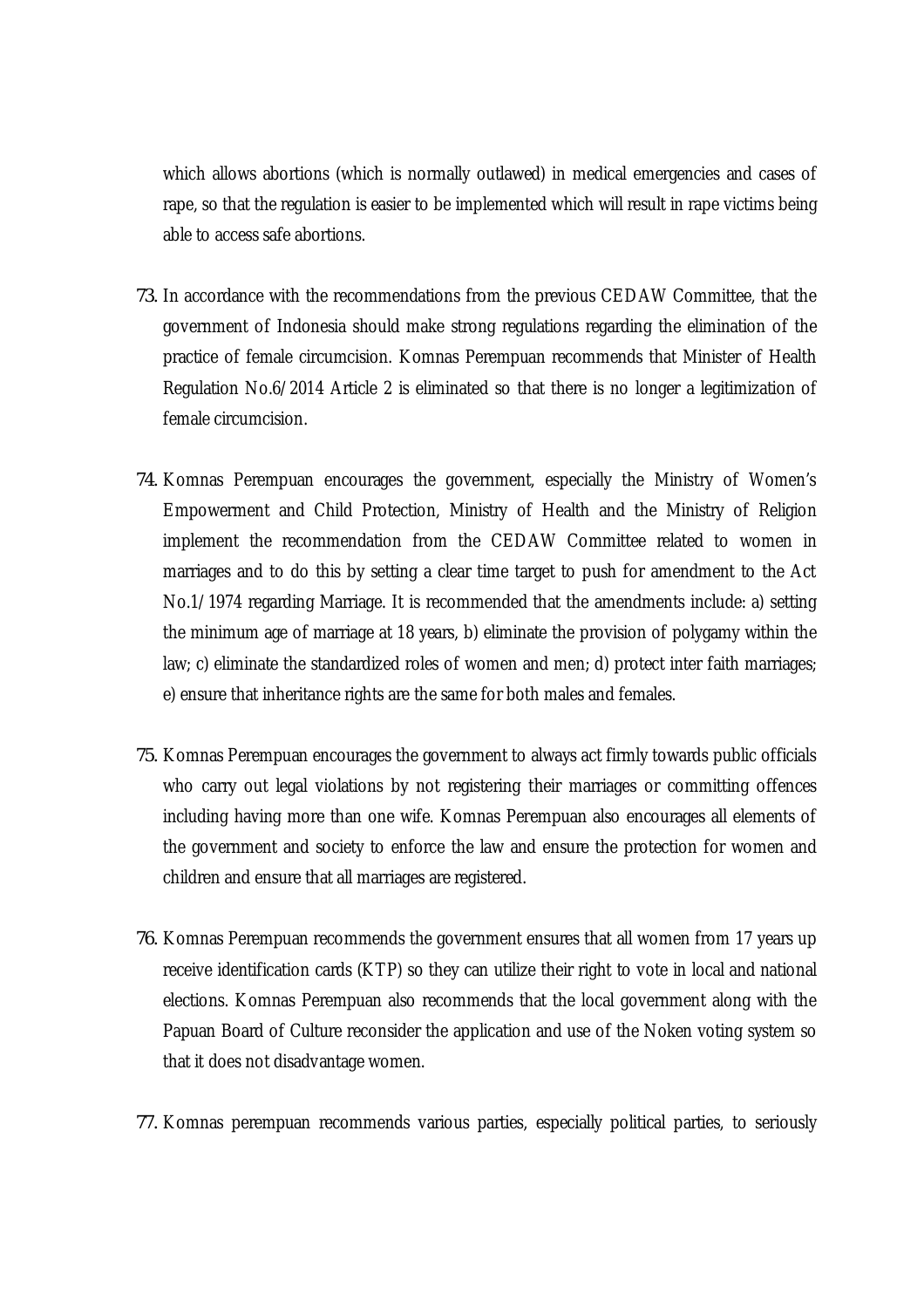push for increased women's representation in parliament, both at the national and regional levels; political parties to become serious in the nomination of women to becoming members of the legislature so that at the least the quota of 30% women in parliament is reached. Sanctions need to be considered for parties who do not fulfill this quota.

- *78.* Komnas Perempuan recommends that wider opportunities and access are given to indigenous women to participate in the management, and transitioning of the function of traditional lands and forests (participation within the community and government). For indigenous communities the land represents their source of life and transitioning of land that is not carried out properly contributes to the impoverishment of these groups.
- *79.* Komnas Perempuan recommends that there needs to be an increase in coordination between the Indonesian government, international institutes and local institutes who handle refugees to ensure that: a) the handling of the Rohingya does not cause social jealousy in communities; b) participation and involvement from the refugees themselves is ensured; c) creating a space for women refugees to carry out activities together; d) prevent the occurrence of sexual violence against women refugees and protect women from human trafficking; e) ensure that aid is distributed efficiently; f) ensure there is psychological assistance available for the women and children refugees and carry out interventions in the cases women refugees are suspected to have experienced rape and sexual violence (during the journey or before fleeing); g) increase the amount of translators or increase Bahasa Indonesia training for the refugees to make communication easier and ensure the successful handling of the crisis.
- *80.* Komnas Perempuan recommends an increase in the number of women only jails and remand centers that have sufficient capacities and that all staff are trained in gender awareness and gender sensitivity.
- 81. Komnas Perempuan reccomends the state to prevent and handle violence against women in Papua (violence in the domestic, public and state spheres), stop the impunity for offenders in the context of conflict and past human rights violations and prioritze and fulfil the rights of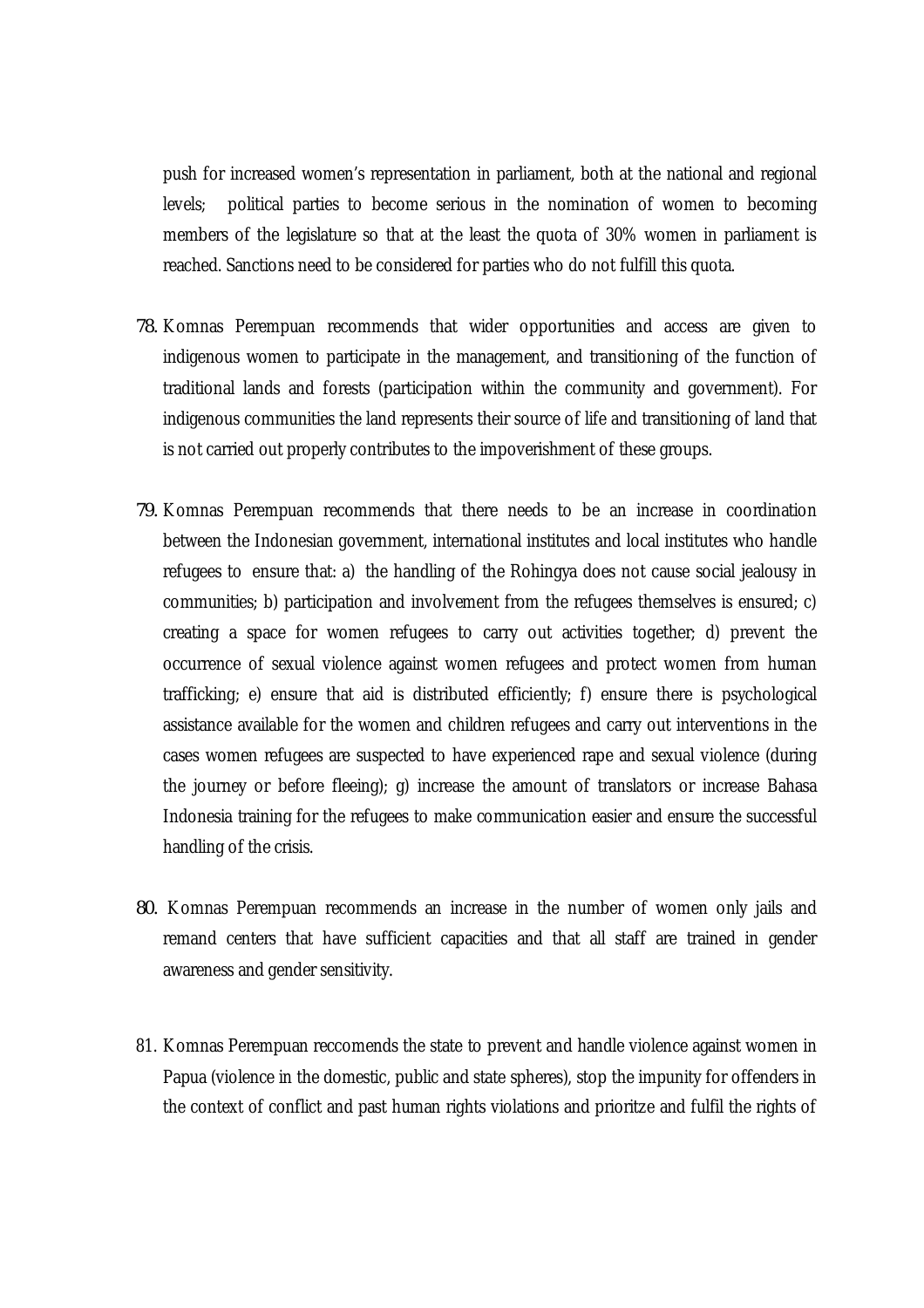women to recovery.

- *82.* Komnas Perempuan recommends the government to develop and implement a development strategy which is friendly to women's human rights, does not exploit natural resources, cause the degradation of the environment, marginalize indigenous peoples and that the government does not carry out forced evictions (in the name of religion, urban planning, or economic/political interests).
- 83. Komnas Perempuan recommends that the state must be diligence in its granting of licences to coorporations and ensure that explotation of natural resources does not occur. Also the state prevents the building of cement factories which will act to destroy the environment surrounding the Karts mountains, especially in the Kendeng region of Central Java.
- 84. Komnas Perempuan recommends that the government provides increased support for Komnas Perempuan as a reflection of the seriousness of the state in handling violence against women and its commitment to human rights. This support includes the legal recognition of Komnas Perempuan as an independent national human rights institution with stronger legal status, administrative authority and providing adequate financial and human resources support. Komnas Perempuan also recommends the government acknowledges and protects the rights of Komnas Perempuan as women's human rights defender.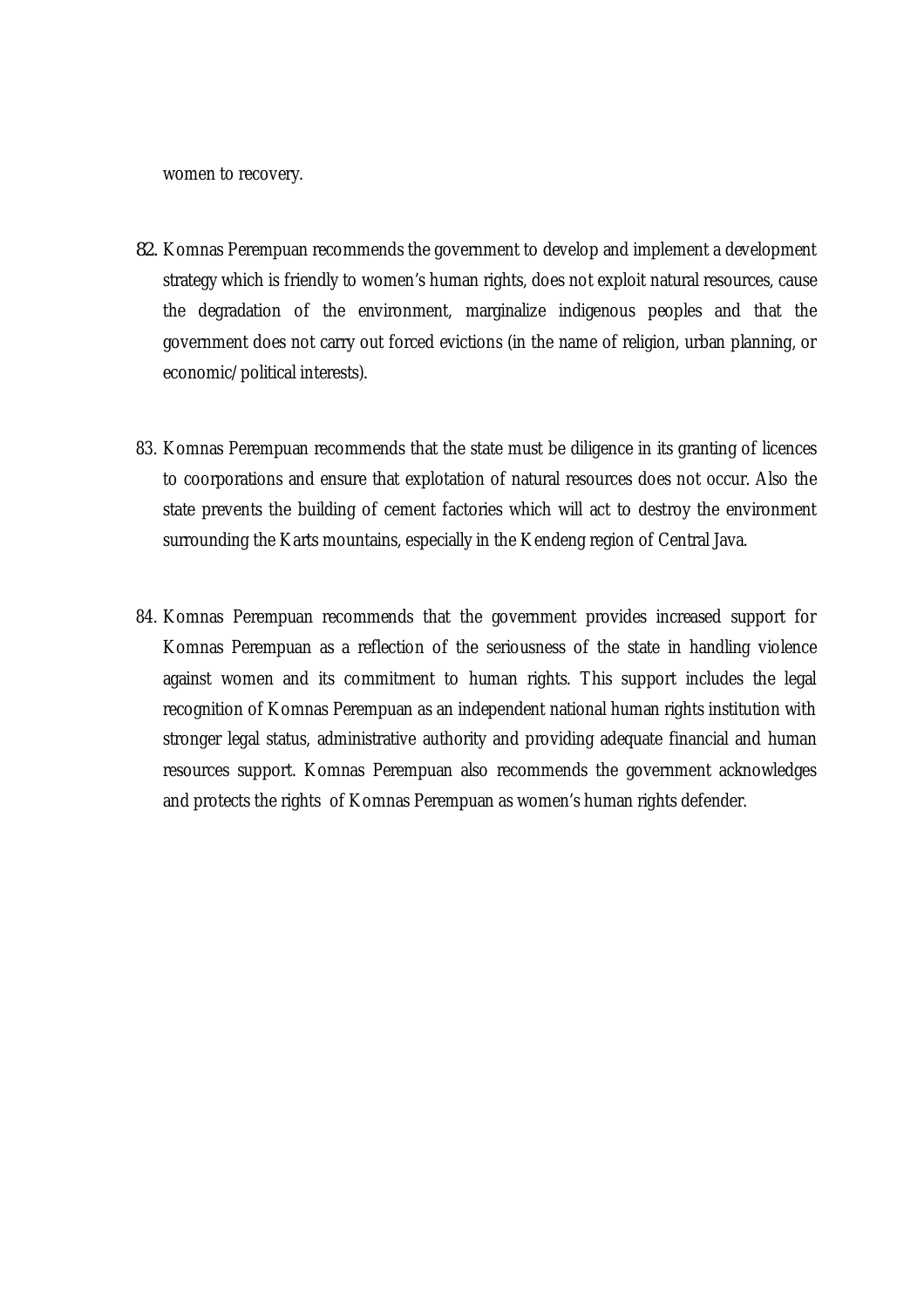#### **D.References**

Ditjenpas. 2011. Sistem Database Pemasyarakatan, smslap.ditjenpas.go.id, diakses 4 Januari 2013.

Hartini, Widhi. 2003. Hubungan Tingkat Pengetahuan Remaja Putri Tentang resiko Abortus Dengan Pengambilan Keputusan Untuk Aborsi Di Yogyakarta. Yogykarta: Perkumpulan Keluarga Berencana Indonesia.

Hayati, Elli Nur; M. Saeroni; Triantono; Indiah Wahyu Andari; Defirentia One. 2014. Laporan Penelitian: Kekerasan Seksual Pada Perempuan Usia Anak Dan Remaja Di Kabupaten Gunungkidul D.I Yogyakarta. Yogyakarta:Rifka Annisa.

Ikatan Perempuan Positif Indonesia. 2014. Studi Kualitatif dan Pendokumentasian: Kasus Kekerasan terhadap Perempuan dengan HIV-AIDS di 8 Provinsi (DKI Jakarta, Banten, Jawa Barat, Sumatera Utara, DIY, Jawa Timur dan NTB). Jakarta: IPPI.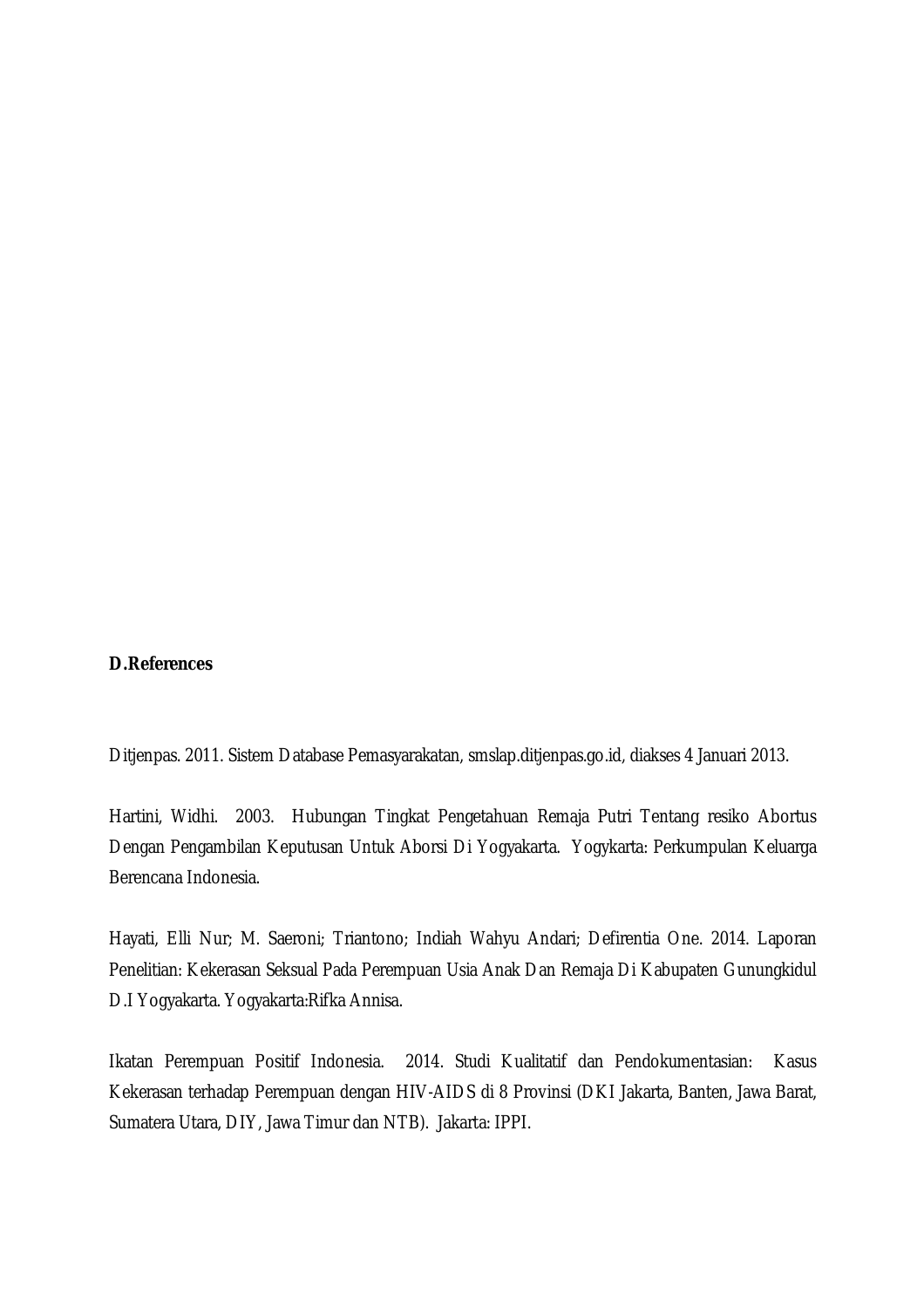Kemendagri. 2016. Kemendagri Resmi Umumkan 3.143 Perda Yang Dibatalkan, http://setkab.go.id/kemendagri-resmi-umumkan-3-143-perda-yang-dibatalkan, diakses 2 Desember 2016.

Kementerian Kesehatan Republik Indonesia. 2015. Kampanye Peduli Kesehatan Ibu: Upaya Percepatan Penurunan Angka Kematian Ibu (fact sheet). Direktorat Bina Kesehatan Ibu Ditjen Bina Gizi dan Kesehatan Ibu dan Anak, Kementerian Kesehatan RI.

Kementerian Pemberdayaan Perempuan dan Perlindungan Anak. 2015. Rencana Strategis Kementerian Pemberdayaan Perempuan dan Perlindungan anak 2010 – 2014.

Komnas Perempuan. 2015a. Kajian Lapangan di Kabupaten Bandung dan Kota Yogyakarta. Jakarta: Komnas Perempuan.

Komnas Perempuan. 2015b. Temuan kajian SRHR lapangan Komnas Perempuan di Kota Balikpapan. Jakarta: Komnas Perempuan.

Komnas Perempuan. 2015c. Human rights violations in the management of forest areas – Report by Komnas Perempuan for Komnas HAM's national inquiry regarding the rights of indigenous tribes to their traditional lands.

Organisasi Perubahan Sosial Indonesia. 2015. Hak Kesehatan Seksual dan Reproduksi Pekerja Seks:Presentasi *dalam* Workshop Persiapan Pengembangan Policy Brief SRHR. Jakarta: Komnas Perempuan.

Rostiawati, Justina, et al (penyelaras akhir). 2014. Prosiding Pemetaan Kekerasan terhadap Perempuan di Pekerja Migran. Jakarta: Komnas Perempuan.

Sentra Advokasi Perempuan, Difabel, dan Anak. 2014. Baseline Survey Pemahaman Hak atas Kesehatan Reproduksi bagi Remaja dengan Dissabilitas di Indonesia (Kota Yogyakarta, Kabupaten Klaten, kota Banda Aceh, Kota Malang dan Kota Kupang). Yogyakarta: SAPDA.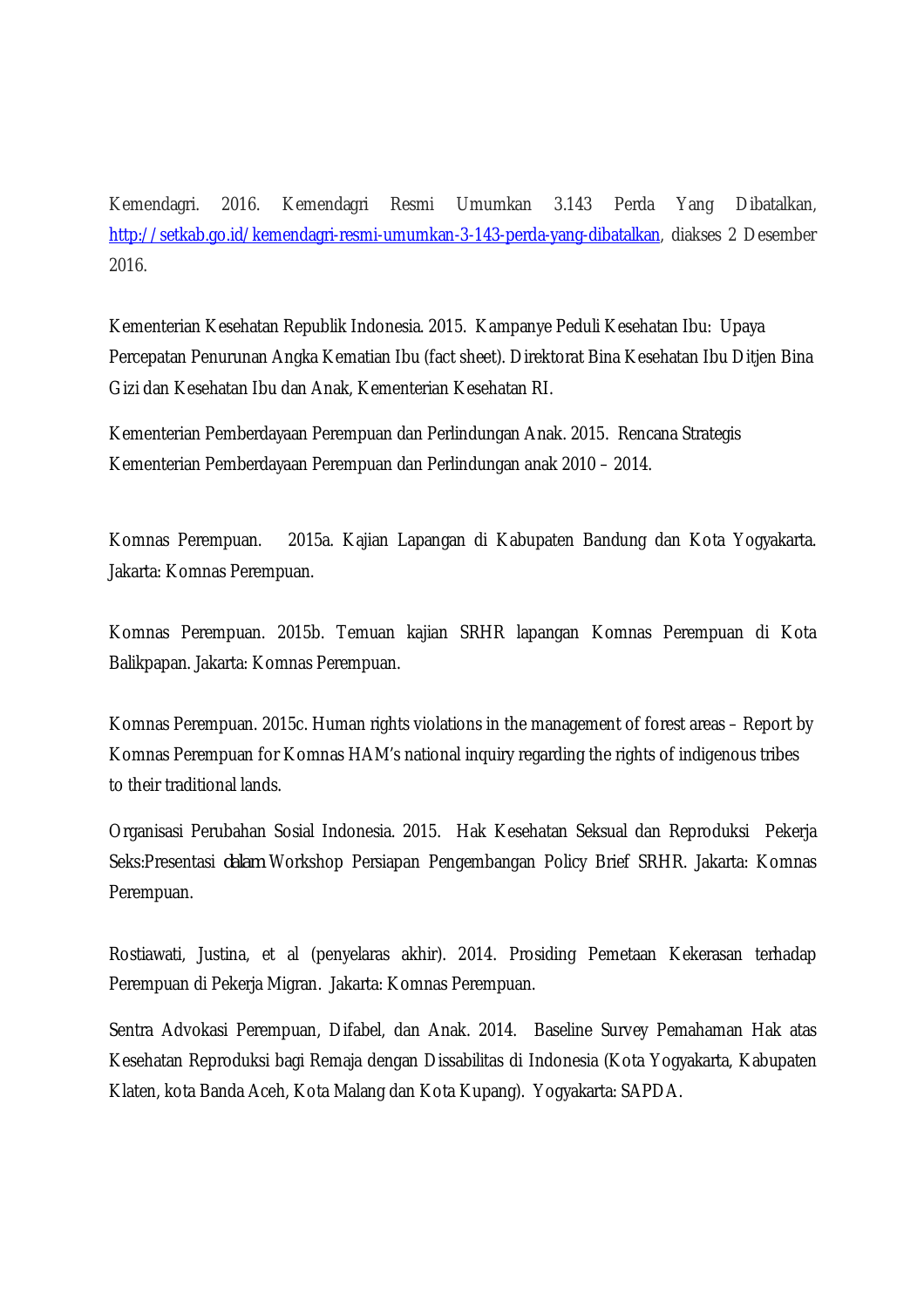Tim SRHR Komnas Perempuan. 2016. Kajian Lapangan Pengembangan Policy Brief SRHR. Komnas Perempuan. Jakarta

Komnas Perempuan 2015. Persoalan Hak-Hak Seksual dan Kesehatan Reproduksi pada Pekerja Migran Indonesia: Presentasi *GK PM dalam* Workshop Persiapan Pengembangan Policy Brief SRHR. Jakarta: Komnas Perempuan.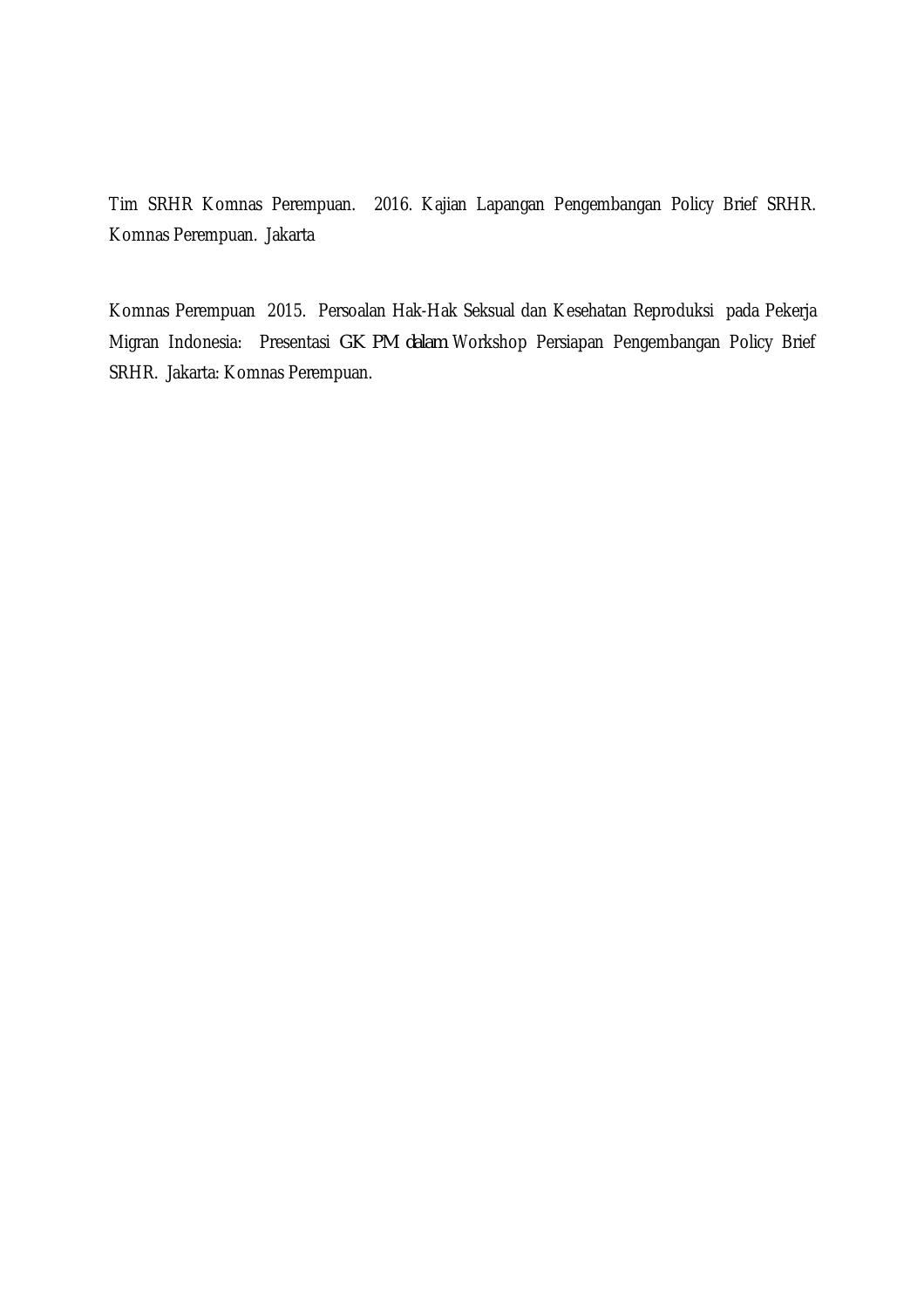### **E.Attachments**

#### *Policies conducive to the fulfilment of women's rights 2012-2016: 57 policies*

#### **National level:**

1. Law number 6/2012 on ratification of International Convention on Protection of the Rights of all Migrant Workers and Members of their Families (Undang-Undang Nomor 6 Tahun 2012 Tentang Pengesahan International Convention On The Protection Of The Rights Of All Migrant Workers And Members Of Their Families [Konvensi Internasional Mengenai Perlindungan Hak-Hak Seluruh Pekerja Migran Dan Anggota Keluarganya])

2. Law number 9/2012 on ratification of Optional Protocol to the Convention on the Rights of the Child on the Involvement of Childen in Armed Conflict (UU Nomor 9 Tahun 2012 tentang Pengesahan Optional Protocol To The Convention On The Rights Of The Child On The Involvement Of Children In Armed Conflict [Protokol Opsional Konvensi Hak-Hak Anak Mengenai Keterlibatan Anak Dalam Konflik Bersenjata])

3. Presidential regulation number 61/2014 on Reproductive Health (Peraturan Presiden Nomor 61 Tahun 2014 tentang Kesehatan Reproduksi)

4. Presidential regulation number 18/2014 on the Protection and Empowerment of Women and Children in Social Conflict (Peraturan Presiden Republik Indonesia Nomor 18 tahun 2014 tentang Perlindungan dan Pemberdayaan Perempuan dan Anak dalam Konflik Sosial)

#### **Regional Level:**

1. Decree number 45/KPTS/2012of Gunung Kidul's Regent on Integrated Service Centers on Women's and Children's Empowerment Network in Gunung Kidul Regency (Surat Keputusan Bupati Gunungkidul Nomor 45/ KPTS/ 2012 tentang Pusat Pelayanan Terpadu Pemberdayaan Perempuan dan Anak Berjejaring (P2TP2A) Berjejaring Kabupaten Gunung Kidul)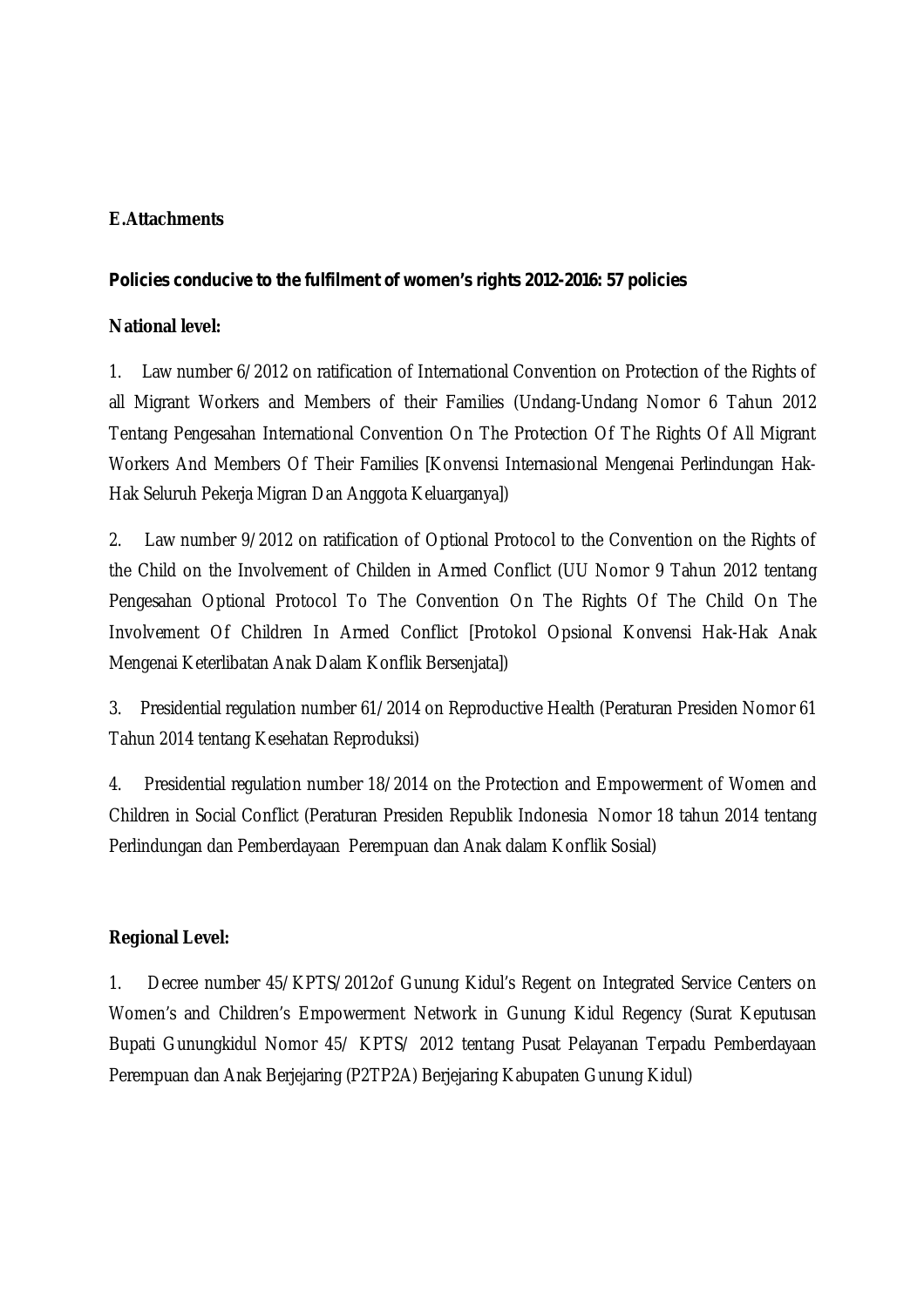2. Decree number 84/10/II/2012of Gorontalo's Regent on the Establishment of Board of Integrated Service Center on Women's and Children's Empowerment in Gorontalo regency (Keputusan Bupati Gorontalo Nomor 84/ 10/ II/ 2012 tentang Pembentukan Pengurus Pusat Pelayanan Terpadu Pemberdayaan Perempuan dan Anak (P2TP2A) Kabupaten Gorontalo)

3. Decree number 1/HK/2012of Belu's Regent on Establishment of Advocacy team for Women and Children Victims of Violence and Appointment of Organizer of Shelters in Belu Regency in 2012 (Keputusan Bupati Belu Nomor 1/HK/2012 Tentang Pembentukan Tim Pendamping Korban Kekerasan Terhadap Perempuan dan Anak dan Penunjukkan Pengelolla Rumah Aman (Shelter) Kabupaten Belu Tahun 2012)

4. Decree number 34/2012of Sambas' Regent on the Establishment of Integrated Service Center for Women's and Children's Empowerment in Sambas Regency (Keputusan Bupati Sambas Nomor 34 Tahun 2012 Tentang Pembentukan Pusat Pelayanan Terpadu Pemberdayaan Perempuan dan Anak Kabupaten Sambas)

5. Decree number 257/2012of Batanghari Regent on the Establishment of a Central Team on Women's and Children's Services in Batanghari Regent for 2012 fiscal year (Keputusan Bupati Batanghari Nomor 257 Tahun 2012 Tentang Pembentukan Tim Pusat Pelayanan Perempuan dan Anak Kabupaten Batanghari Tahun Anggaran 2012)

6. Circular number 188/12/Kum/2012of Dompu Regent on the Rights of Girls' Victims of Violence (Surat Edaran Bupati Dompu Nomor 188/12/Kum/2012 tentang Hak Anak Perempuan korban Kekerasan)

7. By law number 16/2012of East Java Province on the Provision of Protection for Women and Children Victims of Violence(Peraturan Daerah Provinsi Jawa Timur No.16 Tahun 2012 tentangPenyelenggaraan Perlindungan Perempuan dan Anak Korban Kekerasan)

8. By law number 16/2013of Kuningan Regency on Gender Mainstreaming in Development (Peraturan Daerah Kabupaten Kuningan No.16 Tahun 2013 tentang Pengarusutamaan Gender dalam Pembangunan)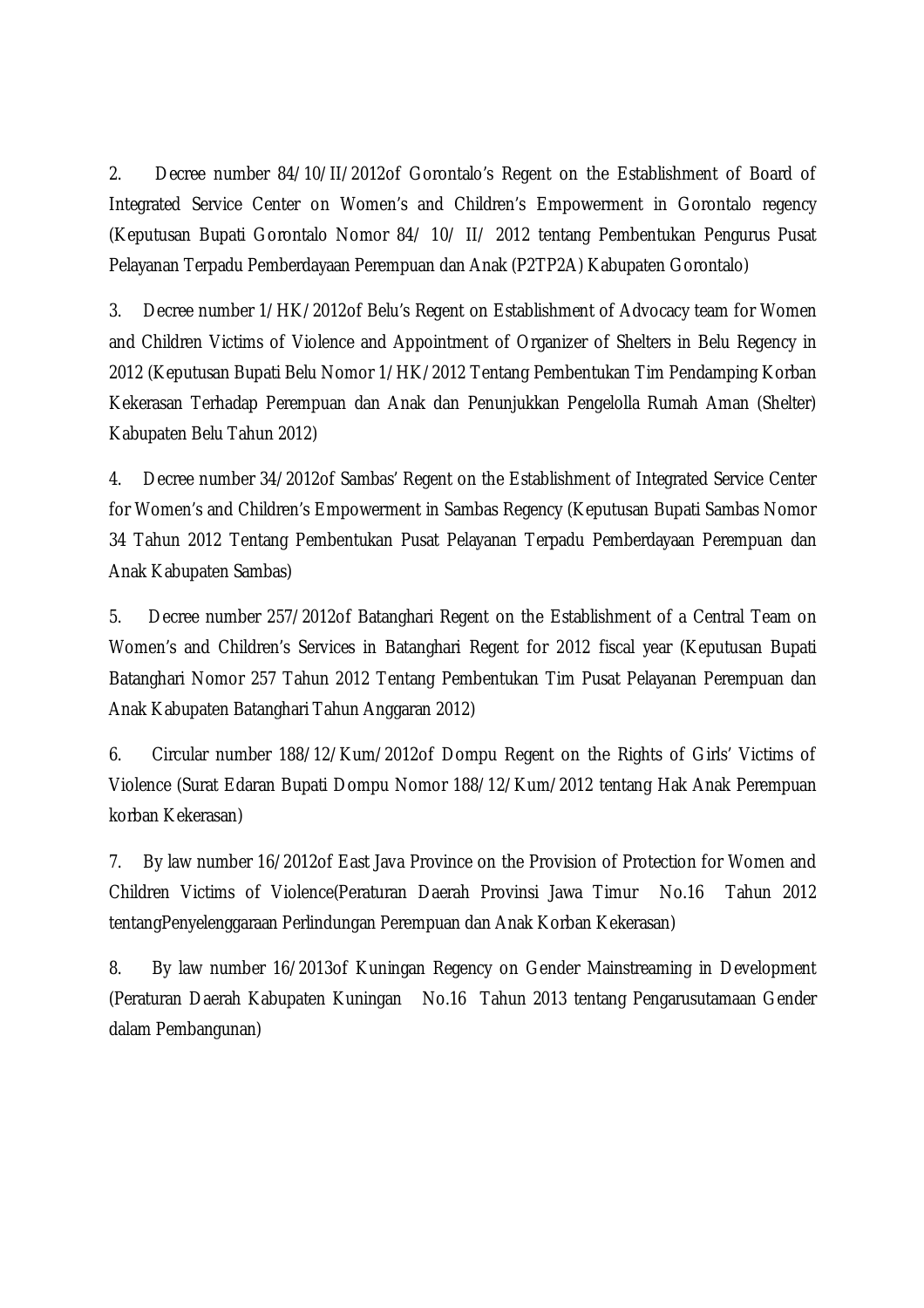9. By law number 16/2013of Bintan Regency on Gender Mainstreaming in Development (Peraturan Daerah Kabupaten Bintan No.16 Tahun 2013 tentang Pengarusutamaan Gender dalam Pembangunan)

10. By law number 04/2013of Jembrana Regency on Prevention and Handling of Human Trafficking Victims (Peraturan Daerah Kabupaten Jembrana No.04 Tahun 2013 tentang Pencegahan dan Penanganan Korban Perdagangan Orang)

11. By law number 09/2013of East Lombok Regency on Protection of Human Trafficking and Violence (Peraturan Daerah Kabupaten Lombok Timur No.09 Tahun 2013 tentang Perlindungan Perdagangan Orang dan Tindak Kekerasan)

12. By law number 12/2012of Sikka Regency onProvision for Women's Protection and and Victims' of Violence (Peraturan Daerah Kabupaten Sikka No.12 Tahun 2012 tentang Penyelenggaraan Perlindungan Perempuan dan Korban Kekerasan)

13. By law number 04/2012 of Mataram Municipality onProvision for Protection of Women and Children from Violence (Peraturan Daerah Kota Mataram No. 04 Tahun 2012 tentang Penyelenggaraan Perlindungan Perempuan dan anak dari Tindak Kekerasan)

14. By law number 7/2011 of Bulungan Regency on Gender Mainstreaming in Development (Peraturan Daerah Kabupaten Bulungan No 7 Tahun 2011 tentang Pengarusutamaan Gender dalam Pembangunan)

15. By law number 16/2013 of Kotabaru Regency on Gender Mainstreaming in Development (Peraturan Daerah Kabupaten Kotabaru No 16 Tahun 2013 tentang Pengarus Utamaan Gender dalam Pembangunan)

16. By law number 02/2012 of Maluku Province on Provision for Protection of Women Victims of Violence (Peraturan Daerah Provinsi Maluku No 02 Tahun 2012 tentang Penyelenggaraan Perlindungan Perempuan korban Kekerasan)

17. By law number 11/2013 of West Papua Province on Provision for Protection of Women and Children from Violence (Peraturan Daerah Provinsi Papua Barat No 11 Tahun 2013 tentang Penyelenggaraan Perlindungan Perempuan dan anak dari Kekerasan)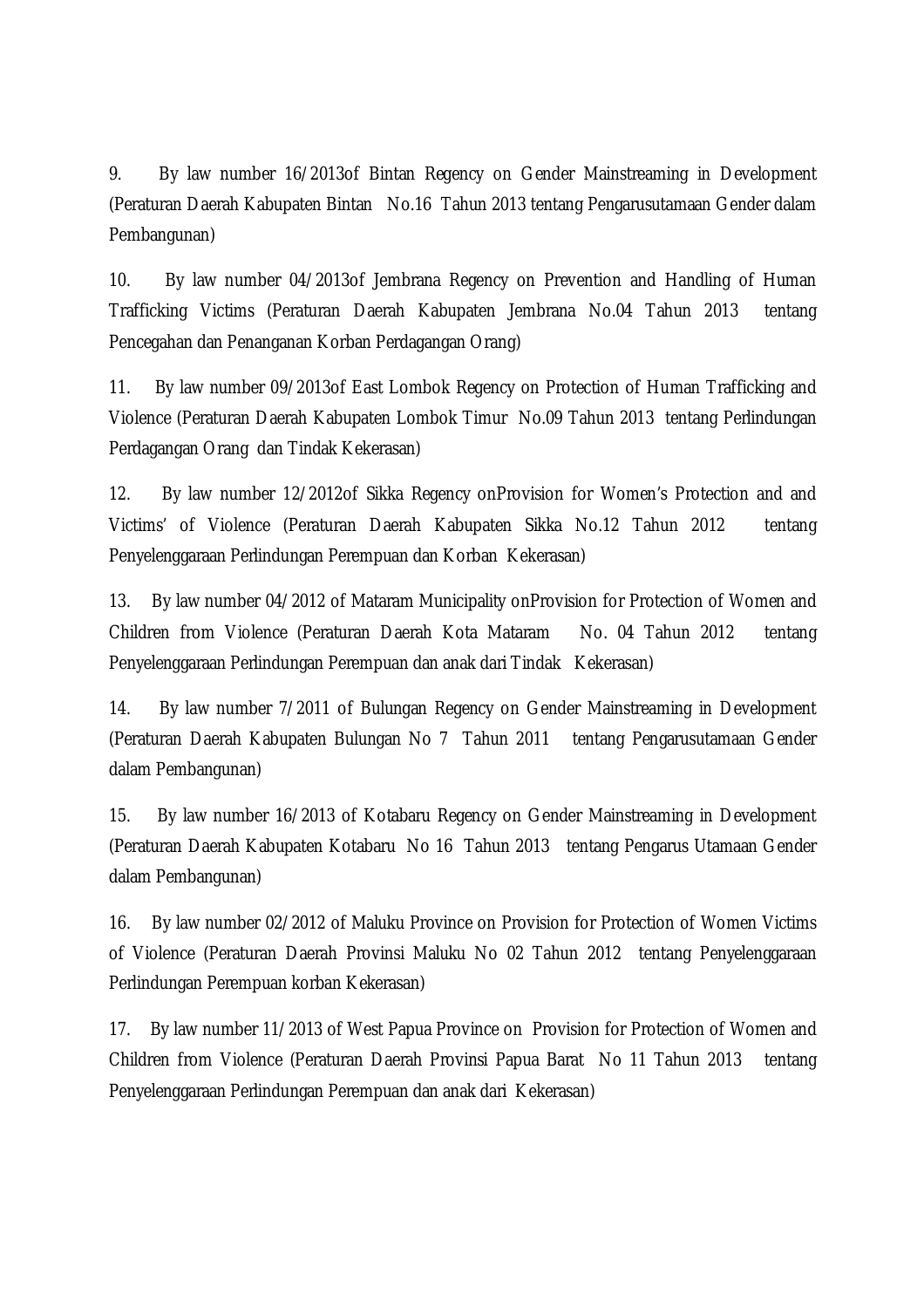18. By law number 08/2013 of Papua Province on Protection of Domestic Violence Victims (Peraturan Daerah Provinsi Papua No 08 Tahun 2013 tentang Perlindungan Korban Kekerasan Dalam Rumah Tangga)

19. By law number 6/2014 of West Sulawesi Province on Protection of Women (Peraturan Daerah Provinsi Sulawesi Barat Nomor 6 Tahun 2014 Tentang Perlindungan Perempuan)

20. By law number 9/2014 of Banten Province on Protection of Women and Children from Violence (Peraturan Daerah Provinsi Banten Nomor 9 Tahun 2014 Tentang Perlindungan Perempuan Dan Anak Terhadap tindak kekerasan)

21. Governor regulation number 39/2014 of West Nusa Tenggara Province on Technical Guidance on Gender Mainstreaming in West Nusa Tenggara Province (Peraturan Gubernur Nusa Tenggara Barat Nomor 39 Tahun 2014 Tentang Panduan Teknis Pengarusutamaan Gender Di Provinsi Nusa Tenggara Barat)

22. Decree of Karangasem Regent number 19/HK/2015 on the Establishment of Board of Integrated Service Centre on Women's and Children's Empowerment in Karangasem Regency in 2015 (Keputusan Bupati Karangasem Nomor 19/HK/2015 Tentang Pembentukan Pengurus Pusat Pelayanan Terpadu Pemberdayaan Perempuan Dan Anak Kabupaten Karang Asem Tahun 2015)

23. Decree of Bantul Regent number 67/2015 on the Appointment of Technical Implementor of Integrated Service Centre for Women and Children Victims of Violence of Bantul Regency "Arum Dalu" (Keputusan Bupati Bantul Nomor 67 Tahun 2015Tentang Penunjukan Pelaksana Teknis Pusat Pelayanan Terpadu (PPT) Korban Kekerasan Perempuan Dan Anak Kabupaten Bantul "Arum Dalu")

24. By law number 4/2014 of Denpasar Municipality on Protection of Women and Children Victims of Violence (Peraturan Daerah Kota Denpasar Nomor 4 Tahun 2014 Tentang Perlidungan Perempuan Dan Anak Korban Kekerasan)

25. By law number 8/2015 of Banjarnegara Regency on the Amandemen of by law number 1/2014 on Gender Responsive Strategy in Regional Development (Peraturan Daerah Kabupaten Banjarnegara Nomor 8 Tahun 2015 Tentang Perubahan Atas Peraturan Daerah Kabupaten Banjarnegara Nomor 1 Tahun 2014 Tentang Strategi Pembangunan Daerah Responsif Gender)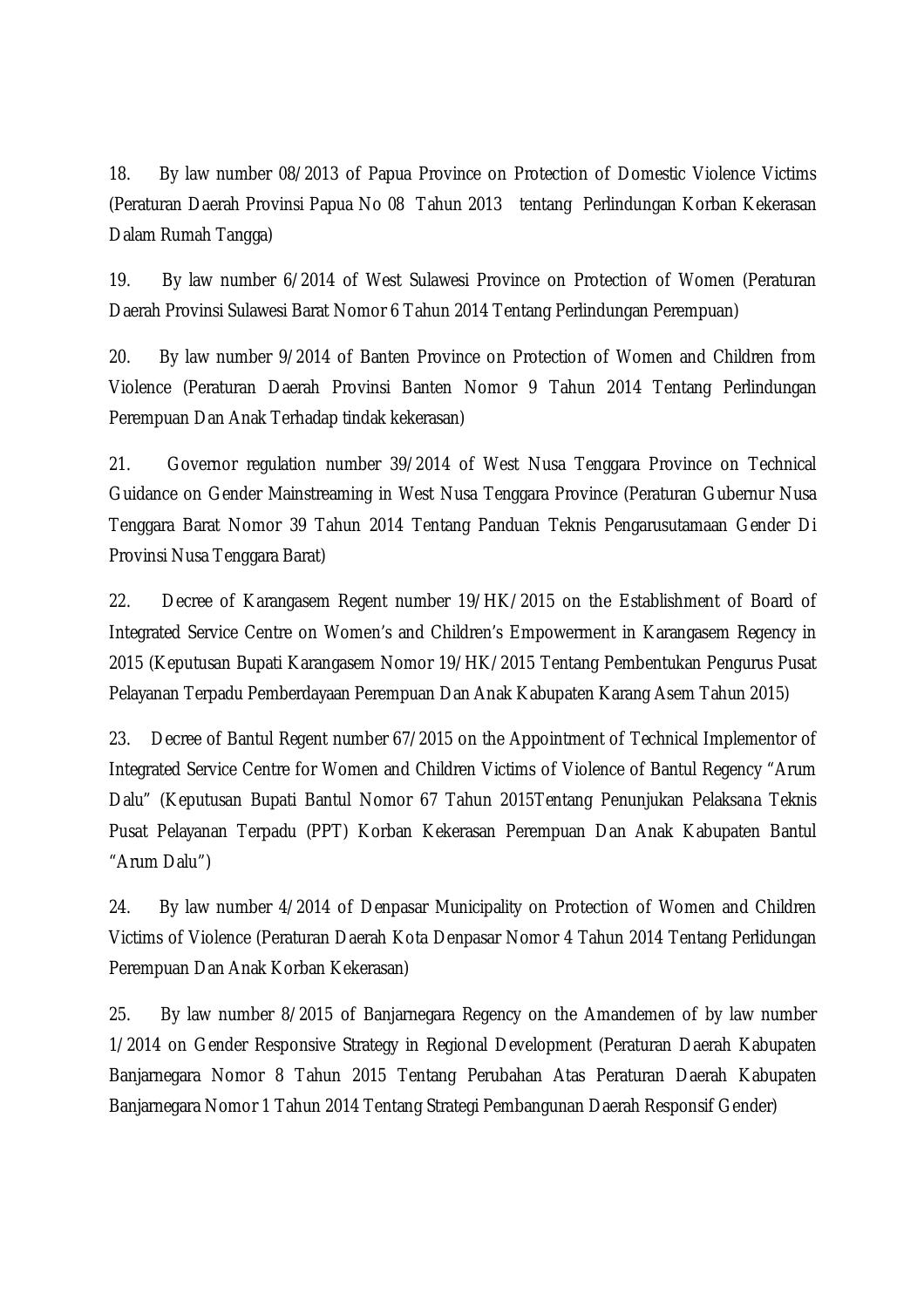26. By law number 7/2015 of Kulon Progo Regency on Protection for Women and Children Victims of Violence (Peraturan Daerah Kabupaten Kulon Progo Nomor 7 Tahun 2015 Tentang Perlindungan Perempuan Dan Anak Korban Kekerasan)

27. Instruction of Bojonegegoro Regent number 2/2015 on National Movement of Sexual Crime against Children in Educational Institutions in Bojonegoro Regency (Instruksi Bupati Bojonegoro Nomor 2 tahun 2015 Tentang Gerakan Nasional Anti Kejahatan Seksual Terhadap Anak di Lingkungan Satuan Pendidikan Di Kabupaten Bojonegoro)

28. Decree of Bojonegoro Regent number 188/224/Kep/412.11/2015 on Working Group for Gender Mainstreaming in Bojonegoro Regency (Keputusan Bupati Bojonegoro Nomor: 188/224/Kep/412.11/2015 Tentang kelompok Kerja Pengarusutamaan Gender Kabupaten Bojonegoro)

29. By law number 5/2014 of North Paser Regency on Protection for Women and Children (Peraturan Daerah Kabupaten Penajam Paser Utara Nomor 5 Tahun 2014 Tentang Perlindungan Perempuan Dan Anak)

30. Regulation number 48/2014 of Bantul Regent on Establishment of Organization and Work Rules of Integrated Service Centre for Women and Children Victims of Violence "Arum Dalu" (Peraturan Bupati Bantul Nomor 48 Tahun 2014 Tentang Pembentukan, Organisasi Dan Tata Kerja Pusat Pelayanan Terpadu (PPT) Korban Kekerasan Perempuan Dan Anak "Arum Dalu")

31. Regulation number 24.9/2014 of Sleman Regent on Establishment of Integrated Service Centre for Women's and Children's Protection (Peraturan Bupati Sleman Nomor 24.9 Tahun 2014 Tentang Pembentukan Pusat Pelayanan Terpadu Perlindungan Perempuan Dan Anak)

32. Regulation number 18/2014 of Sleman Regent on Guidance of Implementation of Gender Analysis (Peraturan Bupati Sleman Nomor 18 Tahun 2014 Tentang Pedoman Pelaksanaan Analisis Gender)

33. Regulation number 18.1/2014 of Sleman Regent on Guidance of Provision of Gender and Children's Data (Peraturan Bupati Sleman Nomor 18.1 Tahun 2014 Tentang Pedoman Penyelenggaraan Data Gender Dan Anak)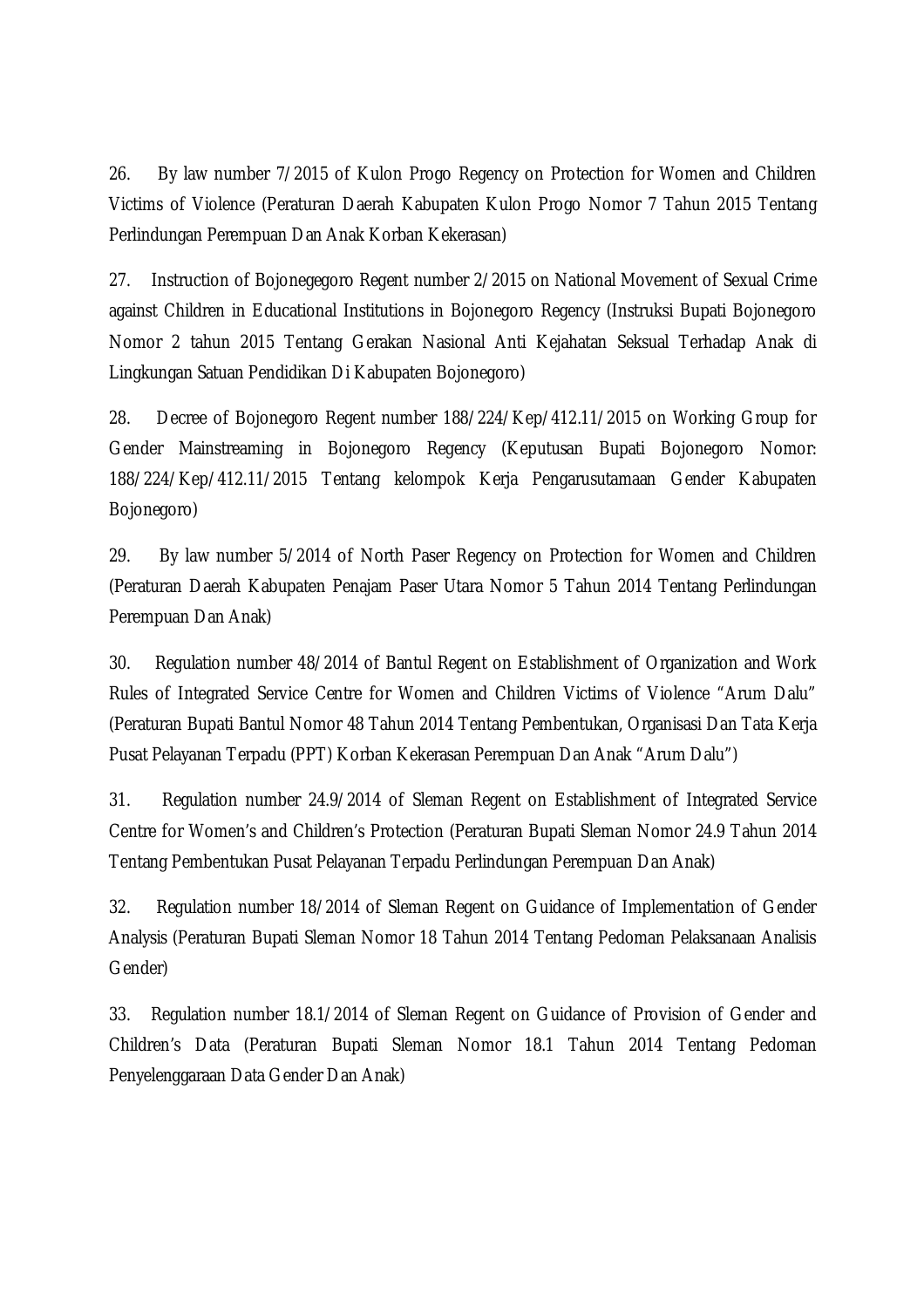34. By law number 16/2014 of Bulukumba Regency on Gender Mainstreaming (Peraturan Daerah Kabupaten Bulukumba Nomor 16 Tahun 2014 Tentang Pengarusutamaan Gender)

35. By law number 3/2015 of West Lombok Regency on General Guidance on Implementation of Gender Mainstreaming in Development (Peraturan Daerah Kabupaten Lombok Barat Nomor 3 Tahun 2015 Tentang Pedoman Umum Pelaksanaan Pengarusutamaan Gender Dalam Pembangunan)

36. By law number 09/2004 of Central Sulawesi Province on Gender Mainstreaming in Regional Development (Peraturan Daerah Provinsi Sulawesi Tengah Nomor 09 Tahun 2014 Tentang Pengarusutanaan Gender Dalam Pembangunan Daerah)

37. Regulation number 116/2014 of Governor of Yogyakarta on Guidance of Gender Responsive Planning and Budgeting (Peraturan Gubernur Daerah Istimewa Yogyakarta Nomor 116 Tahun 2014 Tentang Pedoman Perencanaan Dan Penganggaran Responsif Gender)

38. Regulation number 63/2014 of Governor of West Java on Minimum Standard of Integrated Services for Women and Children Victims of Human Trafficking(Peraturan Gubernur Jawa Barat Nomor 63 Tahun 2014 Tentang Standar Pelayanan Minimal Bidang Layanan Terpadu Bagi Korban Perdagangan Orang Dan Kekerasan Perempuan dan Anak)

39. Regulation number 11/2015 of Governor of Bengkulu on Guidance of Provision and Management of Gender's and Children's Data of Bengkulu Province (Peraturan Gubernur Bengkulu Nomor 11 Tahun 2015 Tentang Pedoman Penyelenggaraan Pengelolaan Data Gender Dan Anak Provinsi Bengkulu)

40. Regulation number 27/2014 of Mayor of South Tangerang on Implementation of by law number 3/2012 on Protection of Women and Children Victims of Violence (Peraturan Walikota Tangerang Selatan Nomor 27 Tahun 2014 Tentang Pelaksanaan Peraturan Daerah Nomor 3 Tahun 2012 Tentang Perlindungan Perempuan Dan Anak Korban Kekerasan)

41. By law number 4/2014 of Central Kalimantan Province on Gender Mainstreaming in Regional Development in Central Kalimantan Province (Peraturan Daerah Provinsi Kalimantan Tengah Nomor 4 Tahun 2014 Tentang Pengarusutamaan Gender Dalam Pembangunan Daerah Di Provinsi Kalimantan Tengah)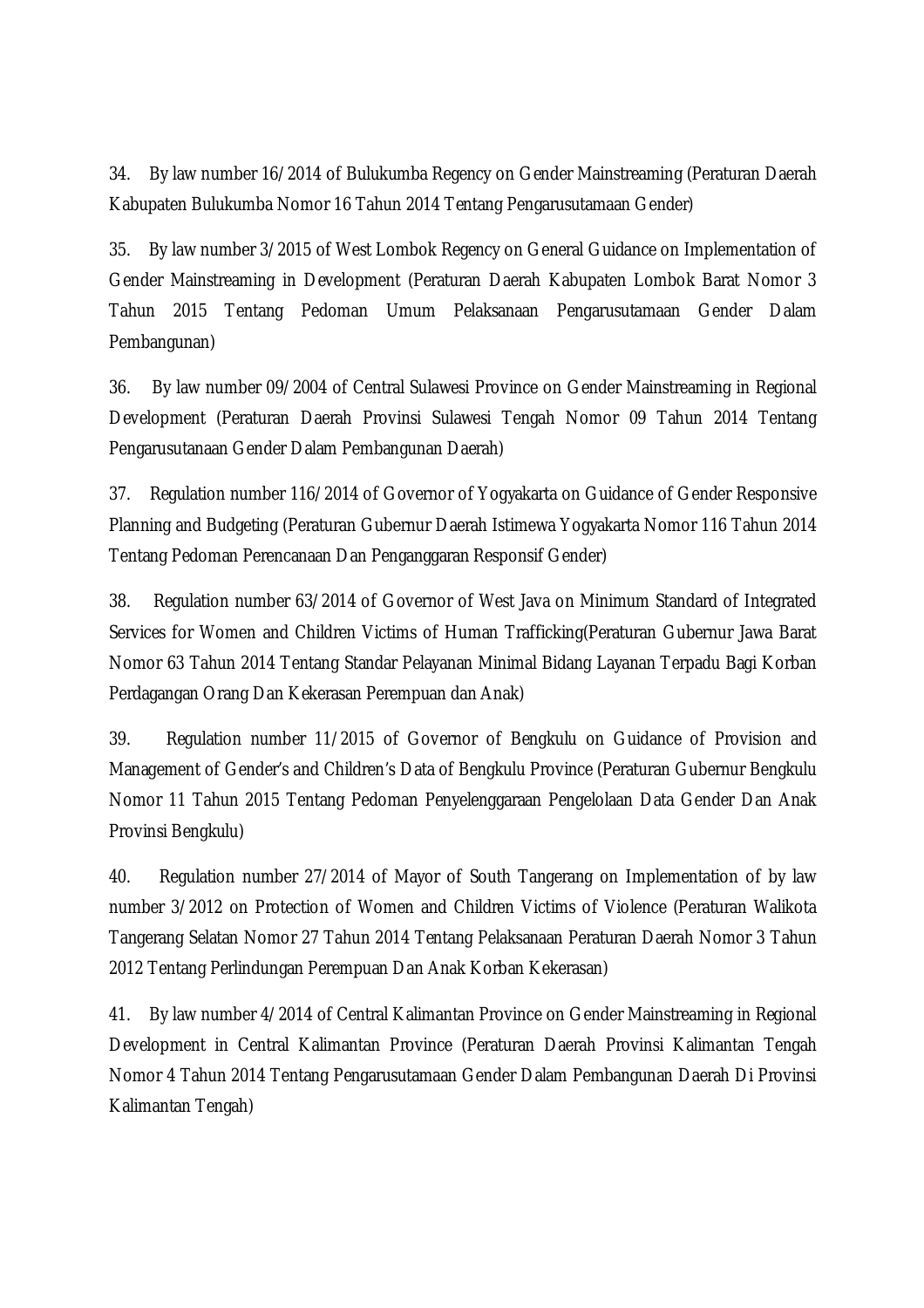42. Regulation number 36/2015 of Gunung Kidul Regent on Prevention of Child Marriage (Peraturan Bupati Gunungkidul Nomor 36 Tahun 2015 Tentang Pencegahan Perkawinan Pada Usia Anak)

43. By law number 1/2016 of South Sulawesi Province on Gender Mainstreaming in Regional Development (Peraturan Daerah Provinsi Sulawesi Selatan Nomor 1 Tahun 2016 Tentang Pengarusutamaan Gender Dalam Pembangunan Daerah)

44. By law number 1/2016 of Gorontalo Province on Protection for Women and Children from Violence (Peraturan Daerah Provinsi Gorontalo Nomor 1 Tahun 2016 Tentang Perlindungan Perempuan dan Anak Dari Tindak Kekerasan)

45. By law number 6/2016 of Paser Regency on Protection of Women from Violence (Peraturan Daerah Kabupaten Paser Nomor 6 Tahun 2016 Tentang Perlindungan Perempuan Terhadap Tindak Kekerasan)

46. By law number 2/2016 of East Kalimantan Province on Gender Mainstreaming in Regional Development(Peraturan Daerah Provinsi Kalimantan Timur Nomor 2 Tahun 2016 Tentang Pengarusutamaan Gender Dalam Pembangunan Daerah)

47.By law number 1/2016 of West Nusa Tenggara Province on Protection of Indonesian Migrant Workers (Peraturan Daerah Provinsi Nusa Tenggara Barat Nomor 1 Tahun 2016 Tentang Perlindungan Tenaga Kerja Indonesia)

48. By law number 2/2016 of East Kalimantan Province on Gender Mainstreaming in Regional Development (Peraturan Daerah Provinsi Kalimantan Timur Nomor 2 Tahun 2016 Tentang Pengarusutamaan Gender Dalam Pembangunan Daerah)

49. By law number 1/2016 of South Sulawesi Province on Gender Mainstreaming in Regional Development (Peraturan Daerah Provinsi Sulawesi Selatan Nomor 1 Tahun 2016 Tentang Pengarusutamaan Gender Dalam Pembangunan Daerah)

50. By law number 1/2016 of Gorontalo Province on Protection of Women and Children from Violence (Peraturan Daerah Provinsi Gorontalo Nomor 1 Tahun 2016 Tentang Perlindungan Perempuan Dan Anak Dari Tindak Kekerasan)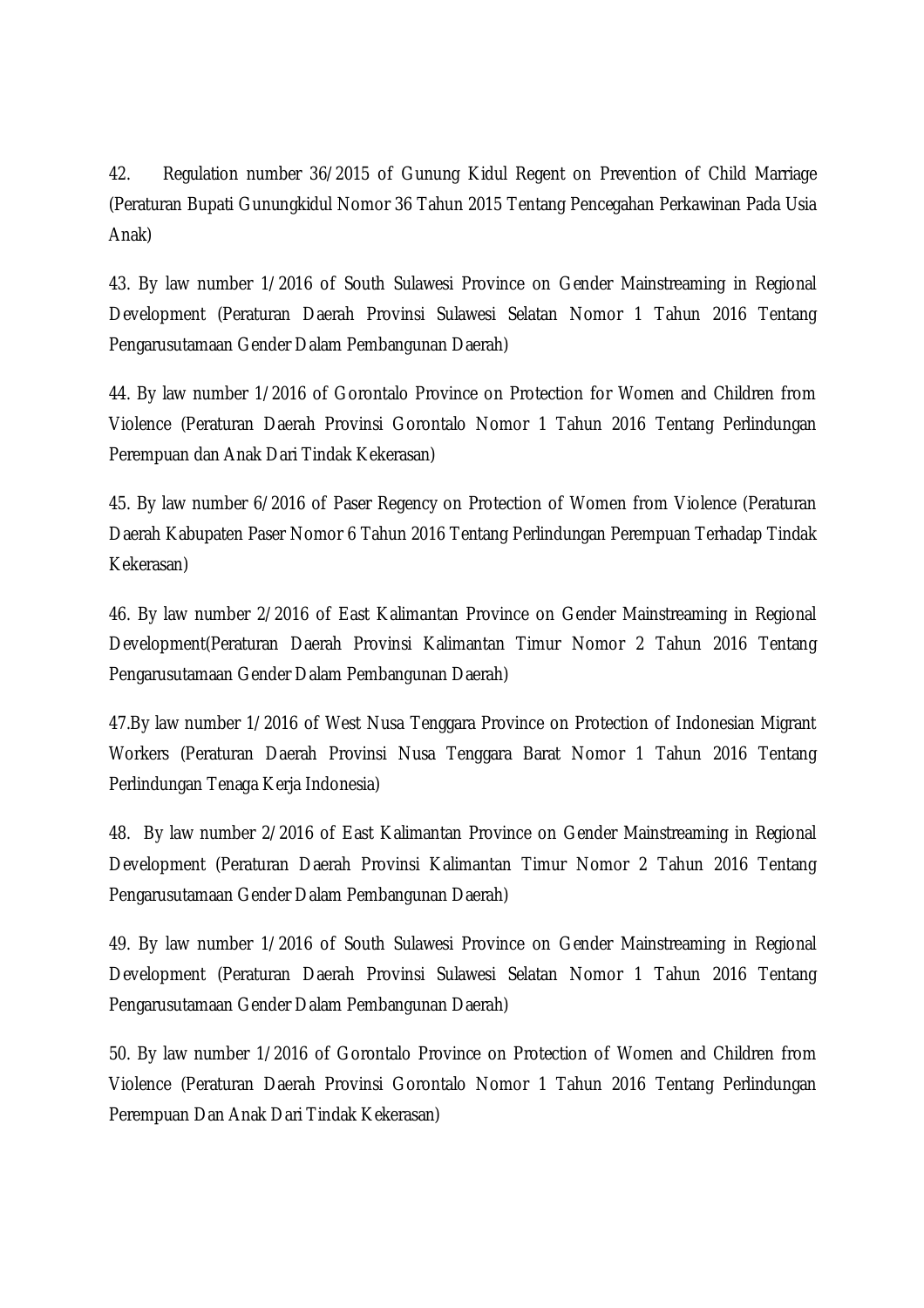51. Decree of Palembang Mayor number 123/KPTS/XI?2016 on Establishment of Committee for Women's Capacity Improvement (Keputusan Walikota Palembang Nomor 123/KPTS/XI/2016 Tentang Pembentukan Panitia Pelaksana Peningkatan Kapasitas Kewanitaan)

52. Decree of Palembang Mayor number 222/KPTS/BKB-PP/2016 on Establishment of Working Group of Gender Mainstreaming (Keputusan Walikota Palembang Nomor 222/KPTS/BKB-PP/2016 Tentang Pembentukan Kelompok Kerja Pengarusutamaan Gender)

53. By law number 6/2016 of Paser Regency on Protection of Women from Violence (Peraturan Daerah Kabupaten Paser Nomor 6 Tahun 2016 Tentang Perlindungan Perempuan Terhadap Tindak Kekerasan).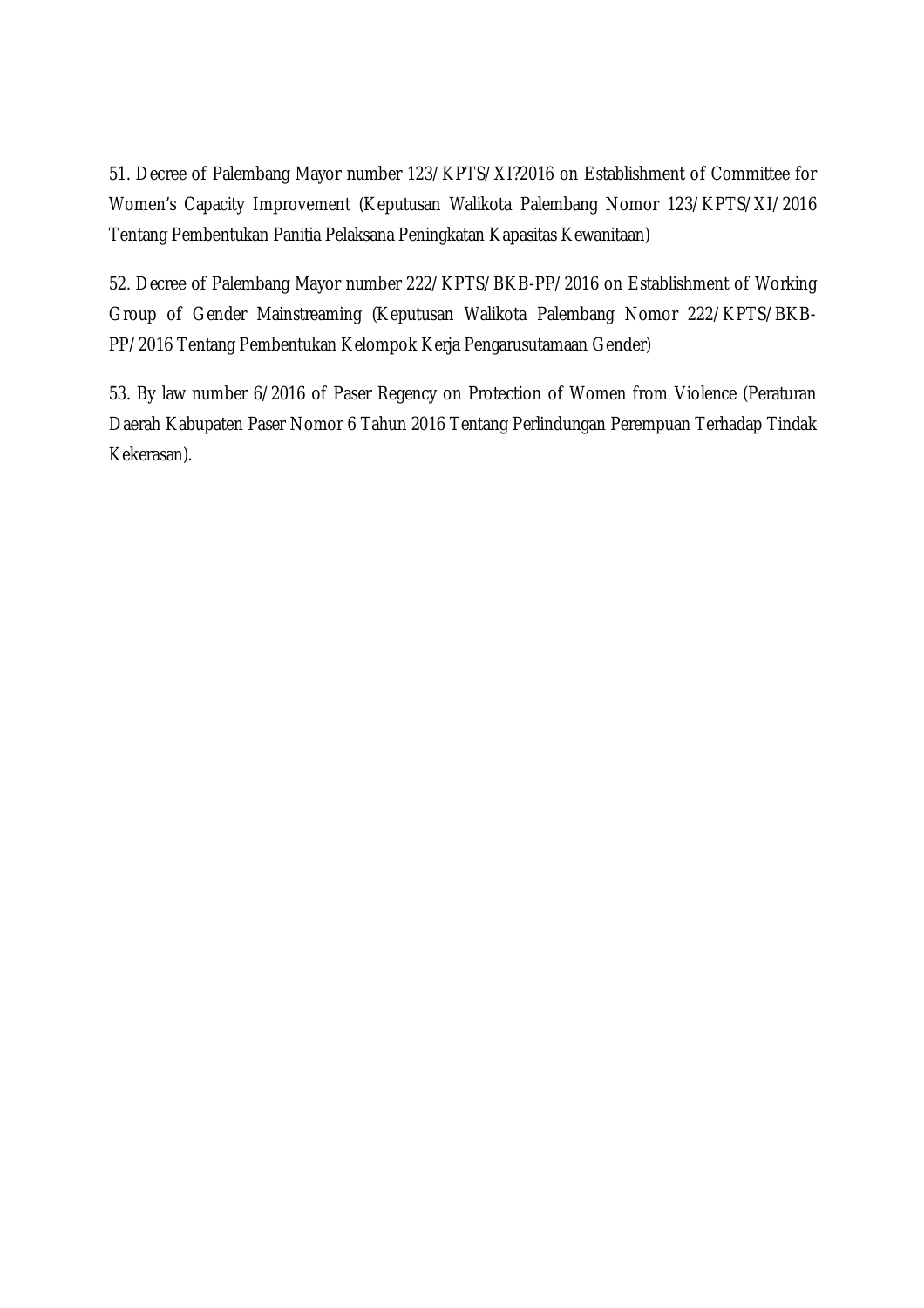#### **Discriminatory Policies 2012-2016: 73 Policies**

#### **National level:**

1. Ministry of Health Regulation No. 6/2014 regarding the Revocation of Ministry of Health Regulation No. 1636/MENKES/PER/XII/2010 regarding Female Circumcision (*Peraturan Menteri Kesehatan Republik Indonesia Nomor 6 Tahun 2014 tentang Pencabutan Peraturan Menteri Kesehatan Nomor 1636/MENKES/PER/XII/2010 tentang Sunat Perempuan)*

2. Law No.24/2013 regarding Amendment to Law no.23/2006 regarding Population Administration (*Undang-Undang RI Nomor 24 Tahun 2013 tentang Perubahan atas Undang-Undang Nomor 23 Tahun 2006 Perubahan Atas Undang-Undang Nomor 23 Tahun 2006 tentang Administrasi Kependudukan)*

#### **Regional level:**

1. Regulation of the Regent of Purwakarta No.70/2015 regarding 'Village of Culture'(*Peraturan Bupati Purwakarta Nomor 70.a tahun 2015 tentang Desa berbudaya)*

2. Mayor of Banda Aceh Circular No.061.2/0941 23 June 2014 regarding Regulation of Working Hours during Ramadan (*Surat Edaran Walikota Banda Aceh Nomor: 061.2/0941 tertanggal 23 Juni 2014 tentang penetapan jam kerja pada bulan Ramadan tahun 1435H /2014 M.)*

3. Regional Regulation of Kerinci No. 18/2012 regarding the Eradication of Social Sickness(*Peraturan Daerah Kabupaten kerinci Nomor 18 Tahun 2012 tentang Pemberantasan Penyakit Masyarakat)*

4. Mayor of Bengkulu Instruction regarding Requirement for Civil Servants to Wear Muslim attire during the Month of Ramadan.( *Intruksi Walikota Bengkulu tentang PNS wajib busana muslimah pada saat bulan ramadhan)*

5. Regional Regulation of Bengkulu No/2014 regarding Muslim Attire for Civil Servants and Students (*Peraturan Daerah Kota Bengkulu No....() Tahun 2014 tentang Busana Muslim dan Muslimah bagi PNS dan Pelajar)*

6. Regional Regulation of IndramayuNo. 12/2012 regarding the Compulsory study of the Madrasah Diniyah Takmiliyah (*Peraturan Daerah Kabupaten Indramayu No. 12 Tahun 2012 tentang Wajib Belajar Madrasah Diniyah Takmiliyah)*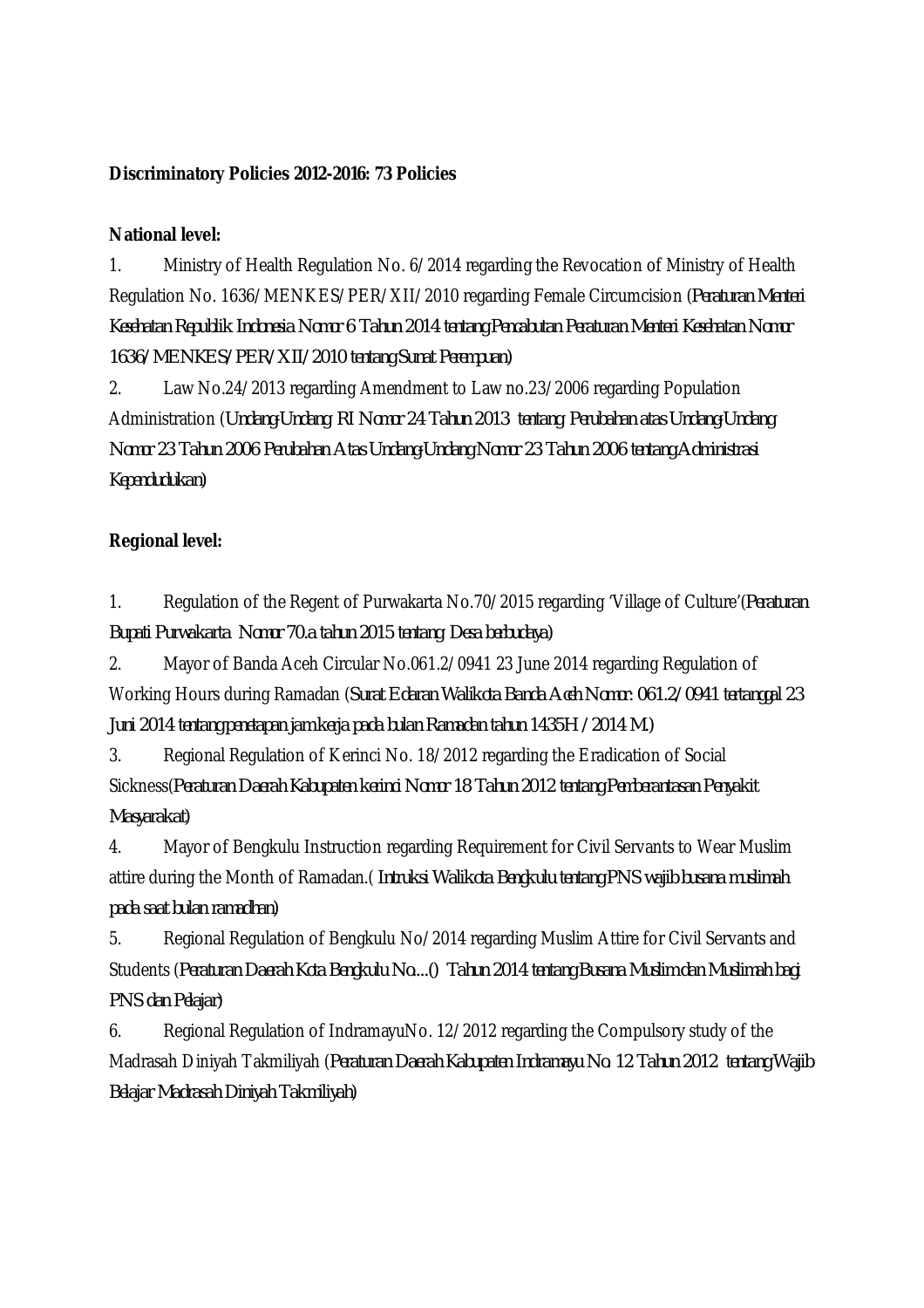7. Regent of Gresik Circular No. : 451/181/137.13/2014 within this circular is a article which requires staff at shopping malls to wear Muslim attire during the month of Ramadan(*Surat Edaran Bupati Gresik Nomor : 451/181/137.13/2014 himbauan Bulan Ramadhan. Dalam edaran tersebut ada salah satu pasal yaitu, menghimbau agar Pramuniaga mall harus mengenakan baju muslim selama bulan Ramadhan)*.

8. Official Advice from the Regent of Agam 2014 regarding the Requirement for civil servants to wear muslim attire during the month of Ramadan(*Himbauan Bupati Kabupaten Agam Tahun 2014 tentang Kewajiban Busana mUslim bagi PNS pada saat bulan ramadhan)*

10. Mayor of Pagaralam's Instruction regarding the Requirement for civil servants to wear Muslim attire during the month of Ramadan(*Intruksi Walikota Pagaralam tentang PNS wajib busana muslimah pada saat bulan ramadhan)*

11. Mayor of Bengkulu's Instruction regarding the Requirement for civil servants to wear Muslim attire during the month of Ramadan(*Intruksi Walikota Bengkulu tentang PNS wajib busana muslimah pada saat bulan ramadhan)*

12. Official Advice from the Regent of Banyuwangi 2014 regarding the Requirement for civil servants to wear Muslim attire during the month of Ramadan(*Himbauan Bupati Banyuwangi tentang kewajiban busana muslimah bagi PNS kab Banyuwangi selama bulan ramadhan tahun 2014)*

14. Qanun No. 6/2014 regarding Jinayat Law(*Qanun No. 6 Tahun 2014 tentang Hukum Jinayat)* 15. Qanun No. 7/2013 regarding Procedural Law of JInayat(*Qanun Nomor 7 Tahun 2013 tentang Hukum Acara JInayat)*

16. Mayoral Regulation No. 15 /2014 regarding Respecting the Holy Month of Ramadan 1435. (the Requirement for civil servants to wear Muslim attire during the month of Ramadan)( *Peraturan Wali Kota (Perwali) Nomor 15 Tahun 2014 tentang Menyambut dan Menghormati Bulan Suci Ramadhan 1435 Hijriah. (tentang kewajiban memakai busana musliman bagi PNS pada bulan ramadhan))*

18. Regent of Bireun Decision No. 123/2012 regarding the Formulation of an Integrated Sweeping Team for the Coordination of the Securing, Monitoring and implementation of Sharia Law in Bireun Regency (*Keputusan Bupati Bireun Nomor 123 Tahun 2012 Tanggal 16 April 2012 tentang Pembentukan Tim Razia Simpati Terpadu Kegiatan Koordinasi Pengamanan dan Pengawasan Pelaksanaan Syariat Islam di Kabupaten Bireuen)*

20. Governor of Bengkulu Regulation No. 33/2011 Regarding Curriculum Containing Al-Quranic Reading with the Iqra' method at the level of Primary Schools/Madrasah Ibtidaiyah and Special Primary Schools(*Peraturan Gubernur Bengkulu Nomor 33 Tahun 2011 Tentang Kurikulum Muatan*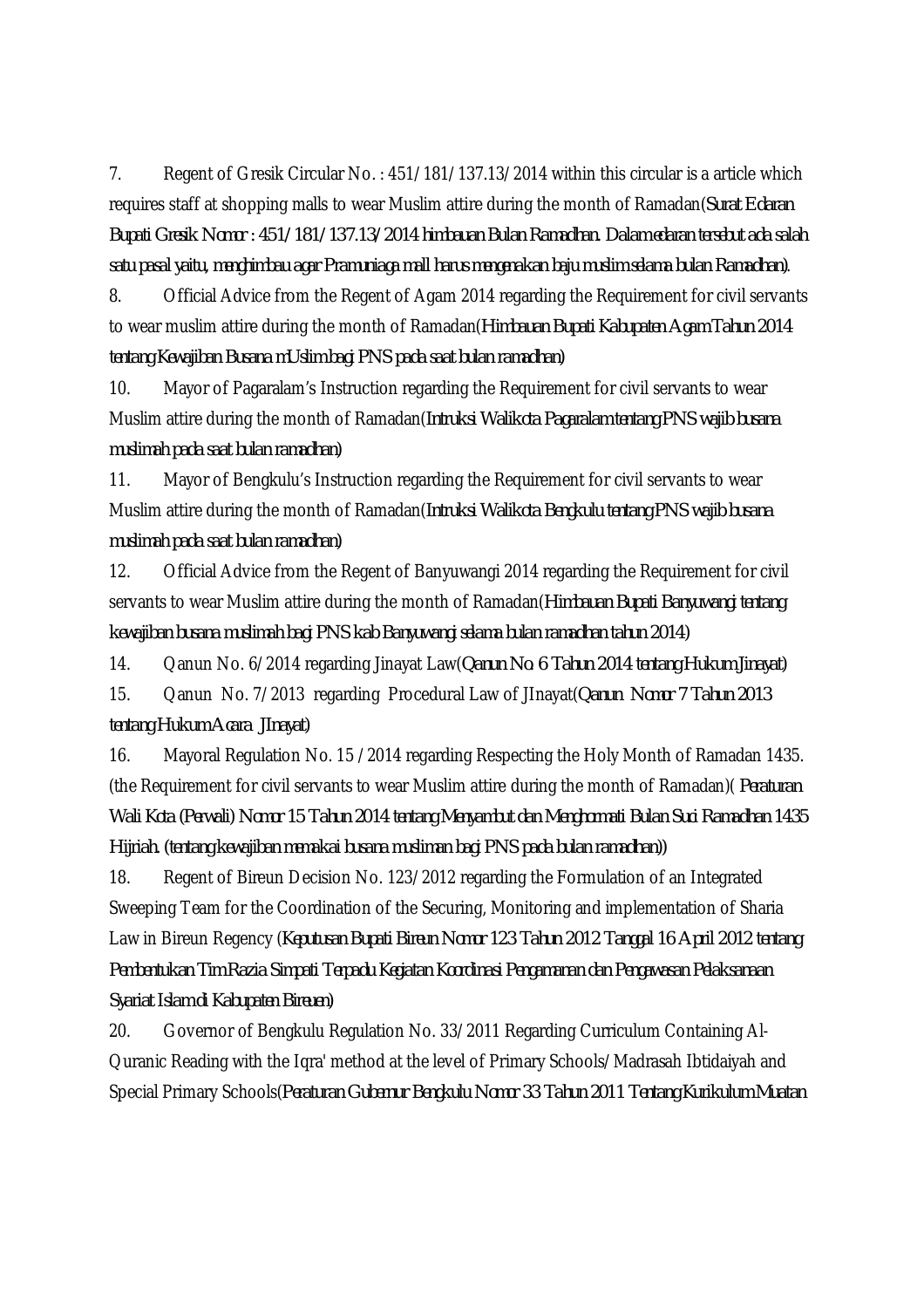*Lokal Membaca Al Qur'an dengan Metode Iqra' Tingkat Satuan Pendidikan Sekolah Dasar/Madrasah Ibtidaiyah dan Sekolah Dasar Luar Biasa Provinsi Bengkulu)*

21. Regional Regulation of Tasikmalaya City No. 10/2012 regarding Pendidikan Islamic Religious Education in Tasikmalaya Region (*Peraturan Daerah Kota Tasikmalaya Nomor 10 Tahun 2012 tentang Pendidikan Keagamaan Islam di Kabupaten Tasikmalaya)*

22. Regional Regulation of Tulang Bawang Barat No. 11/ 2012 regarding Prohibition of Immoral Doings and Prostitution in the Region of West Tulang Bawang (*Peraturan Daerah Kabupaten Tulang Bawang Barat Nomor 11 Tahun 2012 tentang Larangan Perbuatan Asusila, Prostitusi dan Tuna Susila dalam Wilayah Kabupaten Tulang Bawang Barat)*

23. Instruction from the Mayor of Lhokseumawe No. 002/2013 regarding the Enforcement of Islamic Sharia Law (*Seruan Bersama Walikota Lhokseumawe Nomor 002 Tahun 2013 untuk menegakkan Syari'at Islam Secara Kaffah)*

24. Regional Regulation of Depok City No. 16/ 2012 regarding Supervision, Monitoring and Public Order (*Peraturan Daerah Kota Depok Nomor 16 Tahun 2012 tentang Pembinaan, Pengawasan dan Ketertiban Umum)*

25. Regional Regulation of Penajam Paser Utara District No. 23/2012 Regarding Mandatory Quran Reading in Education(*Peraturan Daerah Kabupaten Penajam Paser Utara Nomor 23 Tahun 2012 Tentang Pendidikan Wajib Baca Alquran)*

27. Regional Regulation of Batanghari Distrct No. 172013 regarding the Obligation for Students to be Abel to Read and Write the Quran and Pray Sholat(*27. Peraturan Daerah Kabupaten Batanghari Nomor 17Tahun 2013 Kewajiban Mampu Baca Tulis Alqur'an dan Melaksnakan Sholat Fardhu bagi Siswa)*

28. Letter from Mayor of Malang No. 800/205/35.73.403/2014 regarding Respecting the Holy Month of Ramadan (and the Requirement for civil servants to wear Muslim attire during the month of Ramadan (*Surat Wali Kota Malang Nomor 800/205/35.73.403/2014 tentang Menyambut dan Menghormati Bulan Suci Ramadhan 1435 Hijriah. (tentang kewajiban memakai busana musliman bagi PNS pada bulan ramadhan)*

29. Aceh By Law No. 6 /2014 Regarding Jinayat Law(*Qanun Aceh Nomor 6 Tahun 2014 Tentang Hukum Jinayat)*

30. Aceh By Law No. 8 /2014 Regarding Basics of Islamic Sharia *Qanun Aceh Nomor 8 Tahun 2014 Tentang Pokok-pokok Syariat Islam)*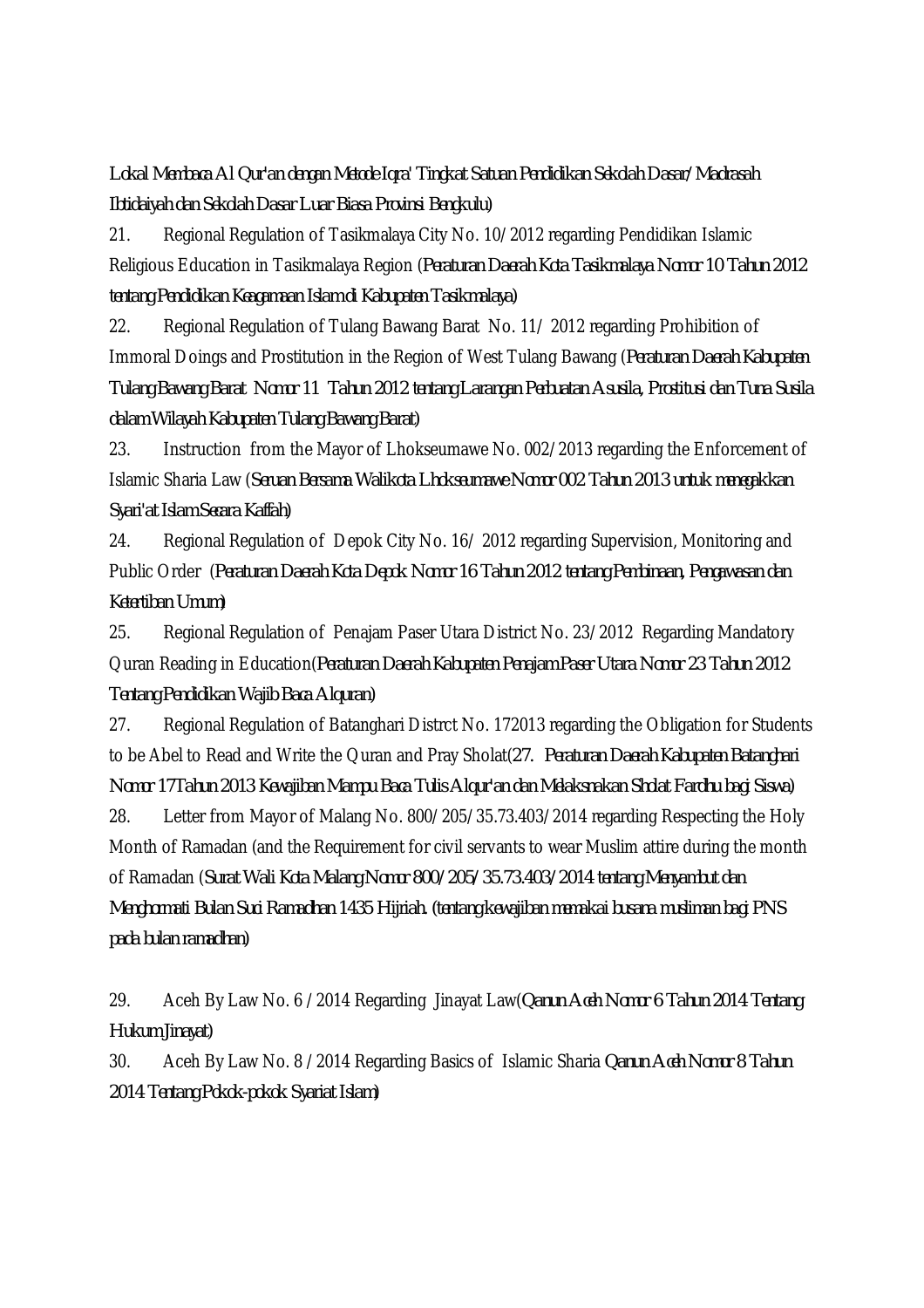31. Aceh by Law No. 11 /2014 Regarding Education Providing(*Qanun Aceh Nomor 11 Tahun 2014 Tentang Penyelenggaraan Pendidikan)*

32. Aceh By-Law No. 7 /2014 Regarding Labor ( *Qanun Aceh Nomor 7 Tahun 2014 Tentang Ketenagakerjaan*)

33. Instruction from the Governor of Aceh No.01/2014 regarding Policing Café's and Internet Providers (*Instruksi Gubernur Aceh No. 01 Tahun 2014 Tentang Penertiban Cafe dan Layanan Internet Se-Aceh)*

34. Regional Regulation of Belitung District No. 5/2014 Regarding Public Order (*Peraturan Daerah Kabupaten Belitung Nomor 5 Tahun 2014 Tentang Ketertiban Umum)*

35. Regional Regulation Nusa Tenggara Barat No. 4 /2015 Regarding Provision of Education(*Peraturan Daerah Provinsi Nusa Tenggara Barat Nomor 4 Tahun 2015 Tentang Penyelenggaraan pendidikan)*

36. Instruction from the Governor of Aceh No.01/ 2015 regarding the Policing and Public Order of Entertainment, Tourism, Recreation, Café's, Sport Facilities and Internet Cafes in Banda Aceh (*Instruksi Walikota Banda Aceh No. 1 Tahun 2015 tentang Tentang Pengawasan dan Penertiban Pelayanan Tempat Wisata, Rekreasi, Hiburan, Penyedia Layanan Internet, Cafe Sejenisnya dan Sarana Olahraga di Banda Aceh)*

37. East Aceh Bylaw No. 9/2014 Regarding Culture *(Qanun Kabupaten Aceh Timur Nomor 9 Tahun 2014 Tentang Penyelenggaraan Kebudayaan)*

38. East Aceh Bylaw No.4/2014 regarding the Arrangement and Work Systems of the Regional Education Assembly in East Aceh(*Qanun Kabupaten Aceh Timur Nomor 4 Tahun 2014 Tentang Susunan Organisasi Dan Tata Kerja Majelis Pendidikan Daerah Kabupaten Aceh Timur)*

39. Regional Regulation of Sumatera Barat No. 7 2014 regarding Public Order and Public harmony(*Peraturan Daerah Provinsi Sumatera Barat No. 7 Tahun 2014 Tentang Penyelenggaraan Ketertiban Umum dan Ketenteraman Masyarakat)*

40. Regulation of the Regent of Belitung No.20/2015Regarding the Amendment to Regulation of the Regent of Belitung No.19/2015 regarding Entertainment Businesses, Restaurants, and Recreational Facilities in the month of Ramadan and Religious Holidays in Belitung.( *Peraturan Bupati Belitung Nomor 20 Tahun 2015 Tentang Perubahan atas peraturan bupati belitung nomor 19 Tahun 2015 Tentang Penyelenggaraan Usaha Hiburan, Rumah Makan Dan Rekreasipada Bulan Ramadhan Dan Hari-Hari Besar Keagamaan Tertentu Di Kabupaten Belitung)*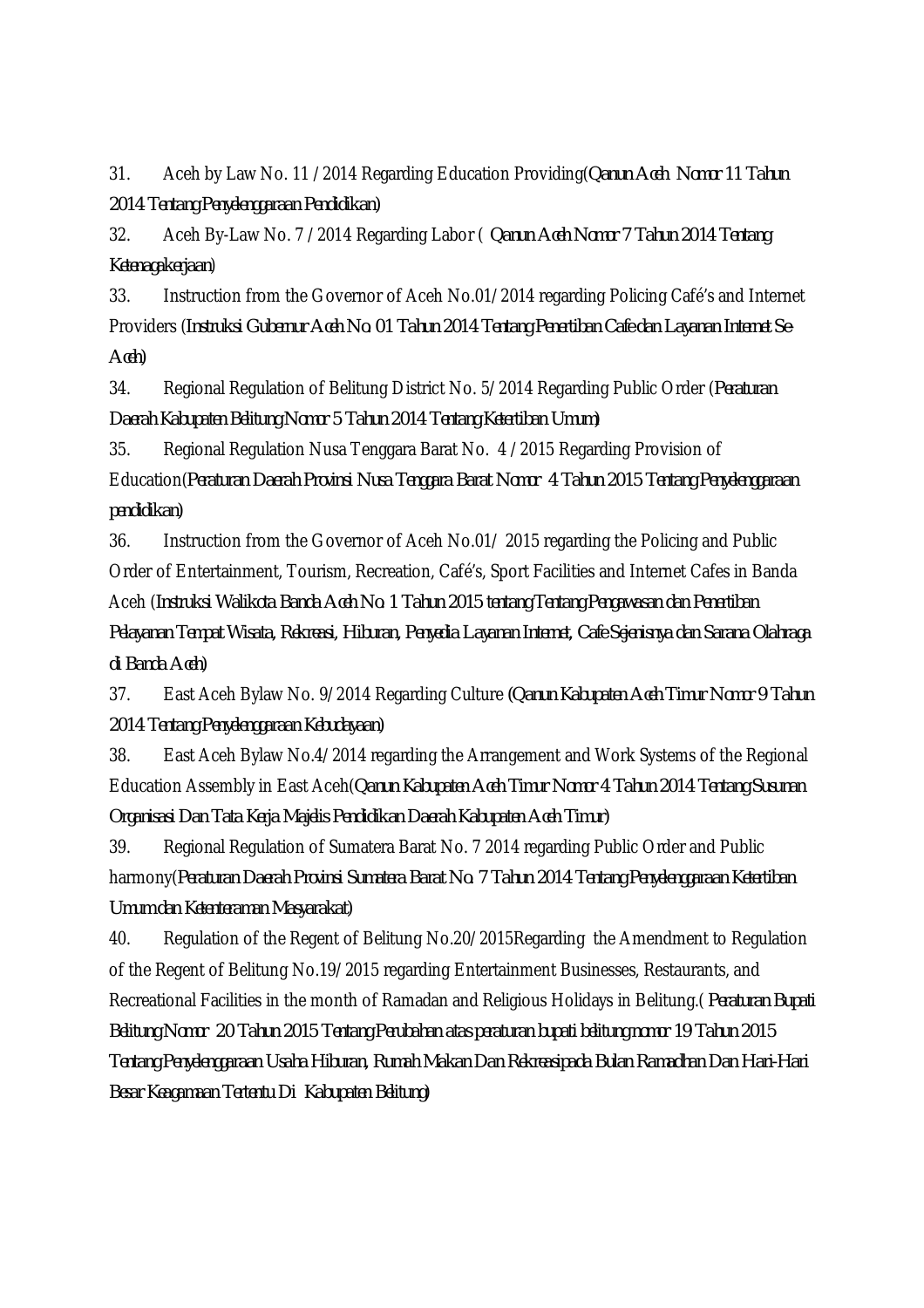41. Regulation of the Mayor of Palembang No. 11/2015 Regarding the Code of Ethic for Government Employees in Palembang City (*Peraturan Walikota Palembang Nomor 11 tahun 2015 Tentang Kode Etik Pegawai Pemerintah Kota Palembang)*

42. Regulation of the Governor of Bengkulu No. 6 /2015 Regarding the Formation of a Peaceful Religious Forum and Board for the Peaceful Religious Forum (*Peraturan Gubernur Bengkulu Nomor 6 Tahun 2015 Tentang Pedoman Pembentukan Forum Kerukunan Umat Beragama Dan Dewan Penasehat Forum Kerukunan Umat Beragama)*

43. Regional Regulation Tasikmalaya City No. 7/2014 regarding Religious Life Values for the Community in Tasikmalaya City (*Peraturan Daerah Kota Tasikmalaya Nomor 7 Tahun 2014 Tentang Tata Nilai Kehidupan Masyarakat Yang Religius Di Kota Tasikmalaya)*

44. Mayor of Tasikmalaya's Regulation No.18/2015 regarding the Implementation of Religious Life Values for the Community in Tasikmalaya City (*Peraturan Walikota Tasikmalaya Nomor 18 tahun 2015 Tentang Peraturan Pelaksanaan Peraturan Daerah Kota Tasikmalaya Nomor 7 Tahun 2014 Tentang Tata Nilai Kehidupan Masyarakat Yang Religius Di Kota Tasikmalaya)*

45. Mayor of Tasikmalaya's Decree No.: 467.2/Kep.147-Kesbangpol/2015 Regarding the Formulation of a Team for the Application of Religious Life Values in the City of Tasikmalaya (*Keputusan Walikota Tasikmalaya Nomor: 467.2/Kep.147-Kesbangpol/2015 Tentang Pembentukan TIM Koordinasi Penerapan Tata Nilai Kehidupan Masyarakat Yang Religius Di Kota Tasikmalaya)*

46. Regional Regulation of Cirebon No. 3 /2014 regarding Amendment to Regional Regulation of Cirebon No. 9/2009 Regarding Civil Administration (*Peraturan Daerah Kabupaten Cirebon Nomor 3 Tahun 2014 tentang Perubahan Peraturan Daerah Kabupaten Cirebon Nomor 9 Tahun 2009 Tentang Penyelenggaraan Administrasi Kependudukan)*

47. Regulation Purwakarta's Regent No. 69/2015 Regarding Education of Character (*Peraturan Bupati Purwakarta Nomor 69 Tahun 2015 Tentang Pendidikan Berkarakter)*

48. Regulation of Purwakarta's Regent No. 2/2015 Regarding Additional Requirements for the Passing of Grades in Elementary School in Purwakarta(*Peraturan Bupati Purwakarta Nomor 2 Tahun 2015 Tentang Persyaratan Tambahan Kenaikan Kelas Pada Jenjang Pendidikan Dasar di Kabupaten Purwakarta)*

49. Regional Regulation of Lembata Regency No. 5 /2014 Regarding the Management of Graveyards in the Regency of Lembata (*Peraturan Daerah Kabupaten Lembata Nomor 5 Tahun 2014 Tentang Pengelolaan Pemakaman Dalam Wilayah Kabupaten Lembata)*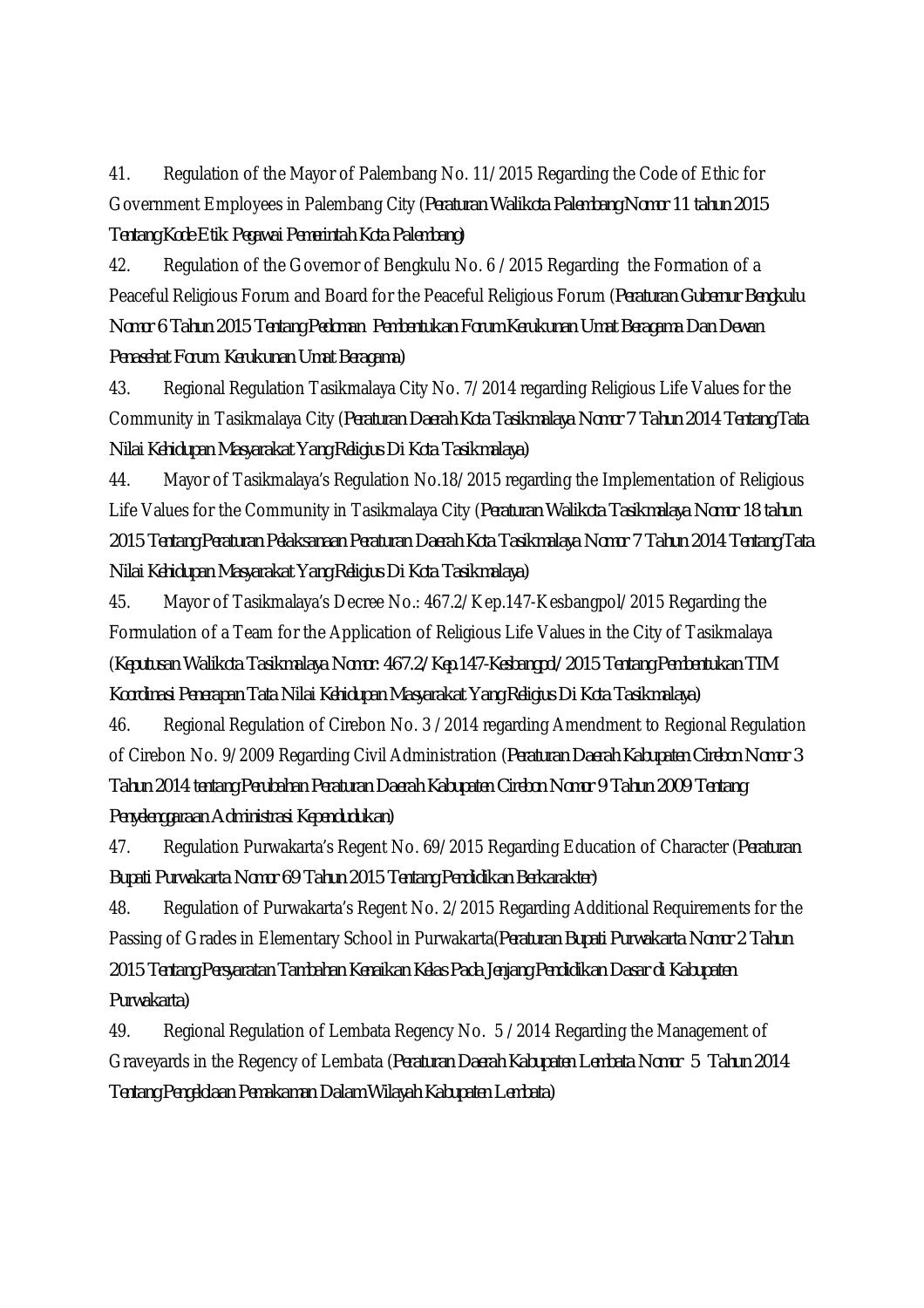50. Regional Regulation of Demak Regency No. 2/2015 Regarding Handling of Community Sicknes (*Peraturan Daerah Kabupaten Demak Nomor 2 Tahun 2015 Tentang Penanggulangan Penyakit Masyarakat Di Kabupaten Demak)*

51. Regional Regulation of Banyuwangi Regency No. 11/2014 Regarding Public Order and Social Harmony in Banyuwangi (*Peraturan Daerah Kabupaten Banyuwangi Nomor 11 Tahun 2014 Tentang Ketertiban Umum Dan Ketentraman Masyarakat Di Kabupaten Banyuwangi)*

52. Regional Regulation of Pamekasan Regency No. 4/2014 Regarding Al-Quran Reading for Muslim Students. Membaca (*Peraturan Daerah Kabupaten Pamekasan Nomor 4 Tahun 2014 Tentang Keterampilan Membaca al-Qur'an Bagi Peserta Didik Beragama Islam)*

53. Regional Regulation Pamekasan Regency No. 5/ 2014 Regarding the Regulation of Activities in the Month of Ramadan (*Peraturan Daerah Kabupaten Pamekasan Nomor 5 Tahun 2014 Tentang Penertiban Kegiatan Pada Bulan Ramadhan)*

54. Regulation of Situbundo's Regency No. 15/2015 Regarding Incorporation of Local Teachings in the School Curriculum (*Peraturan Bupati Situbondo Nomor 15 Tahun 2015 Tentang Penerapan Pembelajaran Muatan Lokal Pada Satuan Pendidikan Di Kabupaten Situbondo)*

55. Regional Regulation of Tuban No. 16 /2014 Regarding Public Order and Social Harmony (*Peraturan Daerah Kabupaten Tuban Nomor 16 Tahun 2014 Tentang Ketertiban Umum Dan ketentranam Masyarakat)*

56. Regulation of Malang's Mayor No.15/2014 Regarding Regulating the Tourism Industry in the Month of Ramadan (*Peraturan Walikota Malang Nomor 15 Tahun 2014 Tentang Penertiban Kegiatan Di Bidang Pariwisata Pada bulan Ramadhan Dan Idul Fitri)*

57. Regulation of Pasuruan's Mayor No.41/2014 Regarding Regulating and Monitoring Internet and Playstation Café's (*Peraturan Walikota Pasuruan Nomor 41 Tahun 2014 Tentang Pembinaan Dan Penertiban Usaha Warung Internet Dan Warung Playstation)*

58. Regional Regulation of Banjarbaru No.6/2014 Regarding Public Order (*Perda Kota Banjarbaru Nomor 6 Tahun 2014 Tentang Ketertiban Umum Dan Ketertiban Masyarakat)*

59. Regional Regulation Kabupaten Luwu Timur No. 9 /2014 Regarding Harmony and Public Order (*Peraturan Daerah Kabupaten Luwu Timur Nomor 9 Tahun 2014 Tentang Penyelenggaraan Ketenteraman Dan Ketertiban Umum)*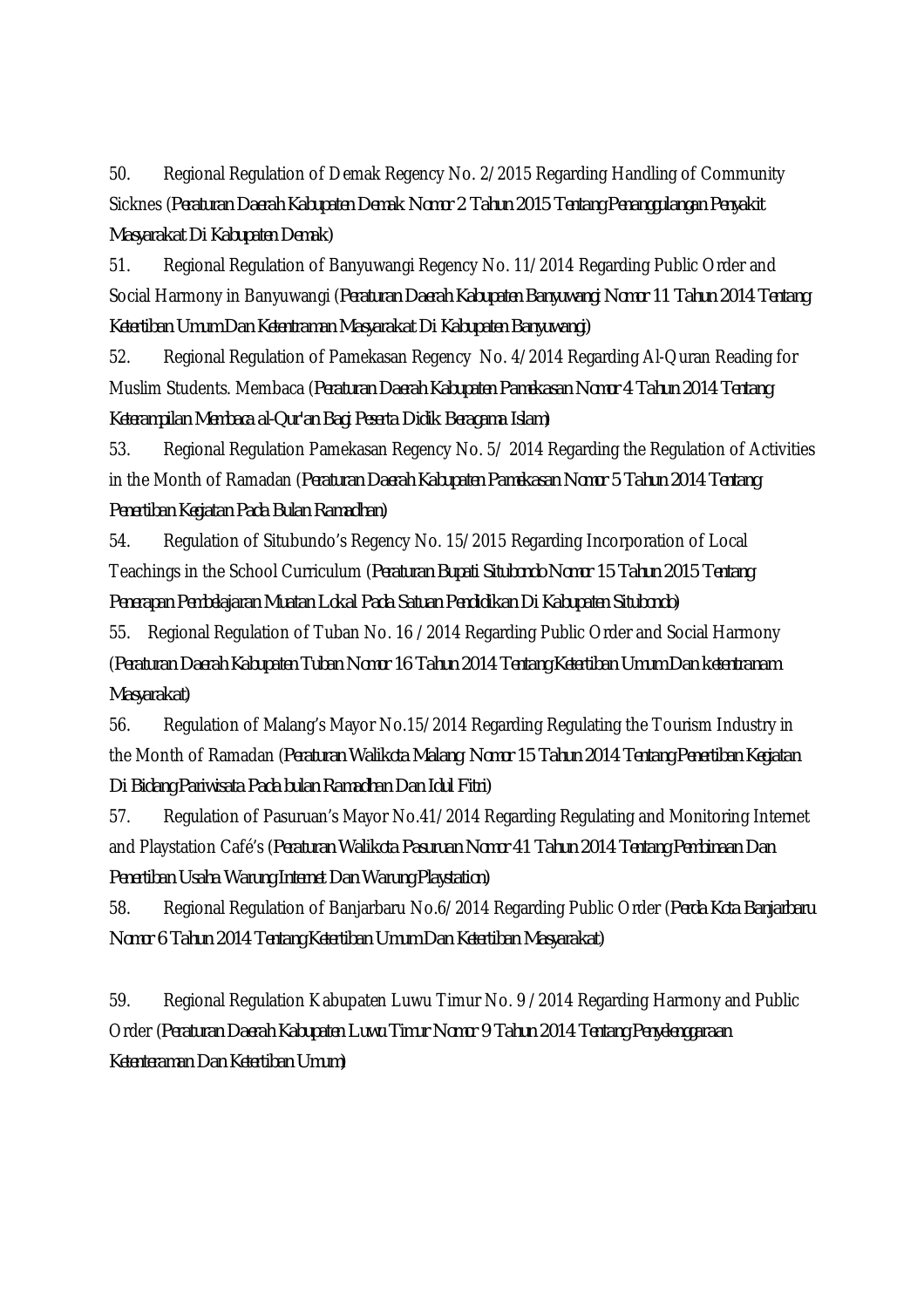60. Kesbangpol Circular No. 300/321 regarding Advice to Ban the Celebration of Asyura (Shiite Celebration) (*Surat Edaran Nomor 300/*32*1 Kesbangpol Tentang Himbauan Pelarangan Perayaan Asyura (Hari Raya Kaum Syi'ah) di Kota Bogor)*

61. Mayor of Serang's Circular No No. 451.13/555- Kesra/2016 regarding Forbidden Activities During the Month of Ramadan (*Surat Edaran Walikota Serang Nomor 451.13/555- Kesra/2016 Tentang Kegiatan Yang Dilarang Pada Bulan Ramadhan)*

62. Mayor of Malang's Circular No: 222/SE/1397/35.73.1333/2016 regarding Advice to Pray (*Surat Edaran Walikota Malang No: 222/SE/1397/35.73.1333/2016 tentang Himbauan Melaksanakan Shalat Berjama'ah)*

63. Regent of Padang Pariaman's Regulation No. 13/2016 Regarding Regulating Public Music (*Peraturan Bupati Padang Pariaman Nomor 13 Tahun 2016 Tentang Penertiban Orgen Tunggal)*

64. Government Regulation In lieu of Law No.1/2016 Regarding the Second Amendment to Law. No23/2002 regarding the Protection of Children (*Peraturan Pemerintah Pengganti Undang-Undang Republik Indonesia Nomor 1 Tahun 2016 Tentang Perubahan Kedua Atas Undang-Undang Nomor 23 Tahun 2002 Tentang Perlindungan Anak)*

65. Regent of Bireuen's Instruction No.1 INSTR/2016 Regarding Policing of Café's, Restaurants, Salon's or Hair Dressers, Internet Providers and Hotels (*Instruksi Bupati Bireuen Nomor: 1/INSTR/2016 Tentang Penertiban Cafe, Restoran, Salon Atau Pangkas Rambut, Layanan Internet, Hotel Dan Penginapan Di Kabupaten Bireuen)*

66. Official Request of the Head of the Sharia Department of Bireuen Regency No. Kepala Dinas No.: 451.48/159/2016 regarding Lesbian, Gay, Bisexual and Transgender (LGBT) People (*Surat Himbauan Kepala Dinas Syariat Kabupaten Bireuen Nomor: 451.48/159/2016 tentang Lesbian, Gay, Biseksual dan Transgender (LGBT))*

67. Regional Regulation of Papua No. 8/2016 regarding Public Order and Harmony (*Peraturan Daerah Provinsi Papua Nomor 8 Tahun 2016 Tentang Ketertiban Dan Ketenteraman)*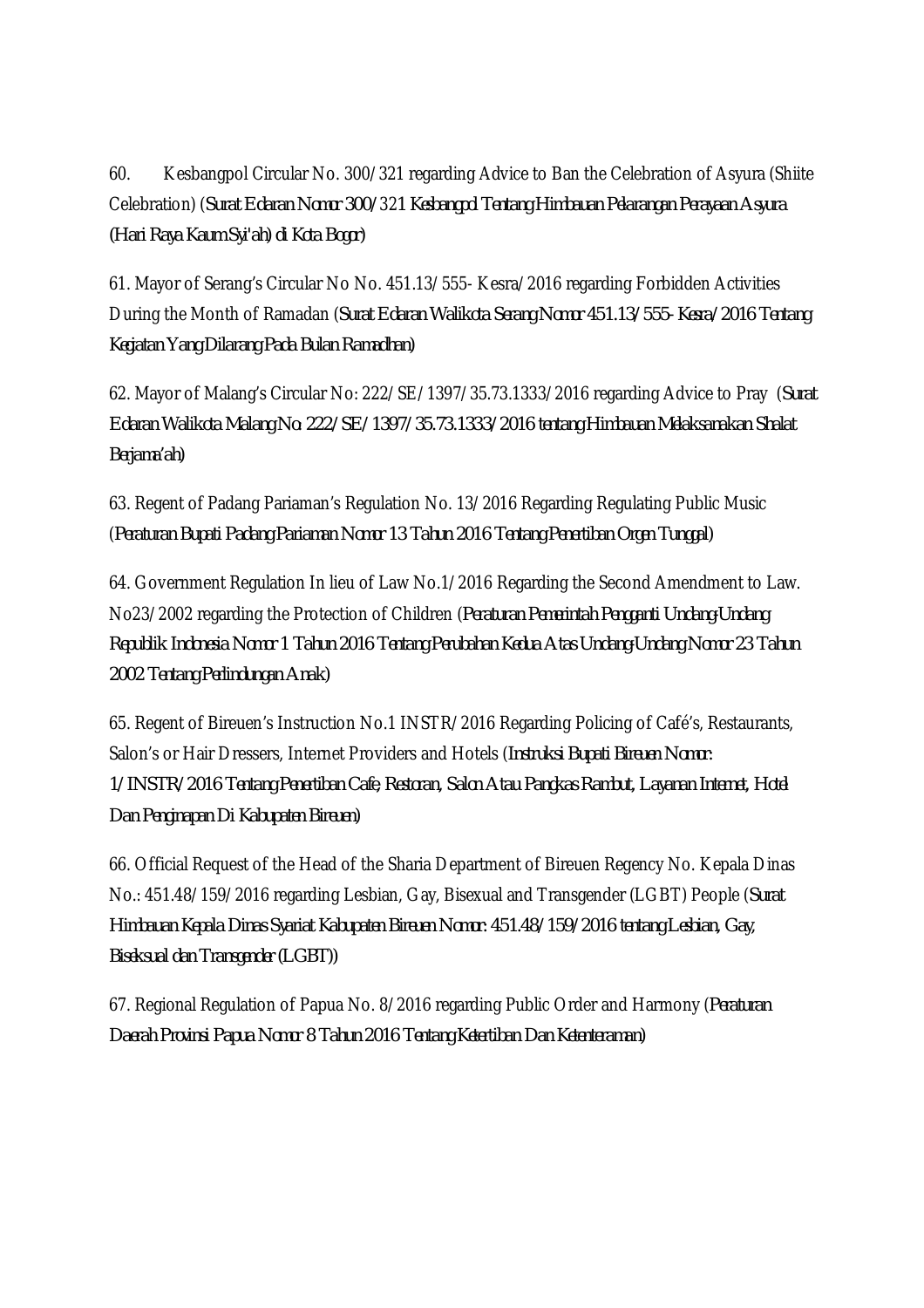68. Regional Regulation of East Kalimantan No.3/ 2016 Regarding the Handling of and Empowerment of People with Social Welfare Problems (*Peraturan Daerah Provinsi Kalimantan Timur Nomor 3 Tahun 2016 Tentang Penanganan dan Pemberdayaan Penyandang Masalah Kesejahteraan Sosial)*

69. Regional Regulation of Manggarai No. 2/2016 regarding Public Order (*Peraturan Daerah Kabupaten Manggarai Nomor 2 Tahun 2016 tentang Ketertiban Umum)*

70. Regent of Sukabumi' Regulation No. 3/2016 regarding Movements of Sholat Subuh for Congregations at the Mosque (*Intruksi Bupati Sukabumi Nomor 3 Tahun 2016 tentang Gerakan Sholat Subuh Berjamaah di Masjid)*

71. Circular No.180/216/KUM/2016 Respect for the Call to Prayer (Adzan) in Banjarmasin City (*Surat Edaran No.180/216/KUM/2016 Penghormatan Kepada Panggilan Adzan Berkumandang di Kota Banjarmasin*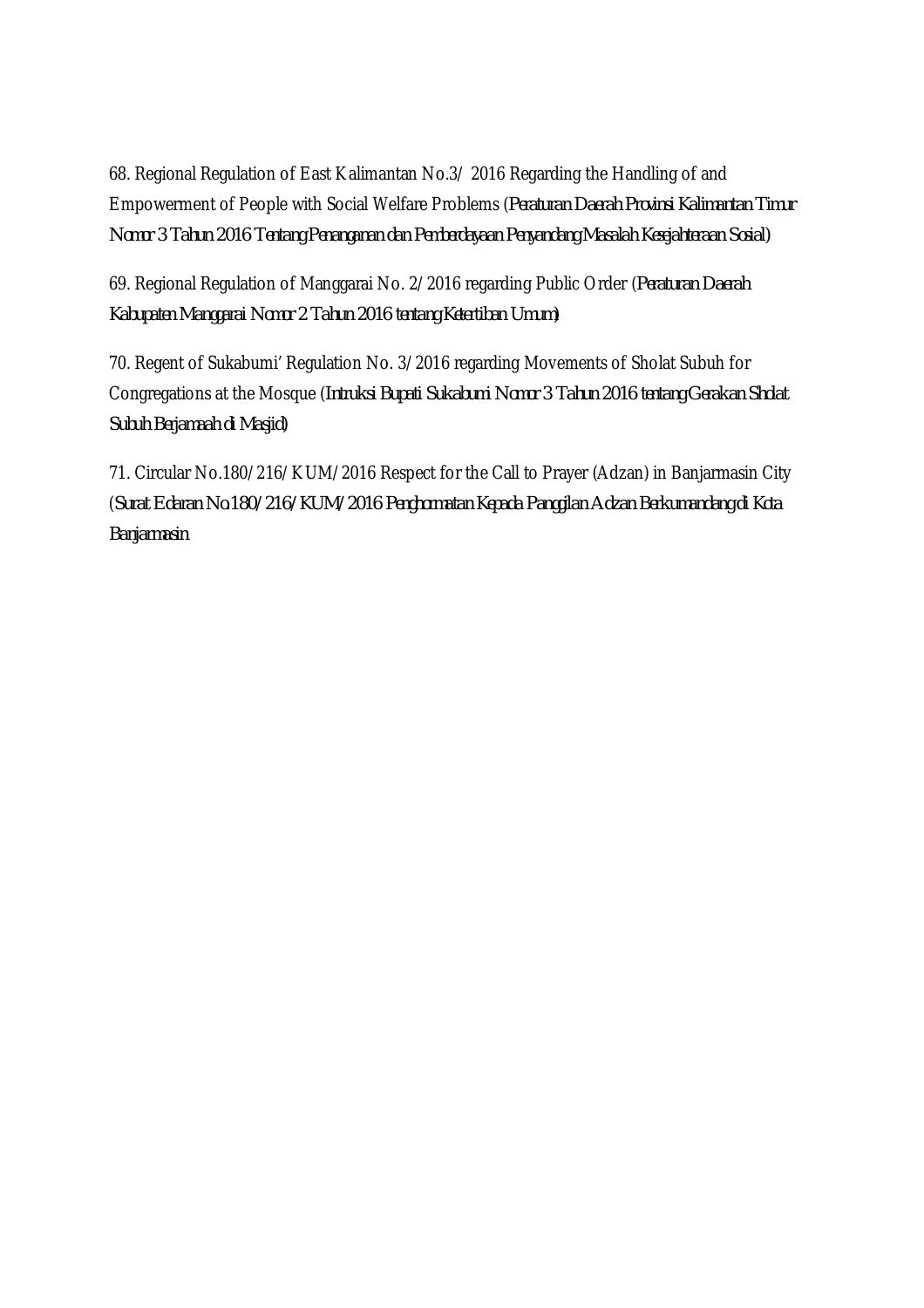## **Attachment 2**

## *Komnas Perempuan Cedaw Report Consultation Participants List* **23 August 2016**

| <b>Number</b>     | <b>Name</b>            | Organization                       | <b>Province</b>    |
|-------------------|------------------------|------------------------------------|--------------------|
| 1 <sub>1</sub>    | Leila Juawari          | RPUK - Relawan Perempuan Untuk     | Aceh               |
|                   |                        | Kemanusiaan                        |                    |
| $\overline{2}$ .  | Yefri Heriani          | <b>WCC Nurani Perempuan</b>        | Sumatera Barat     |
| $\overline{3}$ .  | Susi Handayani         | <b>PUPA</b>                        | Sumatera Barat     |
| $\overline{4}$ .  | Rena H                 | Kalyanamitra                       | <b>DKI</b> Jakarta |
| $\overline{5}$ .  | Fitria Sumarni         | Jemaat Ahmadiyah Indonesia         | <b>DKI Jakarta</b> |
| 6.                | <b>Khalisah Khalid</b> | <b>WALHI</b>                       | <b>DKI</b> Jakarta |
| 7.                | Pradizza S P           | <b>Ardhanary Institute</b>         | <b>DKI Jakarta</b> |
| 8.                | Ninuk Widyantoro       | Individu                           | <b>DKI</b> Jakarta |
| 9.                | <b>Belinda</b>         | Ikatan Perempuan Positif Indonesia | <b>DKI</b> Jakarta |
| 10.               | Selviana Yolanda       | <b>AJAR</b>                        | <b>DKI</b> Jakarta |
| $\overline{11}$ . | Ahmad C F              | <b>LBH APIK Jakarta</b>            | <b>DKI</b> Jakarta |
| $\overline{12}$ . | Lindawati              | <b>HWDI</b>                        | <b>DKI</b> Jakarta |
| $\overline{13}$ . | Revita                 | <b>HWDI</b>                        | <b>DKI</b> Jakarta |
| $\overline{14}$ . | <b>Totok</b>           | PKNI - Persaudaraan Korban Napza   | <b>DKI</b> Jakarta |
|                   |                        | Indonesia                          |                    |
| $\overline{15}$ . | Estu Fanani            | <b>CWGI-Cedaw Working Group</b>    | <b>DKI</b> Jakarta |
|                   |                        | Indonesia                          |                    |
| $\overline{16}$ . | Sjamsiah Ahmad         | <b>Independent Expert</b>          | <b>DKI</b> Jakarta |
| $\overline{17}$ . | Rita S K               | Mitra Perempuan                    | <b>DKI</b> Jakarta |
| 18.               | Karmila                | <b>WCC Pasundan Durenbang</b>      | Jawa Barat         |
| 19.               | Farida Ridwan          | <b>SAPA Institute</b>              | Jawa Barat         |
| 20.               | Pipit Ambarmirah       | KIPPER - Kiprah Perempuan          | Jogjakarta         |
| $\overline{21}$ . | Siti A                 | LP3A Papua - Anggota TIKI Jaringan | Papua              |
|                   |                        | Perempuan Papua                    |                    |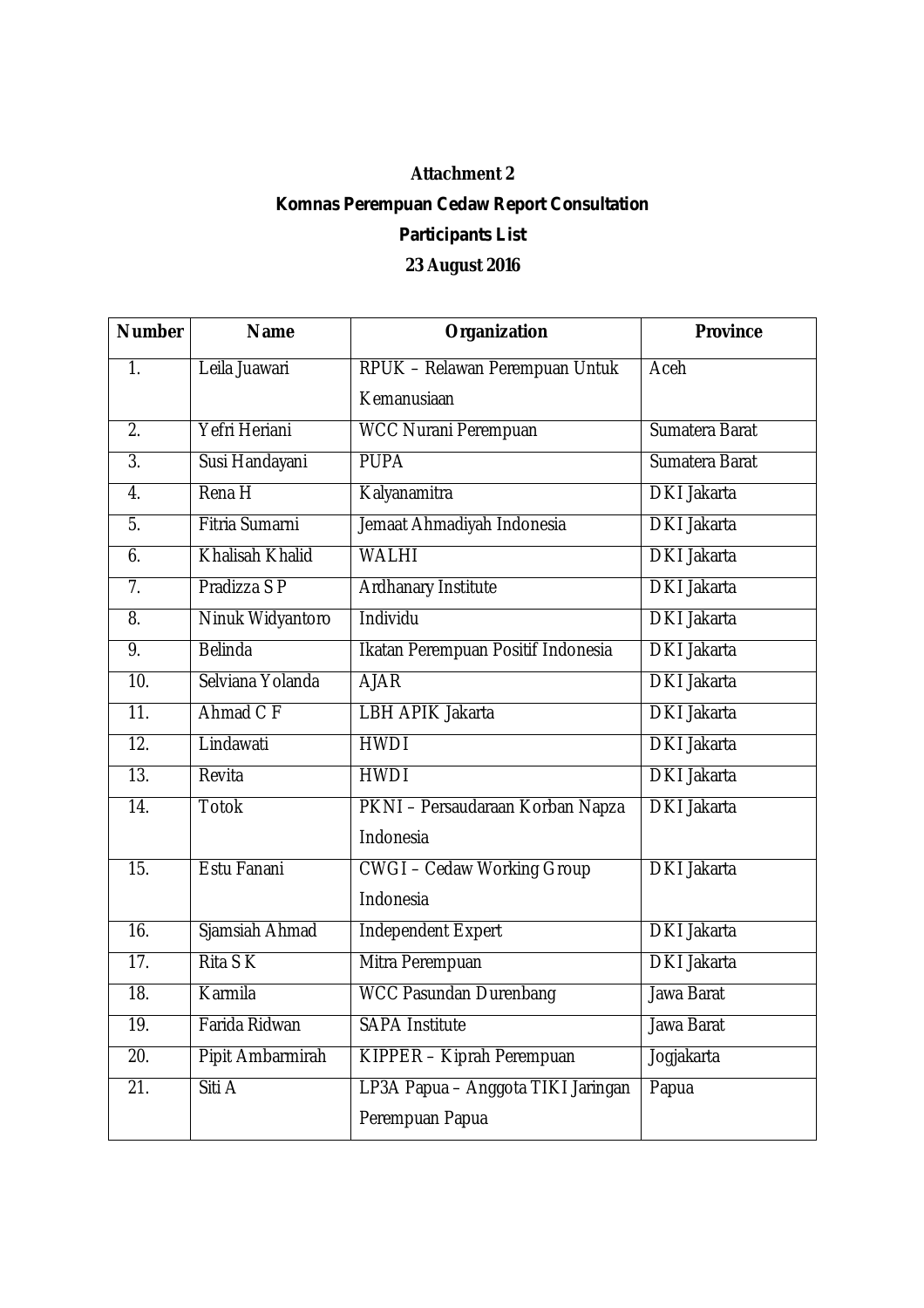iThe President has agreed with the initiative to alter the Presidential Decree Number 65/2005 as the legal foundation for the strengthening of Komnas Perempuan as an institution.

iiThe allocated budget of Komnas Perempuan has decreased from IDR 12 billion to aproximately IDR 9 billion for every year in the period of 2015-2019.

iii Komnas Perempuan is currently under the Komnas HAM working unit. Komnas Perempuan wants to be an independent working unit in order to be treated equally as othernational human rights institutions which manage their own institutions, and as a part of the recognition of the importance of women's machinery.

<sup>iv</sup>Since 2010, Komnas Perempuan has routinely carried out consultations with state ministries and institutes related to the implementation of the National Mid Term Development Planning (RPJMN), especially with regards to the fulfillment of women's human rights and constitutional rights. This has occurred through a consultation mechanism called the RPJMN Forum. The 2015 RPJMN Forum was supported by Bappenas(National Development Planning Board) as part of the effort to increase the tasks and function of NHRI for the enforcement and advancement of human rights in Indonesia. The aim of the Forum was to look at the progress and the challenges regarding the fulfillment of women's human rights and constitutional rights in the framework of the prevention and handling of all forms of violence against women. The recommendations that were produced are to become input in the preparation of the 2018 Government Work Plan and to strengthen the implementation of the 2017 Government Work Plan. The 2016 RPJMN Forum that was held on the 7-8 December adopted the theme "Strengthening the Role of the State through Program Synergy and Policy Harmonization for the Prevention and Handling of Violence against Women." The Forum was attended by 100 representatives from various ministries such as the Ministry of Internal Affairs, the Ministry of Human Rights and Law, Ministry of Women's Empowerment and Child Protection, Ministry of the Coordination of the Security, Defense, Law and Politicial Fields, Ministry of National Education and the Ministry of Religion. This Forum identified the advances and challenges regarding the three priority issues of the 2015-2019 RPJMN which are closely related to the handling of violence against women, namely: (1) the increase of access to quality services for women victims of violence; (2) the harmonization of policies related to human rights and gender, especially the synchronization of discriminative policies at the regional and national levels, and (3) a national curriculum which contributes to the elimination of violence against women.

viPhysical violence also occurs during the arrest and investigation process in the police office, while the violence in the prison is caused by overcrowding and a lack of specialized services for women and the lack of cells/prisons that are specifically for women. Economic abuse occurs through systematic corruption and illegal payments in prisons and throughout the whole legal process in Indonesia. Psychological violence occurs in many forms such as separation from children, unbalanced gender relations in the legal system, being heavily discriminated against and psychological violence that occurs because of a lack of female prison staff and a lack of gender perspective in correctional systems

viiIndonesia acknowledges that teenagers are a vulnerable group that needs special attention, including regarding sexual reproductive health. However, a number of factors tend to be ignored including the fact that some teenagers are sexually active although not yet married. Teenagers are a group who are especially vulnerable to unplanned pregnancies, 10 percent of teenagers between 15-19 years old have experienced pregnancy and are at risk of sexually transmitted infections. The vulnerabilities referred to are because of a lack of access to comprehensive contraception and reproductive health services and information. Teenagers rights are also neglected because of the lack of a national regulation which ensures that all schools in Indonesia guarantee the right of girls who experience unwanted pregnancies (that occur through relationships or through sexual assault) to continue their education without being expelled from schooling (Hartini, 2003; Hayati 2014).

vill'Since the Indonesian government ratified the Convention on the Rights of Persons with Disabilities in October 2011, there should have been a change in the way that disability is viewed. The issue of disability cannot be approached with a method that is restricted to a charity based approach or social help. Approaching this issue must apply a human rights based approach. A number of policies have been produced at the national and regional levels (e.g The Special Region of Yogyakarta Regional Regulation No.4/2012 which states that people with disabilities have the right to education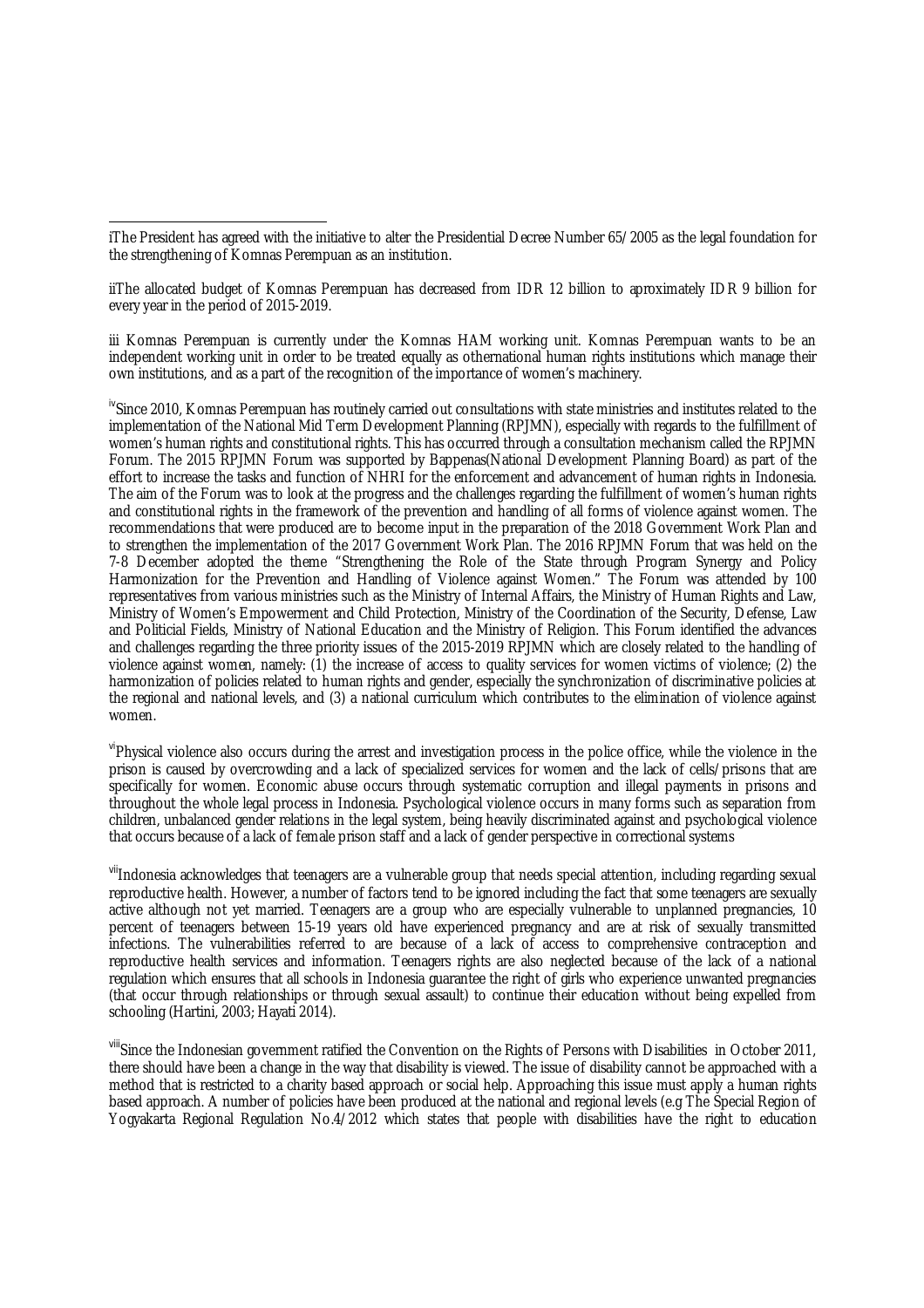regarding reproductive health). Although services for people with disabilities have been acknowledged by a number of health professionals, they are not widely available because of the facilities of Puskesmas and hospitals which are not yet disability friendly. Advocacy Centre for Disabled Women and Children or SAPDA- an institute based in Jogjakarta has stated that there are a number of barriers and hardships experienced by disabled people to accessing medical servicesthis includes a barrier presented by the disabled peoples own families because of over protection and lack of understanding. The barriers faced by this group, for example, services that are hard to reach, social and cultural barriers because of stigmatization of disabled people and program barriers- the lack of specific programs which target women and children with disabilities.

<sup>ix</sup>In the midst of the progress being made by the government in responding to the issue of HIV- AIDS, discrimination and violations of sexual reproductive health rights continue to be experienced by women with HIV- AIDS. The research carried out by the Alliance of Women with HIV-AIDS demonstrates that women with HIV often receive treatment which is discriminatory by health professionals because of their HIV status. Women with HIV face stigmatization because HIV is associated with free sex or frequently changing sex partners and there is often suspicion that women with HIV are sex workers. These women also experience sexual violence when they are sterilized without providing informed consent. The practice of forced sterilization is a violation of human rights. Perempuan with HIV who have become victims of sexual violence face difficulties in accessing services. Staff who provide treatment and medical services to women victims are not equipped with knowledge about HIV-AIDS and health professionals who find sexual violence to have occurred against women with HIV are not capable of providing adequate ongoing treatment (Komnas Perempuan, 2015b). Komnas Perempuan has found cases of women with AIDs who have died at hospitals and their families have had to wait long periods because the body of the dead woman has not been cleaned. In Islam women who die must be washed and have their bodies cleaned by women. There are no experts to wash bodies of women who have passed away with AIDS which results in difficulties of their corpses being able to be taken away and buried.

<sup>x</sup>Prostituted women is terminology used by Komnas Permpuan. It means women who are victims of poverty who then enter the world of prostitution because they are forced by their economic situation. It is the result of the absence of fitting working fields and also human trafficking. Prostituted women are a group who are most vulnerable to physical violence, unwanted pregnancies and sexually transmitted infections. The world of prostitution is full of exploitation and their ability to make decisions which is weak makes them faced with dangerous situations such as unsafe abortions and HIV infection. Research carried out by OPSi demonstrates that prostituted women's knowledge of sexual and reproductive health is very limited. Their access to services is also extremely limited for example accessing papsmear services. This is because of questioning and prejudice by health professionals regarding their sexual history. Questioning with prejudice s make prostituted women less willing to undertake health examinations. The practice of discrimination against prostituted women will continue if there are no clear policies which state that medical services in Indonesia must be free from all forms of discrimination including discrimination against prostituted women (Organisasi Perubahan Sosial Indonesia, 2015 and Team SRHR Komnas Perempuan, 2016).

xiWomen migrant workers are another group who are vulnerable to various forms of violence which violate their reproductive and sexual health rights at every stage of the migration process (including in the stages of recruitment, departure, working abroad and returning home). The layers of violence which they experience can have extremely negative effects on their lives such as the damaging to reproductive organs as a result of torture at their places of work, contracting HIV because of forced sexual relations, sexual assault that occurs during medical examinations prior to departure as well as isolation from their families and support networks. Many migrant workers experience depression and become disabled as a result of physical torture and mistreatment whilst working abroad. A comprehensive program to protect migrant workers from these negative situations is needed. This protection needs to include medical services that are not discriminatory and that are able to detect when migrant workers have become victims of violence (Komnas Perempuan 2015)

xiiBased on the data of Komnas Perempuan's 2014 Annual Notes there were 37 cases of violence against women that occurred against women of minority sexual orientations (lesbian, bisexual, transgender) in the personal sphere. 12 of these cases involved sexual violence. In the community sphere 4 cases of sexual violence occurred against LBT women. It needs to be ensured that they can access services, including medical and recovery services which do not discriminate on the bounds of sexuality. A health professional when asked if medical services discriminate on the bases of sexual orientation stated that health workers cannot receive and are not aware of sexual orientations aside from heterosexual. This prevents sexual minorities from being able to access medical services. Acknowledgement of diverse sexual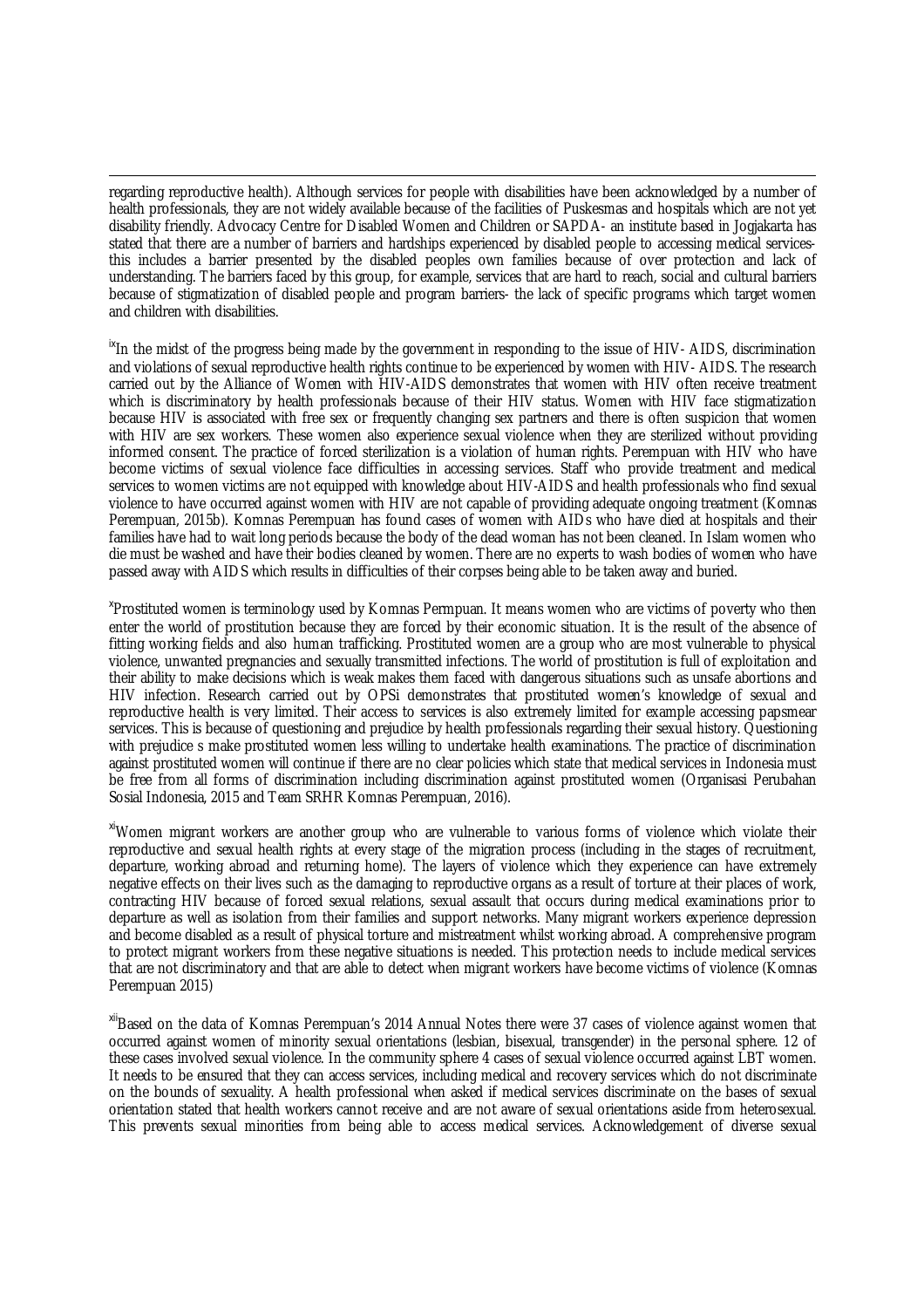orientations is important as it is the first step to working to fulfill and uphold the rights of those women from diverse sexual orientations (GK PKHN Komnas Perempuan, 2015).

xill Based on the official complaints of violence and discrimination reported to Komnas Perempuan including: (1) attack on Café Rancong by a community organization on the 23 August 2015 which caused 15 cross gender females to be injured. This attack was based on instructions from the Mayor Lhokseumawe. This café was then burnt down in 2016; (2) the arrest of gay couples in Aceh because they were considered to have violated Qanun No.5 regarding the Implementation of Shariah Law and Qanun No.11/2012 regarding the implementation of Shariah Law*;* (3) letter from the Head of the Shariah Department in the Bireun Regency No.451/149/2016 7 March 2016 regarding the notification for salon owners in Bireun to not employ cross gender people and that salon owners who do employ cross gender people will have action taken against them; (4) The halting of all financial aid for and training for communities who are considered LGBT; (5) this data collection causes fear amongst the LGBT community in Aceh and has the effect that LGBT people leave Aceh. There are no statistics available about the LGBT exodus from Aceh*.* In May 2016, the mayor of Banda Aceh formed a special team to tackle LGBT with the role to carry out investigation, surveillance, counseling, rehabilitation and also take legal action against people involved in people involved with LGBT (Jaring Pemantau Aceh 231, Catatan Dua Tahunan Kekerasan Terhadap Perempuan di Aceh 2011-2012) Untill now a large number of women and people of diverse sexual orientations who have become victims of the enactment of the Qanun laws are hard to be reached because in general they choose to leave their places of residence, either because of forced eviction or personal choice. These women have limited access to lawyers.

xivThe issue of anti- LGBT sentiment has increased after the case regarding a Support Group and Resource Center on Sexuality Studies (SGRC) at campuses of the University of Indonesia which provided counseling on sexuality. A number of public officials have been quouted by the media issuing anti LGBT statements: Such as members of President Joko Widodo's cabinet and members of parliament. These statements include that: (1) students should not be allowed at university campuses, (2) that LGBT is dangerous and its effects on wrecking society similar to illegal drugs and recommended a law to outlaw LGBT and (3) that LGBT is a psychological problem.

<sup>xv</sup>In February 2016 the Government of Sukabumi responded to the national issue of LGBT by forming a team to combat the spread of LGBT, The Vice Governor of West Sumatera stated that LGBT people should leave the province of Sumatera Barat, and the Mayor of Kediri prohibited Valentine's day to put pressure on LGBT campaigns

<sup>xvi</sup>The Indonesian Broadcasting Commission issued a letter prohibiting TV stations and shows to promote LGBT, 2 February 2016 No.2 203/K/KPI/02/16 http://www.kpi.go.id/index.php/lihat-terkini/38-dalam-negeri/33218-kpilarang-promosi-lgbt-di-tv-dan-radio.

xviiThis is demonstrated in a case of rape by multiple offenders (gang rape) that was experienced by a woman in Langsa city, Aceh in August 2014. The woman was approached by nine youths (one of whom was under 18) and accused of having carried out *zina* (extra marital sex) with her boyfriend because she was alone with her boyfriend in her home at night. The nine youths detained the woman and beat her boyfriend. The woman was then raped by each one of the nine youths who took turns at raping her. The youths then handed the women over to the Wilayutul Hisbah (Shariah Police). The woman was charged by the prosecutor for the having commited *khalwat* (being alone with a man who has no right of association) and convicted by the Religious Court. The religious court sentenced the woman to caning, to be caned nine times along with her boyfriend. The case of zina was legally proccesed through the Mahkamah Syariah (Islamic Sharia Court) of Langsa City, meanwhile the rape case was proccesed through the District Court of Langsa City. The legal process for the rape progressed more slowly than the *khalwat* case and out of the nine rapists only two were punished. The other offenders escaped, running away and evading law enforcement. There was a lack of serious attempts by law enforcement to apprehend the offenders.

xviiiOn 13 January the Islamic Defenders Front (FPI) invaded the Depok campus of Univeristas Indonesia objecting to the regent of Purwakarta being a hosted speaker at the seminar 'inspiring leaders'; 24 January a group forcefully evicted followers of the Ahmadiyah religion from Bangka Belitung; on 24-26 Febuary the Front Jihad Islam group and officials from the regional government of Bantul, Yogyakarta closed the Pondok Pesantren Waria al-Fatah (a cross gender Islamic bording school), on 27 Febuary a number of community organizations such as Pemuda Cinta Tanah Air, and the Indonesian Islamic Youth Movement (PW-GPII) demanded the police to close the 'belok kiri festival' in the Ismail